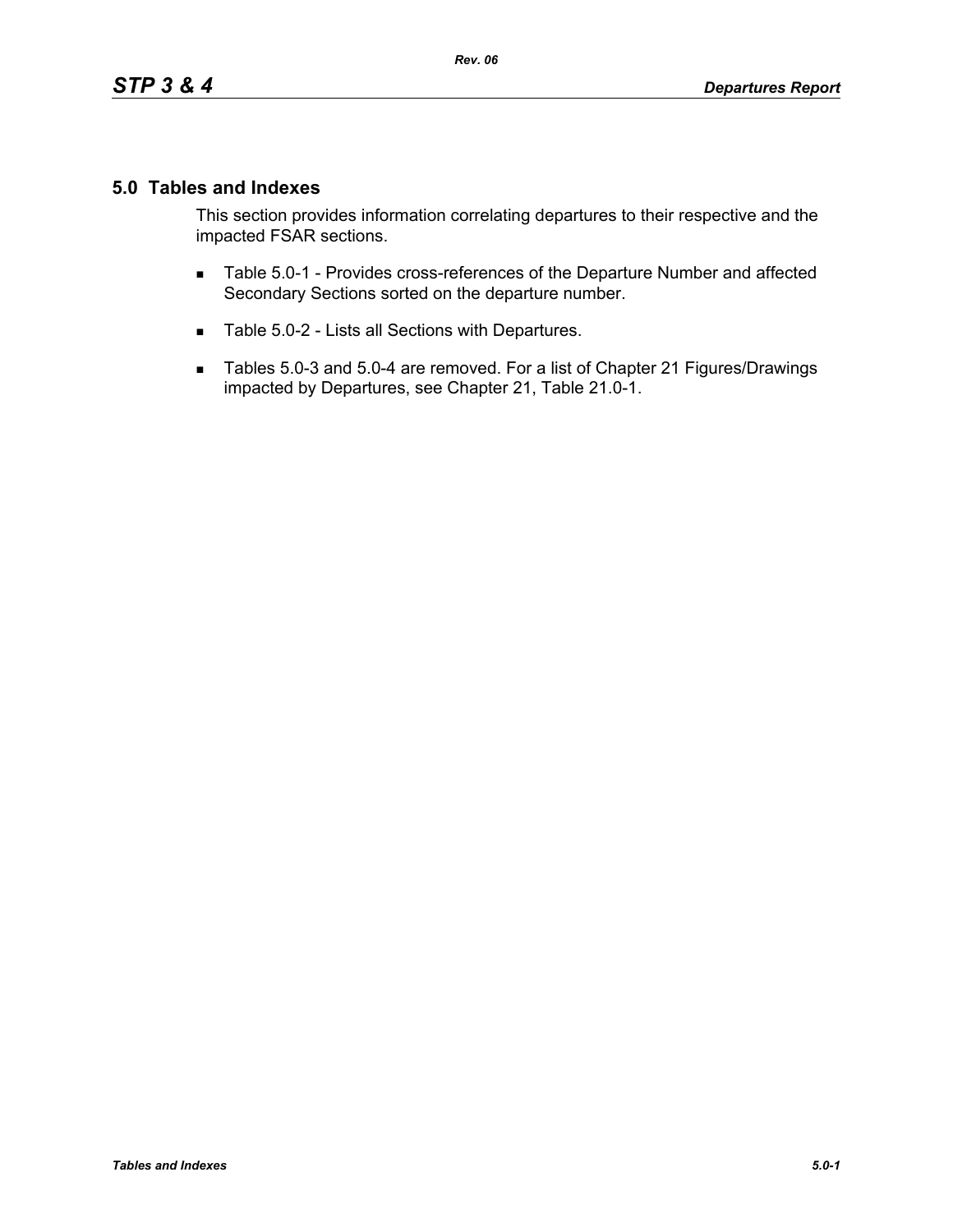| <b>Departure Numbers</b> | <b>Sections</b>            |  |
|--------------------------|----------------------------|--|
| <b>STD DEP T1 1.1-1</b>  | Tier 1 Section 1.1         |  |
| STD DEP T1 2.1-2         | Tier 1 Section 2.1         |  |
| STD DEP T1 2.1-2         | Tier 2 Section 5.3         |  |
| STD DEP T1 2.2-1         | Tier 1 Section 2.2         |  |
| STD DEP T1 2.3-1         | Tier 1 Section 2.3         |  |
| STD DEP T1 2.3-1         | Tier 1 Section 2.7         |  |
| STD DEP T1 2.3-1         | Tier 2 Appendix 1A         |  |
| STD DEP T1 2.3-1         | Tier 2 Section 1.2         |  |
| STD DEP T1 2.3-1         | Tier 2 Section 15.2        |  |
| STD DEP T1 2.3-1         | Tier 2 Section 16.3.3.1.1  |  |
| STD DEP T1 2.3-1         | Tier 2 Section 16.3.3.6.1  |  |
| STD DEP T1 2.3-1         | Tier 2 Section 16B.3.3.1.1 |  |
| STD DEP T1 2.3-1         | Tier 2 Section 16B.3.3.6.1 |  |
| STD DEP T1 2.3-1         | Tier 2 Section 3.4         |  |
| STD DEP T1 2.3-1         | Tier 2 Section 5.2         |  |
| STD DEP T1 2.3-1         | Tier 2 Section 7.1         |  |
| STD DEP T1 2.3-1         | Tier 2 Section 7.2         |  |
| STD DEP T1 2.3-1         | Tier 2 Section 7.3         |  |
| STD DEP T1 2.3-1         | Tier 2 Section 7.5         |  |
| STD DEP T1 2.3-1         | Tier 2 Section 7.6         |  |
| STD DEP T1 2.3-1         | Tier 2 Section 6.2         |  |
| STD DEP T1 2.3-1         | Tier 2 Section 7.6         |  |
| STD DEP T1 2.3-1         | Tier 2 Section 11.5        |  |
| STD DEP T1 2.3-1         | Tier 2 Appendix 18F        |  |
| STD DEP T1 2.3-1         | Tier 2 Appendix 18H        |  |
| STD DEP T1 2.4-1         | Tier 1 Section 2.4         |  |
| STD DEP T1 2.4-1         | Tier 1 Section 2.6         |  |
| STD DEP T1 2.4-1         | Tier 2 Appendix 19L        |  |
| STD DEP T1 2.4-1         | Tier 2 Appendix 19Q        |  |
| STD DEP T1 2.4-1         | Tier 2 Appendix 1AA        |  |
| STD DEP T1 2.4-1         | Tier 2 Appendix 3MA        |  |
| STD DEP T1 2.4-1         | Tier 2 Section 3.1         |  |
| STD DEP T1 2.4-1         | Tier 2 Section 3.9         |  |
| STD DEP T1 2.4-1         | Tier 2 Section 5.4         |  |
| STD DEP T1 2.4-1         | Tier 2 Section 6.3         |  |
| STD DEP T1 2.4-1         | Tier 2 Section 6.6         |  |

**Table 5.0-1 Tier 1 Departures and All Affected Sections**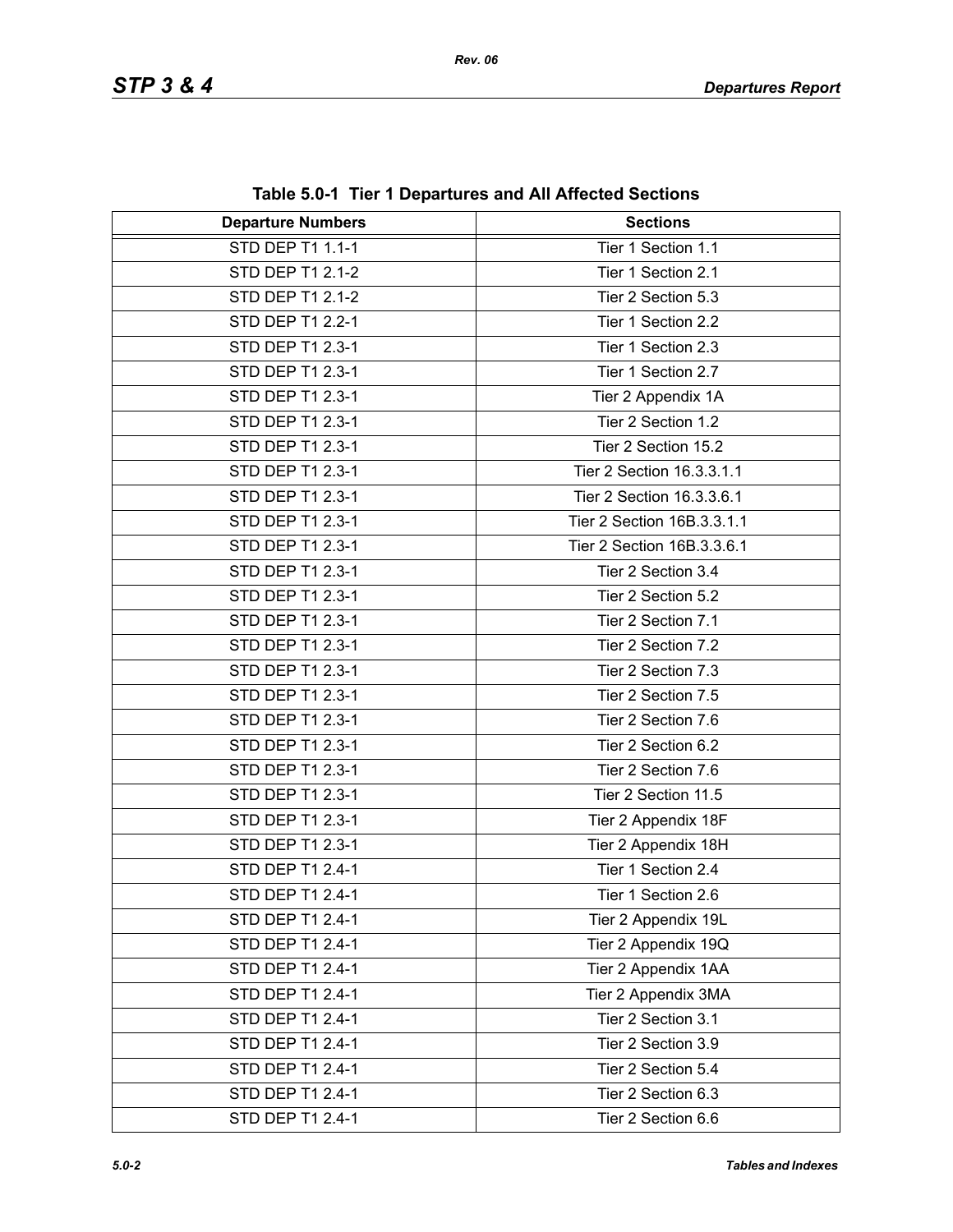| <b>Departure Numbers</b> | <b>Sections</b>            |  |
|--------------------------|----------------------------|--|
| <b>STD DEP T1 2.4-1</b>  | Tier 2 Section 7.3         |  |
| STD DEP T1 2.4-1         | Tier 2 Section 7.4         |  |
| STD DEP T1 2.4-1         | Tier 2 Section 9.1         |  |
| STD DEP T1 2.4-1         | Tier 2 Appendix 9A         |  |
| STD DEP T1 2.4-2         | Tier 1 Section 2.4         |  |
| STD DEP T1 2.4-2         | Tier 2 Section 10.2        |  |
| STD DEP T1 2.4-2         | Tier 2 Section 16.3.3.1.1  |  |
| STD DEP T1 2.4-2         | Tier 2 Section 16B.3.3.1.1 |  |
| STD DEP T1 2.4-2         | Tier 2 Section 5.2         |  |
| STD DEP T1 2.4-2         | Tier 2 Section 6.2         |  |
| STD DEP T1 2.4-2         | Tier 2 Section 7.3         |  |
| STD DEP T1 2.4-2         | Tier 2 Section 8.1         |  |
| STD DEP T1 2.4-2         | Tier 2 Section 8.3         |  |
| STD DEP T1 2.4-2         | Tier 2 Section 16.3.3.1.4  |  |
| STD DEP T1 2.4-2         | Tier 2 Section 16B.3.3.1.4 |  |
| STD DEP T1 2.4-3         | Tier 1 Section 2.4         |  |
| STD DEP T1 2.4-3         | Tier 2 Appendix 19K        |  |
| STD DEP T1 2.4-3         | Tier 2 Appendix 19M        |  |
| STD DEP T1 2.4-3         | Tier 2 Appendix 1A         |  |
| STD DEP T1 2.4-3         | Tier 2 Appendix 3B         |  |
| STD DEP T1 2.4-3         | Tier 2 Appendix 3M         |  |
| STD DEP T1 2.4-3         | Tier 2 Appendix 3MA        |  |
| STD DEP T1 2.4-3         | Tier 2 Section 14.2        |  |
| STD DEP T1 2.4-3         | Tier 2 Section 16.3.3.1.4  |  |
| STD DEP T1 2.4-3         | Tier 2 Section 16B.3.3.1.4 |  |
| STD DEP T1 2.4-3         | Tier 2 Section 19.11       |  |
| STD DEP T1 2.4-3         | Tier 2 Section 19.3        |  |
| STD DEP T1 2.4-3         | Tier 2 Section 3.2         |  |
| STD DEP T1 2.4-3         | Tier 2 Section 3.9         |  |
| STD DEP T1 2.4-3         | Tier 2 Section 5.4         |  |
| STD DEP T1 2.4-3         | Tier 2 Section 6.2         |  |
| STD DEP T1 2.4-3         | Tier 2 Section 6.3         |  |
| STD DEP T1 2.4-3         | Tier 2 Section 7.3         |  |
| STD DEP T1 2.4-3         | Tier 2 Section 16.3.3.1.1  |  |
| STD DEP T1 2.4-3         | Tier 2 Section 16B.3.3.1.1 |  |
| STD DEP T1 2.4-3         | Tier 2 Section 19.13       |  |

**Table 5.0-1 Tier 1 Departures and All Affected Sections**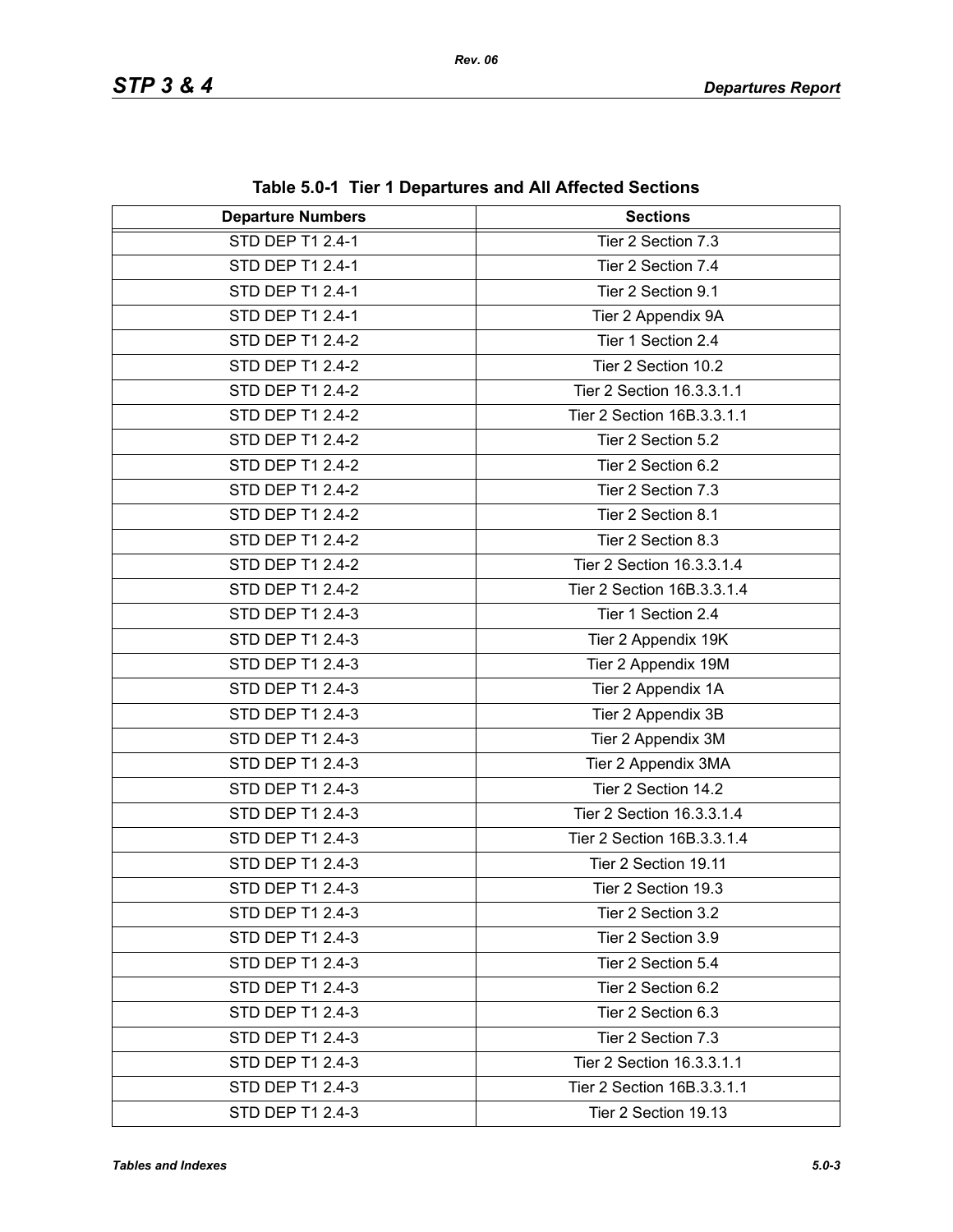| rable 5.0-1 Tier T Departures and All Affected Sections<br><b>Departure Numbers</b><br><b>Sections</b> |                           |  |
|--------------------------------------------------------------------------------------------------------|---------------------------|--|
|                                                                                                        |                           |  |
| <b>STD DEP T1 2.4-3</b>                                                                                | Tier 2 Section 19.9       |  |
| STD DEP T1 2.4-3                                                                                       | Tier 2 Appendix 3M        |  |
| STD DEP T1 2.4-3                                                                                       | Tier 2 Appendix 9A        |  |
| STD DEP T1 2.4-4                                                                                       | Tier 1 Section 2.4        |  |
| STD DEP T1 2.4-4                                                                                       | Tier 2 Section 5.4        |  |
| STD DEP T1 2.4-4                                                                                       | Tier 2 Section 6.2        |  |
| STD DEP T1 2.4-4                                                                                       | Tier 2 Section 6.3        |  |
| <b>STD DEP T1 2.4-4</b>                                                                                | Tier 2 Appendix 6C        |  |
| STD DEP T1 2.4-4                                                                                       | Tier 2 Section 14.2       |  |
| <b>STP DEP T1 2.5-1</b>                                                                                | Tier 1 Section 2.5        |  |
| <b>STP DEP T1 2.5-1</b>                                                                                | Tier 2 Section 1.2        |  |
| <b>STP DEP T1 2.5-1</b>                                                                                | Tier 2 Section 3.1        |  |
| <b>STP DEP T1 2.5-1</b>                                                                                | Tier 2 Section 9.1        |  |
| <b>STP DEP T1 2.5-1</b>                                                                                | Tier 2 Section 12.3       |  |
| <b>STP DEP T1 2.5-1</b>                                                                                | Tier 2 Section 16.4.3.1.2 |  |
| STD DEP T1 2.12-1                                                                                      | Tier 1 Section 2.12       |  |
| STD DEP T1 2.12-2                                                                                      | Tier 1 Section 2.12       |  |
| STD DEP T1 2.12-2                                                                                      | Tier 2 Section 8.1        |  |
| STD DEP T1 2.12-2                                                                                      | Tier 2 Section 16B.3.8.9  |  |
| STD DEP T1 2.12-2                                                                                      | Tier 2 Section 8.3        |  |
| STD DEP T1 2.12-2                                                                                      | Tier 2 Appendix 19L       |  |
| STD DEP T1 2.12-2                                                                                      | Tier 2 Section 19Q        |  |
| STD DEP T1 2.14-1                                                                                      | Tier 1 Section 2.14       |  |
| STD DEP T1 2.14-1                                                                                      | Tier 1 Section 2.15       |  |
| STD DEP T1 2.14-1                                                                                      | Tier 1 Section 2.2        |  |
| STD DEP T1 2.14-1                                                                                      | Tier 1 Section 2.3        |  |
| STD DEP T1 2.14-1                                                                                      | Tier 1 Section 2.4        |  |
| STD DEP T1 2.14-1                                                                                      | Tier 1 Appendix 2.7       |  |
| STD DEP T1 2.14-1                                                                                      | Tier 2 Section 2.11       |  |
| STD DEP T1 2.14-1                                                                                      | Tier 2 Appendix 15A       |  |
| STD DEP T1 2.14-1                                                                                      | Tier 2 Appendix 18A       |  |
| STD DEP T1 2.14-1                                                                                      | Tier 2 Appendix 18B       |  |
| STD DEP T1 2.14-1                                                                                      | Tier 2 Appendix 18F       |  |
| STD DEP T1 2.14-1                                                                                      | Tier 2 Appendix 18H       |  |
| STD DEP T1 2.14-1                                                                                      | Tier 2 Appendix 19A       |  |
| STD DEP T1 2.14-1                                                                                      | Tier 2 Appendix 19B       |  |

**Table 5.0-1 Tier 1 Departures and All Affected Sections**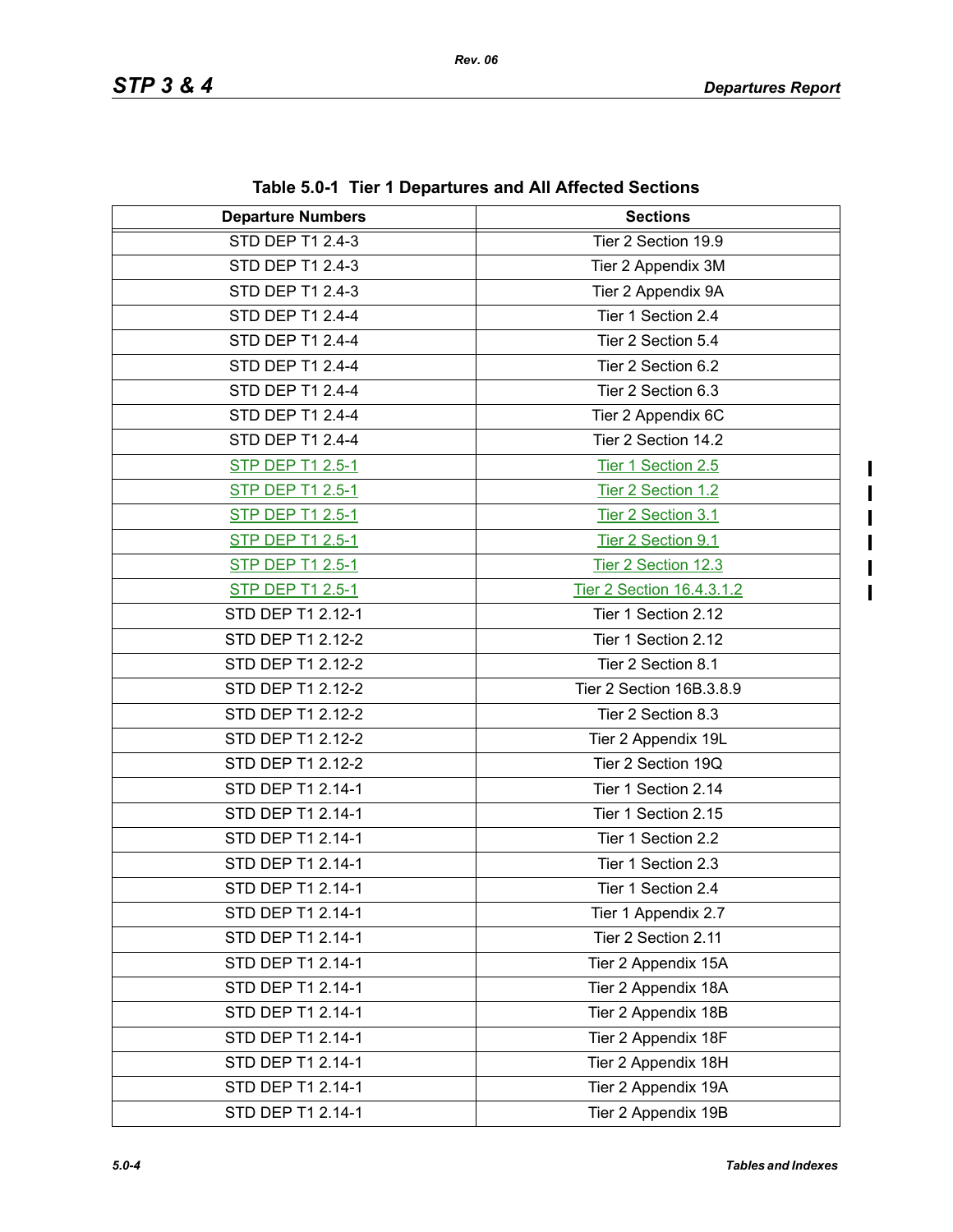| rable J.0-1 Tier T Departures and All Affected Occupits |                            |  |
|---------------------------------------------------------|----------------------------|--|
| <b>Departure Numbers</b>                                | <b>Sections</b>            |  |
| STD DEP T1 2.14-1                                       | Tier 2 Appendix 19E        |  |
| STD DEP T1 2.14-1                                       | Tier 2 Appendix 19M        |  |
| STD DEP T1 2.14-1                                       | Tier 2 Appendix 1A         |  |
| STD DEP T1 2.14-1                                       | Tier 2 Appendix 1AA        |  |
| STD DEP T1 2.14-1                                       | Tier 2 Appendix 3I         |  |
| STD DEP T1 2.14-1                                       | Tier 2 Appendix 3MA        |  |
| STD DEP T1 2.14-1                                       | Tier 2 Appendix 9A         |  |
| STD DEP T1 2.14-1                                       | Tier 2 Section 1.2         |  |
| STD DEP T1 2.14-1                                       | Tier 2 Section 14.2        |  |
| STD DEP T1 2.14-1                                       | Tier 2 Section 16.3.3.6.1  |  |
| STD DEP T1 2.14-1                                       | Tier 2 Section 16.3.3.6.2  |  |
| STD DEP T1 2.14-1                                       | Tier 2 Section 16.3.6.3.1  |  |
| STD DEP T1 2.14-1                                       | Tier 2 Section 1.7         |  |
| STD DEP T1 2.14-1                                       | Tier 2 Section 1.8         |  |
| STD DEP T1 2.14-1                                       | Tier 2 Appendix 7A         |  |
| STD DEP T1 2.14-1                                       | Tier 2 Section 8.3         |  |
| STD DEP T1 2.14-1                                       | Tier 2 Section 12.3        |  |
| STD DEP T1 2.14-1                                       | Tier 2 Section 13.5        |  |
| STD DEP T1 2.14-1                                       | Tier 2 Section 16.5.5      |  |
| STD DEP T1 2.14-1                                       | Tier 2 Section 16.5.0      |  |
| STD DEP T1 2.14-1                                       | Tier 2 Section 16B.3.3.6.1 |  |
| STD DEP T1 2.14-1                                       | Tier 2 Section 16B.3.3.6.2 |  |
| STD DEP T1 2.14-1                                       | Tier 2 Section 16B.3.6.3.1 |  |
| STD DEP T1 2.14-1                                       | Tier 2 Section 16B.3.6.3.2 |  |
| STD DEP T1 2.14-1                                       | Tier 2 Section 3.2         |  |
| STD DEP T1 2.14-1                                       | Tier 2 Section 3.9         |  |
| STD DEP T1 2.14-1                                       | Tier 2 Section 5.2         |  |
| STD DEP T1 2.14-1                                       | Tier 2 Section 5.4         |  |
| STD DEP T1 2.14-1                                       | Tier 2 Section 6.2         |  |
| STD DEP T1 2.14-1                                       | Tier 2 Section 6.5         |  |
| STD DEP T1 2.14-1                                       | Tier 2 Section 6.6         |  |
| STD DEP T1 2.14-1                                       | Tier 2 Section 7.1         |  |
| STD DEP T1 2.14-1                                       | Tier 2 Section 7.3         |  |
| STD DEP T1 2.14-1                                       | Tier 2 Section 7.4         |  |
| STD DEP T1 2.14-1                                       | Tier 2 Section 7.5         |  |
| STD DEP T1 2.14-1                                       | Tier 2 Section 7.6         |  |

**Table 5.0-1 Tier 1 Departures and All Affected Sections**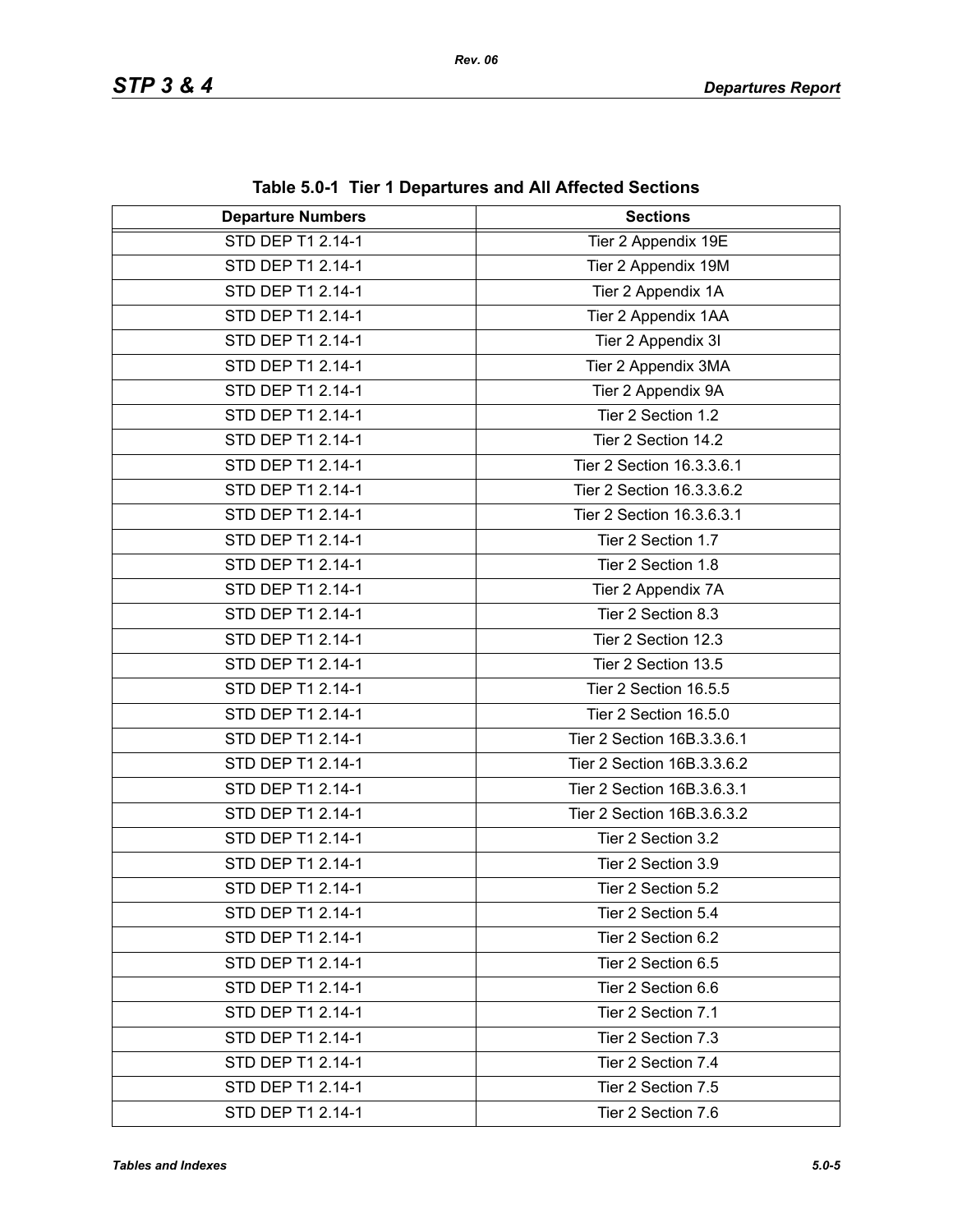| <b>Departure Numbers</b> | $1000$ v.v. The TD begin turbs and Amaphotod Occupits<br><b>Sections</b> |  |
|--------------------------|--------------------------------------------------------------------------|--|
| STD DEP T1 2.14-1        | Tier 2 Section 9.2                                                       |  |
| STD DEP T1 2.14-1        | Tier 2 Section 9.4                                                       |  |
| STD DEP T1 2.14-1        | Tier 2 Appendix 18H                                                      |  |
| STD DEP T1 2.15-1        | Tier 1 Section 2.15                                                      |  |
| STD DEP T1 2.15-1        | Tier 2 Section 2.0                                                       |  |
| STD DEP T1 2.15-1        | Tier 2 Section 2.4S.13                                                   |  |
| STD DEP T1 2.15-1        | Tier 2 Section 2.5S.04                                                   |  |
| STD DEP T1 2.15-1        | Tier 2 Section 3, List of Tables                                         |  |
| STD DEP T1 2.15-1        | Tier 2 Section 3, List of Figures                                        |  |
| STD DEP T1 2.15-1        | Tier 2 Section 3.1                                                       |  |
| STD DEP T1 2.15-1        | Tier 2 Section 3.2                                                       |  |
| STD DEP T1 2.15-1        | Tier 2 Section 3.3                                                       |  |
| STD DEP T1 2.15-1        | Tier 2 Section 3.4                                                       |  |
| STD DEP T1 2.15-1        | Tier 2 Section 3.7                                                       |  |
| STD DEP T1 2-15-1        | Tier 2 Section 3.8                                                       |  |
| STD DEP T1 2.15-1        | Tier 2 Appendix 3C                                                       |  |
| STD DEP T1 2.15-1        |                                                                          |  |
| STD DEP T1 2.15-1        | Tier 2 Appendix 3H<br>Tier 2 Section 11.4                                |  |
| STD DEP T1 2.15-1        | Tier 2 Section 12.2                                                      |  |
| STD DEP T1 2.15-1        | Tier 2 Section 14.3                                                      |  |
| STD DEP T1 2.15-1        | Tier 2 Section 15.7                                                      |  |
| STD DEP T1 2.15-1        | Tier 2 Section 19.4                                                      |  |
| STD DEP T1 2.15-1        | Tier 2 Appendix 3I                                                       |  |
| STD DEP T1 2.15-1        | Tier 2 Appendix 19H                                                      |  |
| STD DEP T1 2.15-2        | Tier 1 Section 2.15                                                      |  |
| STD DEP T1 2.15-2        | Tier 2 Section 9.4                                                       |  |
|                          |                                                                          |  |
| STD DEP T1 3.4-1         | Tier 1 Section 2.2                                                       |  |
| STD DEP T1 3.4-1         | Tier 1 Section 2.7                                                       |  |
| STD DEP T1 3.4-1         | Tier 1 Section 3.4                                                       |  |
| STD DEP T1 3.4-1         | Tier 1 Section 9.5                                                       |  |
| STD DEP T1 3.4-1         | Tier 1 Section 9A                                                        |  |
| STD DEP T1 3.4-1         | Tier 1 Appendix 9B                                                       |  |
| STD DEP T1 3.4-1         | Tier 2 Section 1.2                                                       |  |
| STD DEP T1 3.4-1         | Tier 2 Section 3.1                                                       |  |
| STD DEP T1 3.4-1         | Tier 2 Section 3.2                                                       |  |
| STD DEP T1 3.4-1         | Tier 2 Section 3.13                                                      |  |

**Table 5.0-1 Tier 1 Departures and All Affected Sections**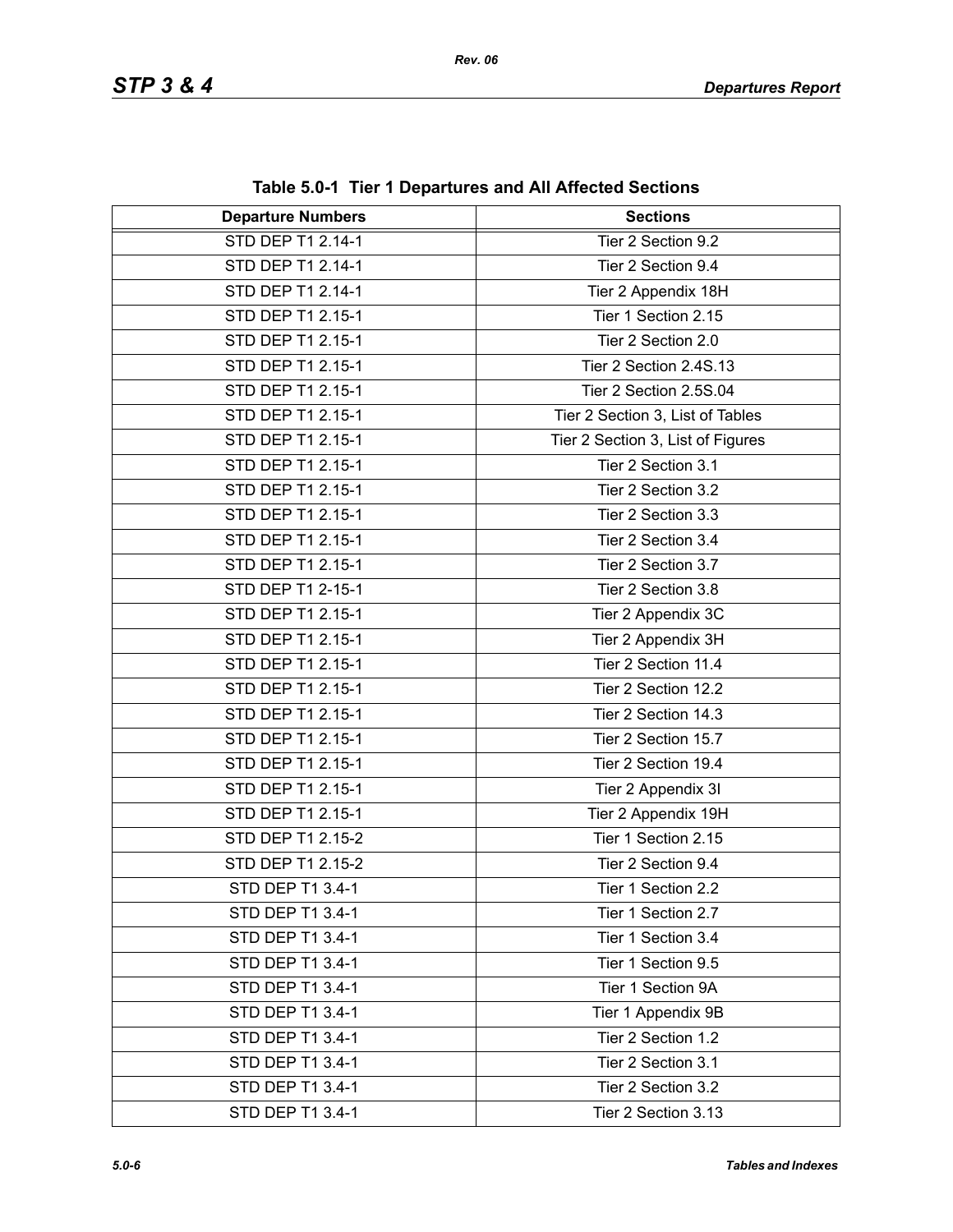| <b>Departure Numbers</b> | rapie 0.0-1 Tier T Departures and All Affected Occilens<br><b>Sections</b> |  |
|--------------------------|----------------------------------------------------------------------------|--|
| STD DEP T1 3.4-1         | Tier 2 Section 6.2                                                         |  |
| STD DEP T1 3.4-1         | Tier 2 Section 7.1                                                         |  |
|                          |                                                                            |  |
| STD DEP T1 3.4-1         | Tier 2 Section 7.2                                                         |  |
| STD DEP T1 3.4-1         | Tier 2 Section 7.3                                                         |  |
| STD DEP T1 3.4-1         | Tier 2 Section 7.4                                                         |  |
| STD DEP T1 3.4-1         | Tier 2 Section 7.6                                                         |  |
| STD DEP T1 3.4-1         | Tier 2 Section 7.7                                                         |  |
| STD DEP T1 3.4-1         | Tier 2 Section 7.8                                                         |  |
| STD DEP T1 3.4-1         | Tier 2 Appendix 7A                                                         |  |
| STD DEP T1 3.4-1         | Tier 2 Appendix 7C                                                         |  |
| STD DEP T1 3.4-1         | Tier 2 Section 10.1                                                        |  |
| STD DEP T1 3.4-1         | Tier 2 Section 10.4                                                        |  |
| STD DEP T1 3.4-1         | Tier 2 Section 11.5                                                        |  |
| STD DEP T1 3.4-1         | Tier 2 Section 11.5                                                        |  |
| STD DEP T1 3.4-1         | Tier 2 Section 12.3                                                        |  |
| STD DEP T1 3.4-1         | Tier 2 Section 12.3                                                        |  |
| STD DEP T1 3.4-1         | Tier 2 Section 14.2                                                        |  |
| STD DEP T1 3.4-1         | Tier 2 Section 14.2                                                        |  |
| STD DEP T1 3.4-1         | Tier 2 Section 16.1.0                                                      |  |
| STD DEP T1 3.4-1         | Tier 2 Section 16.3.3.1.4                                                  |  |
| STD DEP T1 3.4-1         | Tier 2 Section 16.3.3.3.1                                                  |  |
| STD DEP T1 3.4-1         | Tier 2 Section 16.5.0                                                      |  |
| STD DEP T1 3.4-1         | Tier 2 Section 16B.3.3.1.1                                                 |  |
| STD DEP T1 3.4-1         | Tier 2 Section 16B.3.3.1.4                                                 |  |
| STD DEP T1 3.4-1         | Tier 2 Section 16B.3.3.3.1                                                 |  |
| STD DEP T1 3.4-1         | Tier 2 Section 16B.3.3.4.1                                                 |  |
| STD DEP T1 3.4-1         | Tier 2 Section 16B.3.3.5.1                                                 |  |
| STD DEP T1 3.4-1         | Tier 2 Section 16B.3.3.6.1                                                 |  |
| STD DEP T1 3.4-1         | Tier 2 Section 16B.3.3.6.2                                                 |  |
| STD DEP T1 3.4-1         | Tier 2 Section 16B.3.8.4                                                   |  |
| STD DEP T1 3.4-1         | Tier 2 Section 18.4                                                        |  |
| STD DEP T1 3.4-1         | Tier 2 Section 18.6                                                        |  |
| STD DEP T1 3.4-1         | Tier 2 Section 18.8                                                        |  |
| STD DEP T1 3.4-1         | Tier 2 Section 19.1                                                        |  |
| STD DEP T1 3.4-1         | Tier 2 Section 19.3                                                        |  |
| STD DEP T1 3.4-1         | Tier 2 Section 19.7                                                        |  |

**Table 5.0-1 Tier 1 Departures and All Affected Sections**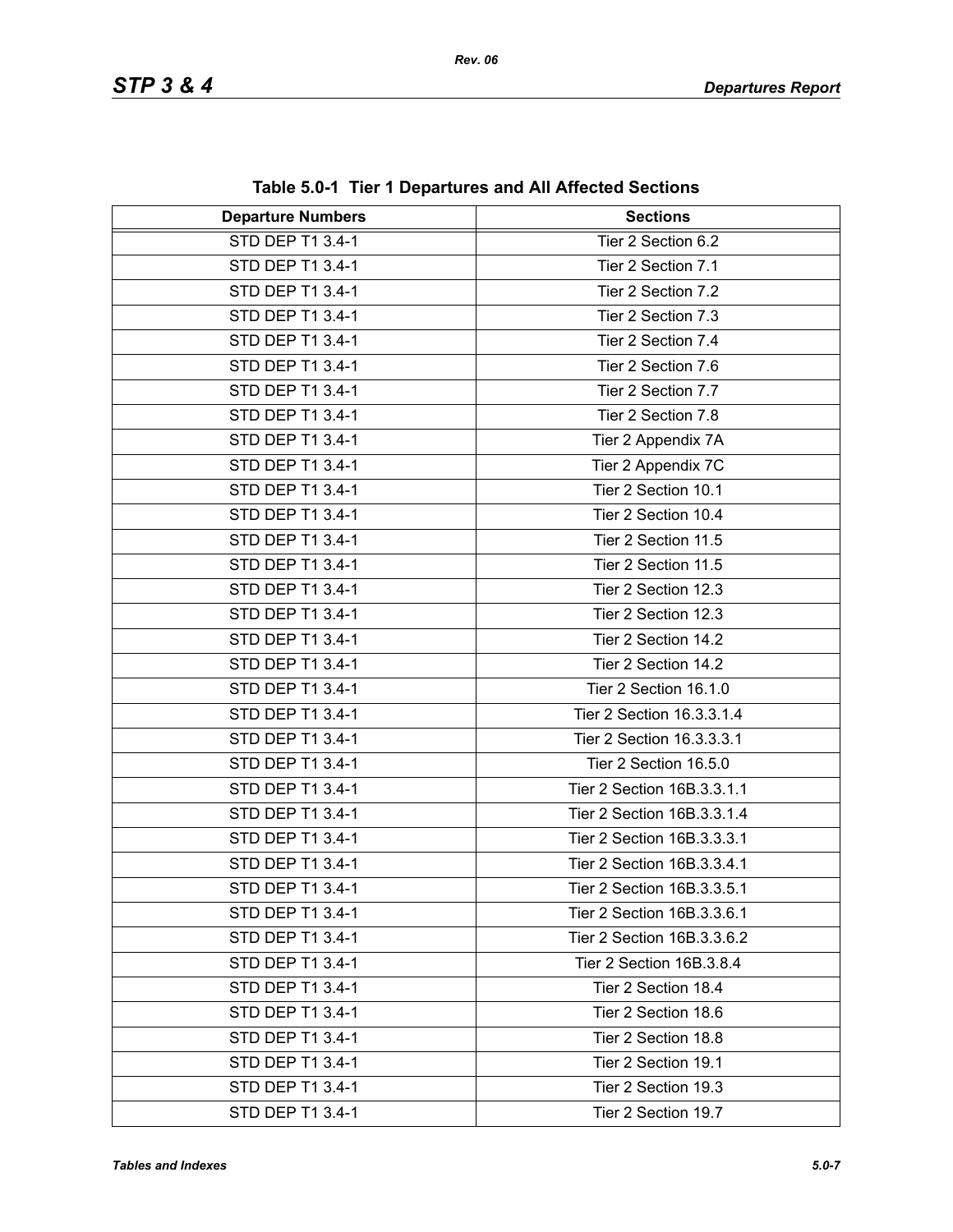| <b>Departure Numbers</b> | <b>Sections</b>      |  |
|--------------------------|----------------------|--|
| <b>STD DEP T1 3.4-1</b>  | Tier 2 Section 19.8  |  |
| STD DEP T1 3.4-1         | Tier 2 Section 19.9  |  |
| STD DEP T1 3.4-1         | Tier 2 Section 19.11 |  |
| STD DEP T1 3.4-1         | Tier 2 Appendix 7A   |  |
| STD DEP T1 3.4-1         | Tier 2 Appendix 7C   |  |
| STD DEP T1 3.4-1         | Tier 2 Appendix 15B  |  |
| STD DEP T1 3.4-1         | Tier 2 Appendix 15E  |  |
| STD DEP T1 3.4-1         | Tier 2 Appendix 18C  |  |
| STD DEP T1 3.4-1         | Tier 2 Appendix 18E  |  |
| STD DEP T1 3.4-1         | Tier 2 Appendix 19K  |  |
| STD DEP T1 3.4-1         | Tier 2 Appendix 19M  |  |
| STD DEP T1 3.4-1         | Tier 2 Appendix 19N  |  |
| STD DEP T1 3.4-1         | Tier 2 Appendix 19Q  |  |
| STD DEP T1 3.4-1         | Tier 2 Appendix 19QC |  |
| STD DEP 3B-2             | Tier 2 Appendix 3B   |  |
| STP DEP T1 5.0-1         | Tier 1 Section 5.0   |  |
| STP DEP T1 5.0-1         | Tier 2 Section 2.2   |  |
| STP DEP T1 5.0-1         | Tier 2 Section 3.1   |  |
| STP DEP T1 5.0-1         | Tier 2 Section 3.4   |  |
| STP DEP T1 5.0-1         | Tier 2 Appendix 3H   |  |
| STP DEP T1 5.0-1         | Tier 2 Section 9.4   |  |
| STP DEP T1 5.0-1         | Tier 2 Section 19.3  |  |
| STP DEP T1 5.0-1         | Tier 2 Section 19.8  |  |
| STP DEP T1 5.0-1         | Tier 2 Section 19.9  |  |
| STP DEP T1 5.0-1         | Tier 2 Section 19.13 |  |
| STP DEP T1 5.0-1         | Tier 2 Appendix 19K  |  |
| STP DEP T1 5.0-1         | Tier 2 Appendix 19Q  |  |
| STP DEP T1 5.0-1         | Tier 2 Appendix 19R  |  |

**Table 5.0-1 Tier 1 Departures and All Affected Sections**

**Table 5.0-1 Tier 2\* Departures and All Affected Sections**

| <b>Departure Numbers</b> | <b>Sections</b>    |
|--------------------------|--------------------|
| STD DEP 1.8-1            | Tier 2 Section 1.8 |
| STD DEP 1.8-1            | Tier 2 Appendix 1C |
| STD DEP 1.8-1            | Tier 2 Section 3.7 |
| STD DEP 1.8-1            | Tier 2 Section 3.8 |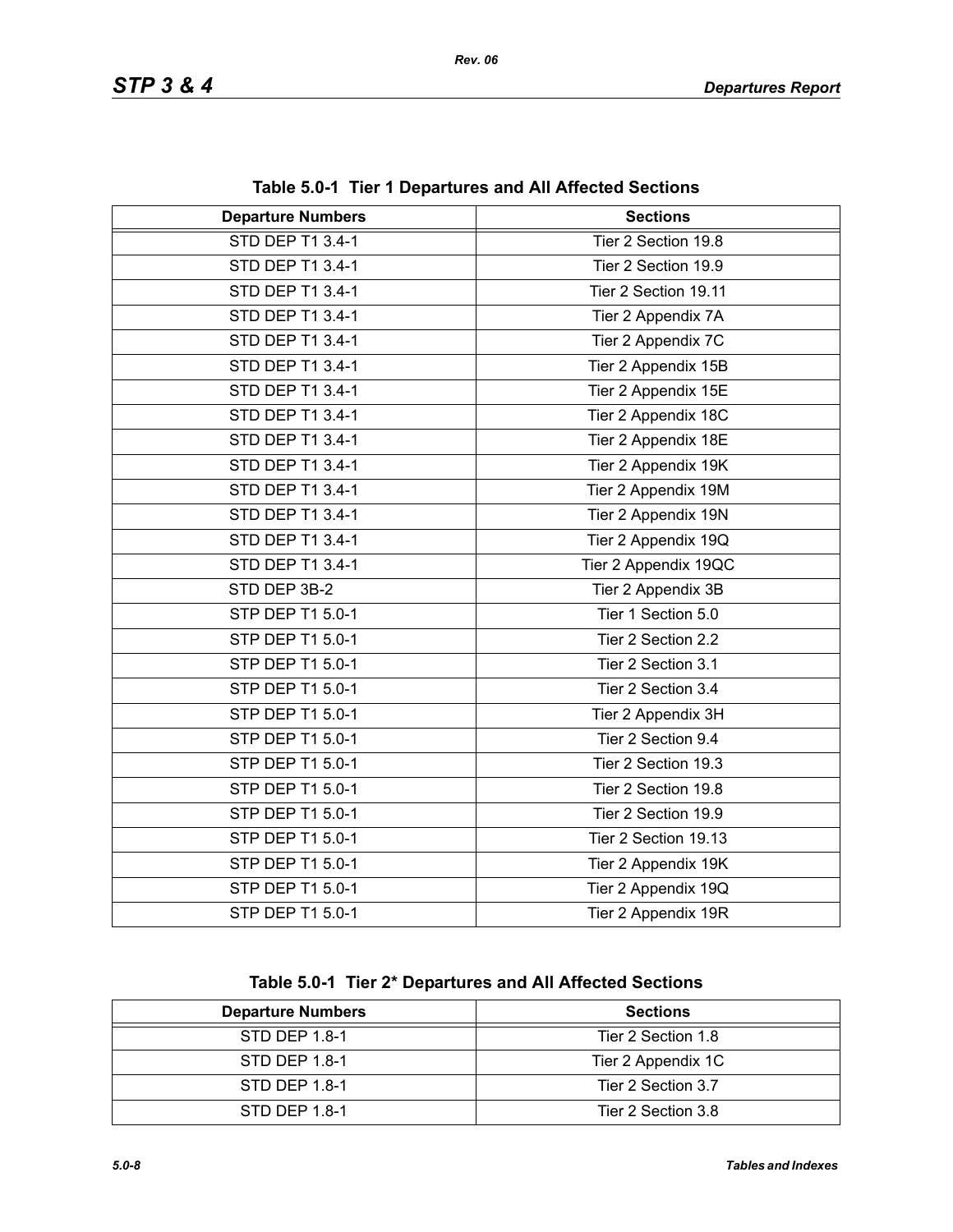| Table 3.0-T Tiel 2 Departules and All Allected Sections |                     |  |
|---------------------------------------------------------|---------------------|--|
| <b>Departure Numbers</b>                                | <b>Sections</b>     |  |
| <b>STD DEP 1.8-1</b>                                    | Tier 2 Appendix 3H  |  |
| STD DEP 1.8-1                                           | Tier 2 Section 5.2  |  |
| STD DEP 1.8-1                                           | Tier 2 Appendix 7A  |  |
| STD DEP 1.8-1                                           | Tier 2 Section 7.1  |  |
| STD DEP 1.8-1                                           | Tier 2 Section 7.2  |  |
| STD DEP 1.8-1                                           | Tier 2 Section 7.3  |  |
| STD DEP 1.8-1                                           | Tier 2 Section 7.4  |  |
| STD DEP 1.8-1                                           | Tier 2 Section 7.5  |  |
| STD DEP 1.8-1                                           | Tier 2 Section 7.6  |  |
| STD DEP 1.8-1                                           | Tier 2 Section 7.7  |  |
| STD DEP 1.8-1                                           | Tier 2 Section 7A   |  |
| STD DEP 1.8-1                                           | Tier 2 Section 12.3 |  |
| STD DEP 1.8-1                                           | Tier 2 Appendix 18E |  |

**Table 5.0-1 Tier 2\* Departures and All Affected Sections**

|  |  | Table 5.0-1 Tier 2 Departures and All Affected Sections |  |  |
|--|--|---------------------------------------------------------|--|--|
|--|--|---------------------------------------------------------|--|--|

| <b>Departure Numbers</b> | <b>Sections</b>     |
|--------------------------|---------------------|
| STP DEP 1.1-1            | Tier 2 Section 1.1  |
| <b>STP DEP 1.1-2</b>     | Tier 2 Section 1.1  |
| <b>STP DEP 1.1-2</b>     | Tier 2 Section 1.2  |
| <b>STP DEP 1.1-2</b>     | Tier 2 Section 3.1  |
| <b>STP DEP 1.1-2</b>     | Tier 2 Section 7.3  |
| <b>STP DEP 1.1-2</b>     | Tier 2 Section 7.4  |
| STP DEP 1.1-2            | Tier 2 Section 7.6  |
| <b>STP DEP 1.1-2</b>     | Tier 2 Section 8.1  |
| <b>STP DEP 1.1-2</b>     | Tier 2 Section 8.2  |
| <b>STP DEP 1.1-2</b>     | Tier 2 Section 8.3  |
| <b>STP DEP 1.1-2</b>     | Tier 2 Section 9.2  |
| <b>STP DEP 1.1-2</b>     | Tier 2 Section 9.3  |
| <b>STP DEP 1.1-2</b>     | Tier 2 Section 9.5  |
| <b>STP DEP 1.1-2</b>     | Tier 2 Section 10.2 |
| <b>STP DEP 1.1-2</b>     | Tier 2 Appendix 8A  |
| <b>STP DEP 1.1-2</b>     | Tier 2 Appendix 19B |
| <b>STP DEP 1.1-2</b>     | Tier 2 Appendix 19I |
| <b>STP DEP 1.1-2</b>     | Tier 2 Appendix 19L |
| <b>STP DEP 1.1-2</b>     | Tier 2 Appendix 19M |
| <b>STP DEP 1.1-2</b>     | Tier 2 Appendix 19Q |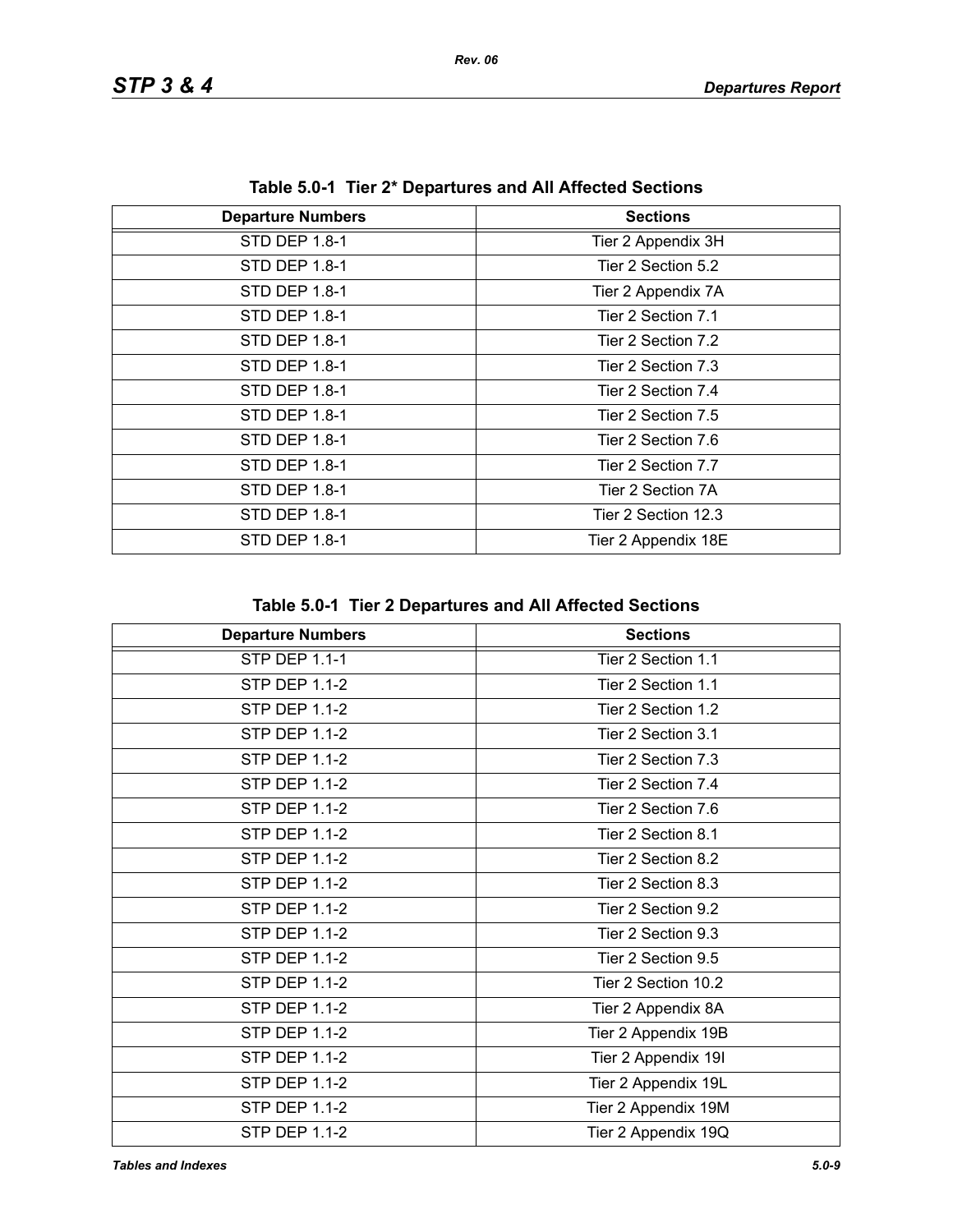| <b>Departure Numbers</b> | <b>Sections</b>     |  |
|--------------------------|---------------------|--|
| <b>STD DEP 1.2-1</b>     | Tier 2 Section 1.2  |  |
| <b>STD DEP 1.2-1</b>     | Tier 2 Appendix 9A  |  |
| <b>STD DEP 1.2-1</b>     | Tier 2 Appendix 19M |  |
| <b>STP DEP 1.2-2</b>     | Tier 2 Section 1.2  |  |
| <b>STP DEP 1.2-2</b>     | Tier 2 Section 3.4  |  |
| <b>STP DEP 1.2-2</b>     | Tier 2 Section 10.4 |  |
| <b>STP DEP 1.2-2</b>     | Tier 2 Section 12.3 |  |
| <b>STP DEP 1.2-2</b>     | Tier 2 Appendix 9A  |  |
| <b>STP DEP 1.2-2</b>     | Tier 2 Appendix 19M |  |
| <b>STP DEP 1.2-2</b>     | Tier 2 Appendix 19R |  |
| STD DEP 1AA-1            | Tier 2 Appendix 1AA |  |
| <b>STD DEP 2.2-5</b>     | Tier 2 Section 19.3 |  |
| <b>STD DEP 2.2-5</b>     | Tier 2 Section 2.2  |  |
| <b>STD DEP 2.2-5</b>     | Tier 2 Appendix 19E |  |
| <b>STP DEP 3.5-1</b>     | Tier 2 Section 3.5  |  |
| STP DEP 3.6-1            | Tier 2 Section 3.6  |  |
| STD DEP 3.8-1            | Tier 2 Section 1.2  |  |
| STD DEP 3.8-1            | Tier 2 Section 3.4  |  |
| STD DEP 3.8-1            | Tier 2 Section 12.3 |  |
| STD DEP 3.8-1            | Tier 2 Appendix 9A  |  |
| STD DEP 3.9-1            | Tier 2 Section 3.9  |  |
| STD DEP 3B-1             | Tier 2 Appendix 3B  |  |
| STD DEP 3H-1             | Tier 2 Appendix 3H  |  |
| STD DEP 3I-1             | Tier 2 Appendix 3I  |  |
| STD DEP 3I-2             | Tier 2 Appendix 3I  |  |
| STD DEP 3MA-1            | Tier 2 Appendix 3MA |  |
| STD DEP 4.5-1            | Tier 2 Section 4.5  |  |
| STD DEP 4.5-1            | Tier 2 Section 5.2  |  |
| STD DEP 4.6-1            | Tier 2 Section 4.6  |  |
| STD DEP 4.6-1            | Tier 2 Section 14.2 |  |
| <b>STD DEP 5.2-2</b>     | Tier 2 Section 5.2  |  |
| <b>STD DEP 5.3-1</b>     | Tier 2 Section 5.3  |  |
| STD DEP 5.4-1            | Tier 2 Section 5.4  |  |
| <b>STD DEP 5.4-1</b>     | Tier 2 Section 5.1  |  |
| <b>STD DEP 5.4-1</b>     | Tier 2 Section 7.7  |  |
| STD DEP 5.4-1            | Tier 2 Section 12.2 |  |

**Table 5.0-1 Tier 2 Departures and All Affected Sections**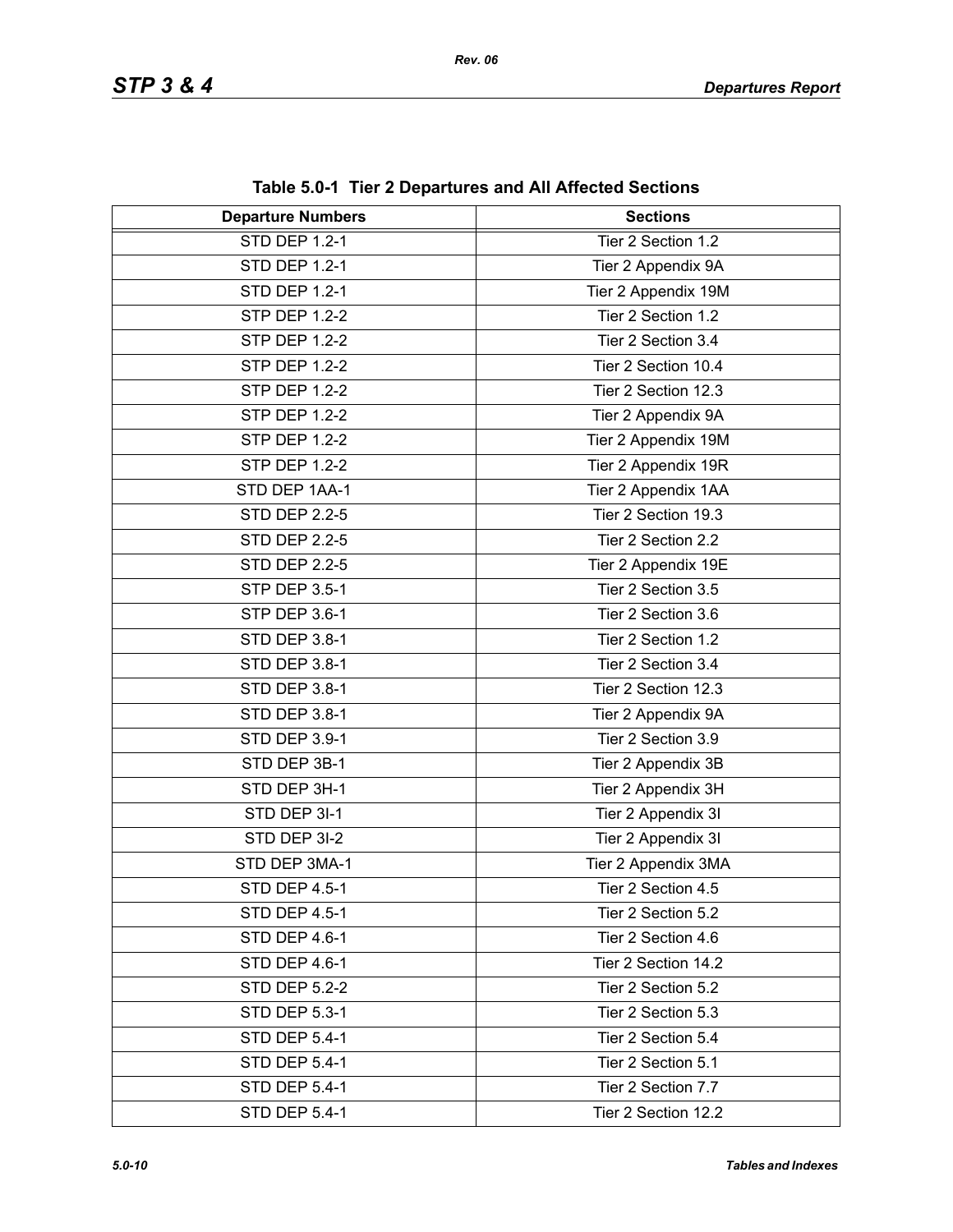| <b>Departure Numbers</b> | $1000$ vive $1001$ $\leq$ Departates and American Occupits<br><b>Sections</b> |
|--------------------------|-------------------------------------------------------------------------------|
| <b>STD DEP 5.4-1</b>     | Tier 2 Appendix 19L                                                           |
| STD DEP 5.4-1            | Tier 2 Appendix 19Q                                                           |
| <b>STD DEP 5.4-1</b>     | Tier 2 Appendix 19QB                                                          |
| <b>STD DEP 5.4-2</b>     | Tier 2 Section 5.4                                                            |
| <b>STD DEP 5.4-5</b>     | Tier 2 Section 5.1                                                            |
| <b>STD DEP 5.4-5</b>     | Tier 2 Section 5.4                                                            |
| STD DEP 5A-1             | Tier 2 Section 5.2                                                            |
| STD DEP 5A-1             | Tier 2 Appendix 5A                                                            |
| STD DEP 5B-1             | Tier 2 Section 5.4                                                            |
| STD DEP 5B-1             | Tier 2 Appendix 5B                                                            |
| STD DEP 6.2-2            | Tier 2 Section 6.2                                                            |
| <b>STD DEP 6.2-2</b>     | Tier 2 Section 16B.3.6.1.1                                                    |
| <b>STD DEP 6.2-2</b>     | Tier 2 Section 16B.3.6.1.2                                                    |
| STD DEP 6.2-2            | Tier 2 Section 16B.3.6.1.4                                                    |
| STD DEP 6.2-3            | Tier 2 Section 6.2                                                            |
| STD DEP 6.6-1            | Tier 2 Section 6.6                                                            |
| <b>STD DEP 6.6-2</b>     | Tier 2 Section 6.6                                                            |
| STD DEP 6C-1             | Tier 2 Section 1.8                                                            |
| STD DEP 6C-1             | Tier 2 Appendix 6C                                                            |
| STD DEP 6C-1             | Tier 2 Section 5.4                                                            |
| STD DEP 6C-1             | Tier 2 Section 6.2                                                            |
| STD DEP 6C-1             | Tier 2 Section 6.3                                                            |
| STD DEP 6C-1             | Tier 2 Appendix 19L                                                           |
| STD DEP 6C-1             | Tier 2 Appendix 19Q                                                           |
| <b>STD DEP 7.1-1</b>     | Tier 2 Section 7.1                                                            |
| <b>STD DEP 7.1-1</b>     | Tier 2 Section 7.2                                                            |
| STD DEP 7.1-1            | Tier 2 Section 7.3                                                            |
| <b>STD DEP 7.1-1</b>     | Tier 2 Section 7.6                                                            |
| <b>STD DEP 7.1-1</b>     | Tier 2 Section 11.5                                                           |
| <b>STD DEP 7.1-1</b>     | Tier 2 Appendix 6B                                                            |
| <b>STD DEP 7.1-1</b>     | Tier 2 Appendix 7A                                                            |
| <b>STD DEP 7.1-2</b>     | Tier 2 Section 7.1                                                            |
| <b>STD DEP 7.1-2</b>     | Tier 2 Section 7.6                                                            |
| <b>STD DEP 7.2-4</b>     | Tier 2 Section 7.2                                                            |
| <b>STD DEP 7.2-6</b>     | Tier 2 Section 7.2                                                            |
| <b>STD DEP 7.3-1</b>     | Tier 2 Section 7.3                                                            |

**Table 5.0-1 Tier 2 Departures and All Affected Sections**

 $\begin{array}{c} \hline \end{array}$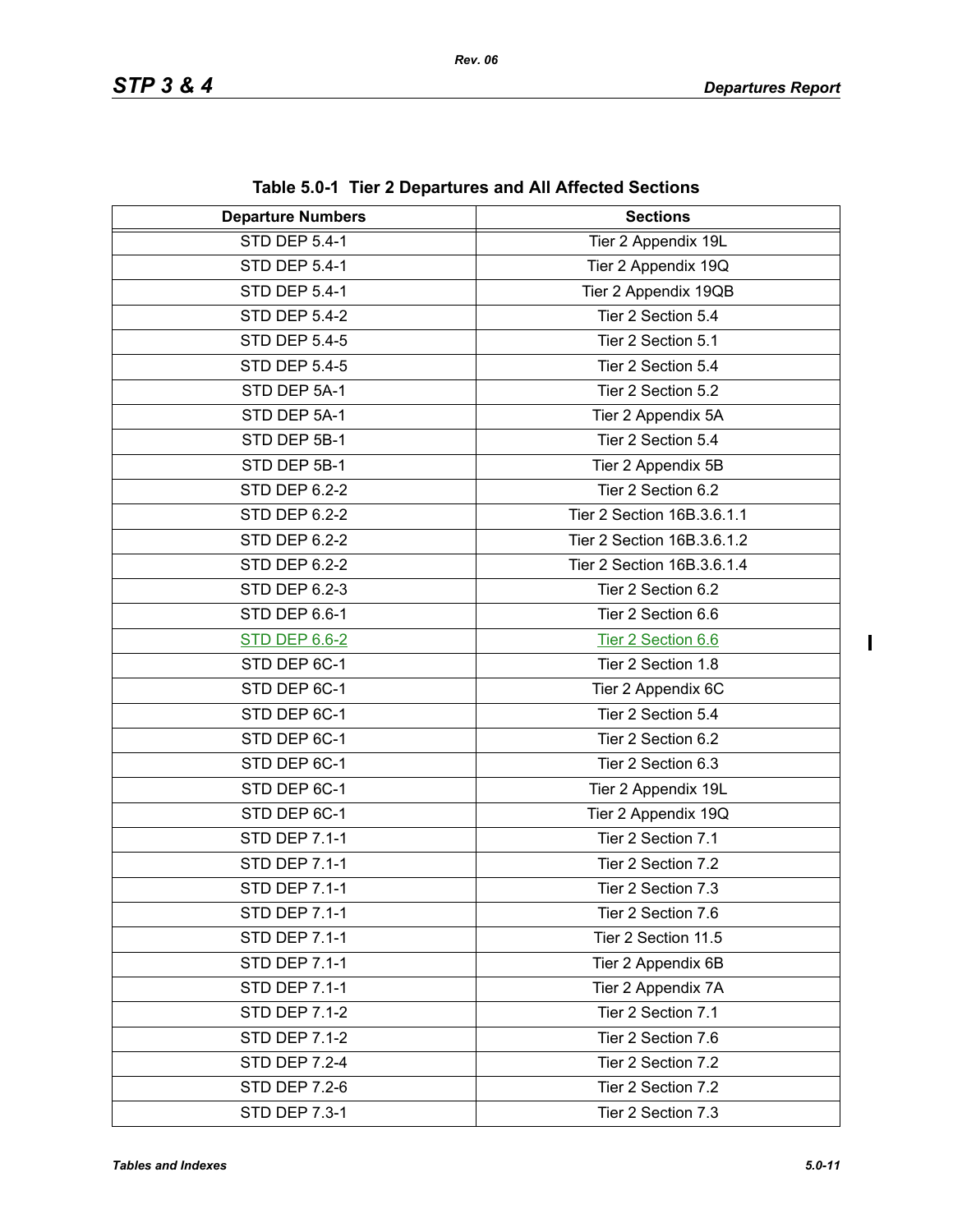| <b>Departure Numbers</b> | <b>Sections</b>            |
|--------------------------|----------------------------|
| STD DEP 7.3-10           | Tier 2 Section 7.3         |
| STD DEP 7.3-11           | Tier 2 Section 5.2         |
| STD DEP 7.3-11           | Tier 2 Section 7.3         |
| STD DEP 7.3-11           | Tier 2 Appendix 3E         |
| STD DEP 7.3-12           | Tier 2 Section 5.2         |
| STD DEP 7.3-12           | Tier 2 Section 7.3         |
| STD DEP 7.3-12           | Tier 2 Section 16.3.4.3    |
| STD DEP 7.3-12           | Tier 2 Section 16B.3.4.3   |
| STD DEP 7.3-13           | Tier 2 Section 7.3         |
| STD DEP 7.3-14           | Tier 2 Section 7.3         |
| STD DEP 7.3-15           | Tier 2 Section 7.3         |
| STD DEP 7.3-16           | Tier 2 Section 7.3         |
| STD DEP 7.3-17           | Tier 2 Section 7.3         |
| STD DEP 7.3-17           | Tier 2 Section 16B.3.3.1.4 |
| <b>STD DEP 7.3-2</b>     | Tier 2 Section 7.3         |
| <b>STD DEP 7.3-4</b>     | Tier 2 Section 7.3         |
| <b>STD DEP 7.3-5</b>     | Tier 2 Section 7.3         |
| <b>STD DEP 7.3-6</b>     | Tier 2 Section 7.3         |
| <b>STD DEP 7.3-6</b>     | Tier 2 Section 5.1         |
| STD DEP 7.3-7            | Tier 2 Section 7.3         |
| <b>STD DEP 7.3-9</b>     | Tier 2 Section 7.3         |
| STD DEP 7.3-11           | Tier 2 Section 5.1         |
| <b>STD DEP 7.4-1</b>     | Tier 2 Section 7.1         |
| <b>STD DEP 7.4-1</b>     | Tier 2 Section 7.4         |
| <b>STD DEP 7.4-2</b>     | Tier 2 Section 7.4         |
| <b>STD DEP 7.5-1</b>     | Tier 2 Section 7.5         |
| STD DEP 7.5-1            | Tier 2 Section 16.3.3.6.1  |
| STD DEP 7.5-1            | Tier 2 Section 16B.3.3.6.1 |
| <b>STD DEP 7.5-1</b>     | Tier 2 Section 18.4        |
| <b>STD DEP 7.6-1</b>     | Tier 2 Section 7.2         |
| STD DEP 7.6-1            | Tier 2 Section 7.6         |
| <b>STD DEP 7.6-2</b>     | Tier 2 Section 7.6         |
| STD DEP 7.6-3            | Tier 2 Section 7.6         |
| STD DEP 7.6-4            | Tier 2 Section 7.6         |
| <b>STD DEP 7.7-1</b>     | Tier 2 Section 4.6         |
| <b>STD DEP 7.7-1</b>     | Tier 2 Section 7.7         |

**Table 5.0-1 Tier 2 Departures and All Affected Sections**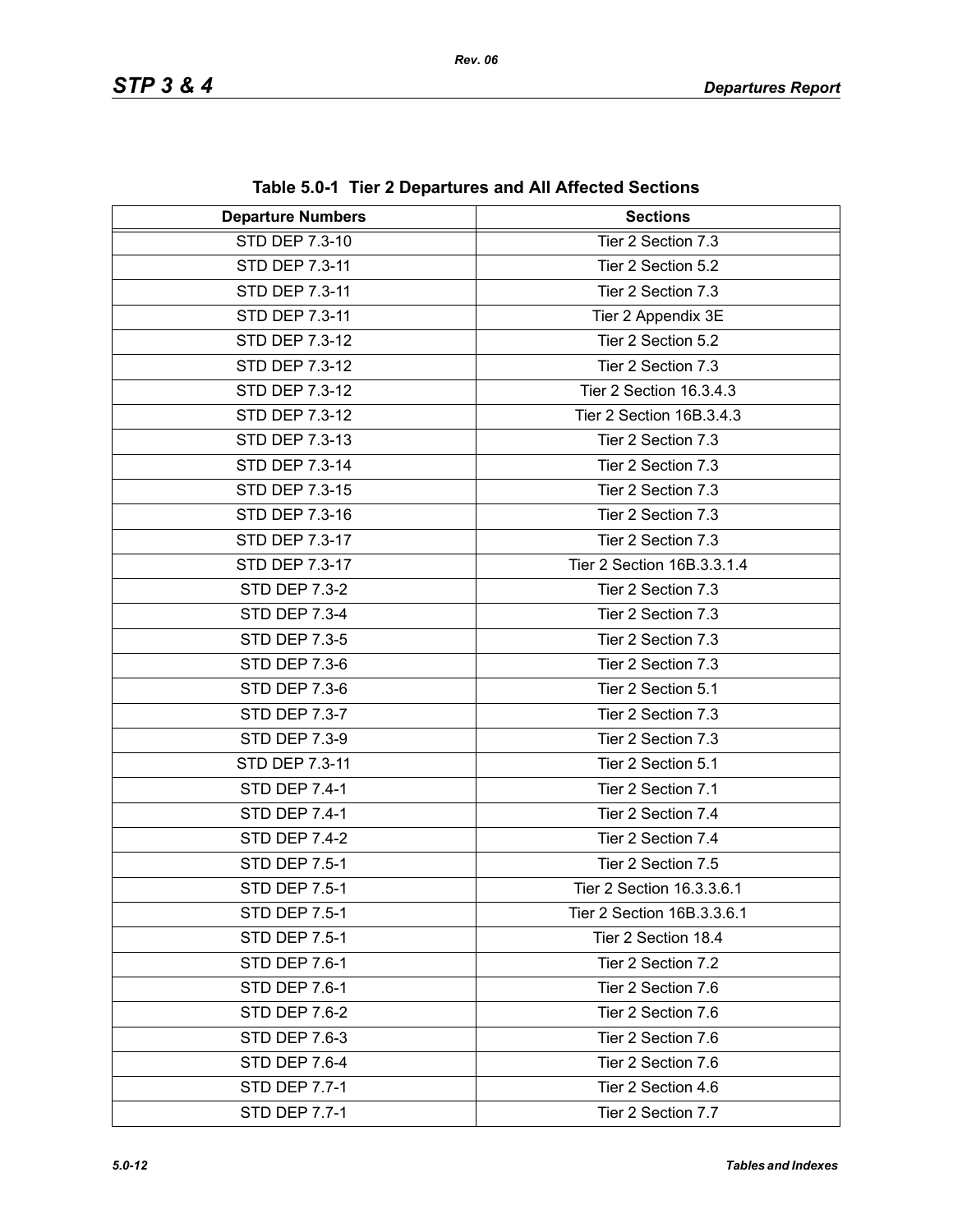| <b>Departure Numbers</b> | <b>Sections</b>           |
|--------------------------|---------------------------|
| <b>STD DEP 7.7-1</b>     | Tier 2 Appendix 15B       |
| STD DEP 7.7-10           | Tier 2 Section 7.7        |
| STD DEP 7.7-10           | Tier 2 Section 16B.3.9.4  |
| STD DEP 7.7-11           | Tier 2 Section 7.7        |
| STD DEP 7.7-12           | Tier 2 Section 7.7        |
| <b>STD DEP 7.7-13</b>    | Tier 2 Section 7.7        |
| STD DEP 7.7-14           | Tier 2 Section 7.7        |
| STD DEP 7.7-18           | Tier 2 Section 7.7        |
| <b>STD DEP 7.7-18</b>    | Tier 2 Section 16B.3.9.3  |
| STD DEP 7.7-18           | Tier 2 Section 16B.3.10.3 |
| STD DEP 7.7-18           | Tier 2 Section 16B.3.10.4 |
| STD DEP 7.7-18           | Tier 2 Section 16B.3.10.5 |
| <b>STD DEP 7.7-2</b>     | Tier 2 Section 7.3        |
| <b>STD DEP 7.7-2</b>     | Tier 2 Section 7.7        |
| <b>STD DEP 7.7-20</b>    | Tier 2 Section 7.7        |
| STD DEP 7.7-22           | Tier 2 Section 7.7        |
| STD DEP 7.7-23           | Tier 2 Section 7.7        |
| STD DEP 7.7-24           | Tier 2 Section 7.7        |
| STD DEP 7.7-27           | Tier 2 Section 7.7        |
| STD DEP 7.7-3            | Tier 2 Section 7.7        |
| <b>STD DEP 7.7-3</b>     | Tier 2 Section 10.4       |
| <b>STD DEP 7.7-4</b>     | Tier 2 Section 7.7        |
| <b>STD DEP 7.7-5</b>     | Tier 2 Section 7.7        |
| <b>STD DEP 7.7-6</b>     | Tier 2 Section 7.7        |
| STD DEP 7.7-7            | Tier 2 Section 7.7        |
| <b>STD DEP 7.7-9</b>     | Tier 2 Section 7.7        |
| <b>STP DEP 8.2-1</b>     | Tier 2 Section 3.1        |
| <b>STP DEP 8.2-1</b>     | Tier 2 Section 8.2        |
| STD DEP 8.3-1            | Tier 2 Section 1.2        |
| STD DEP 8.3-1            | Tier 2 Appendix 1C        |
| STD DEP 8.3-1            | Tier 2 Section 3.2        |
| STD DEP 8.3-1            | Tier 2 Section 7.2        |
| STD DEP 8.3-1            | Tier 2 Section 7.4        |
| STD DEP 8.3-1            | Tier 2 Section 7.7        |
| STD DEP 8.3-1            | Tier 2 Section 8.1        |
| STD DEP 8.3-1            | Tier 2 Section 8.2        |

**Table 5.0-1 Tier 2 Departures and All Affected Sections**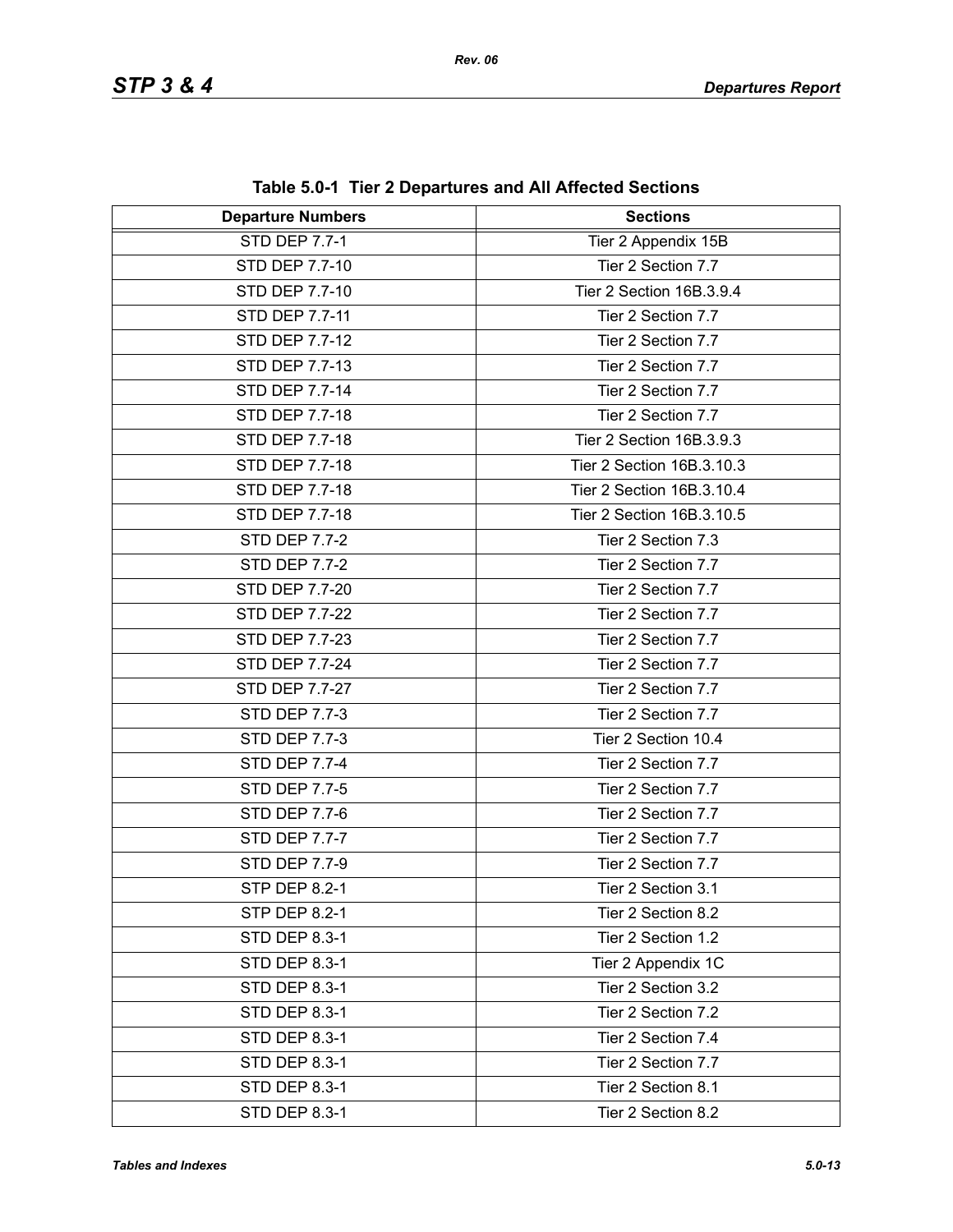| <b>Departure Numbers</b> | <b>Sections</b>            |
|--------------------------|----------------------------|
| STD DEP 8.3-1            | Tier 2 Section 8.3         |
| STD DEP 8.3-1            | Tier 2 Section 9.5         |
| STD DEP 8.3-1            | Tier 2 Section 14.2        |
| STD DEP 8.3-1            | Tier 2 Section 15.2        |
| STD DEP 8.3-1            | Tier 2 Section 16.3.3.1.4  |
| STD DEP 8.3-1            | Tier 2 Section 16.3.5.1    |
| STD DEP 8.3-1            | Tier 2 Section 16.3.8.1    |
| STD DEP 8.3-1            | Tier 2 Section 16.3.8.11   |
| STD DEP 8.3-1            | Tier 2 Section 16.3.8.4    |
| STD DEP 8.3-1            | Tier 2 Section 16.3.8.9    |
| STD DEP 8.3-1            | Tier 2 Section 16B.3.3.1.1 |
| STD DEP 8.3-1            | Tier 2 Section 16B.3.3.1.4 |
| STD DEP 8.3-1            | Tier 2 Section 16B.3.3.6.2 |
| STD DEP 8.3-1            | Tier 2 Section 16B.3.8.1   |
| STD DEP 8.3-1            | Tier 2 Section 16B.3.8.2   |
| STD DEP 8.3-1            | Tier 2 Section 16B.3.8.7   |
| STD DEP 8.3-1            | Tier 2 Section 16B.3.8.8   |
| STD DEP 8.3-1            | Tier 2 Section 16B.3.8.9   |
| STD DEP 8.3-1            | Tier 2 Section 16B.3.8.11  |
| STD DEP 8.3-1            | Tier 2 Section 19.11       |
| STD DEP 8.3-1            | Tier 2 Section 19.3        |
| STD DEP 8.3-1            | Tier 2 Section 19.7        |
| STD DEP 8.3-1            | Tier 2 Appendix 19B        |
| STD DEP 8.3-1            | Tier 2 Appendix 19K        |
| STD DEP 8.3-1            | Tier 2 Appendix 19L        |
| <b>STD DEP 8.3-1</b>     | Tier 2 Appendix 19Q        |
| STP DEP 8.3-3            | Tier 2 Section 8.3         |
| STP DEP 8.3-3            | Tier 2 Section 16B.3.8.9   |
| STD DEP 8A.1-1           | Tier 2 Appendix 8A         |
| STD DEP 9.1-1            | Tier 2 Section 1.2         |
| <b>STD DEP 9.1-1</b>     | Tier 2 Section 1.8         |
| <b>STD DEP 9.1-1</b>     | Tier 2 Section 1.8         |
| <b>STD DEP 9.1-1</b>     | Tier 2 Section 3.2         |
| <b>STD DEP 9.1-1</b>     | Tier 2 Section 9.1         |
| STD DEP 9.1-1            | Tier 2 Section 12.4        |
| STD DEP 9.1-1            | Tier 2 Section 14.2        |

**Table 5.0-1 Tier 2 Departures and All Affected Sections**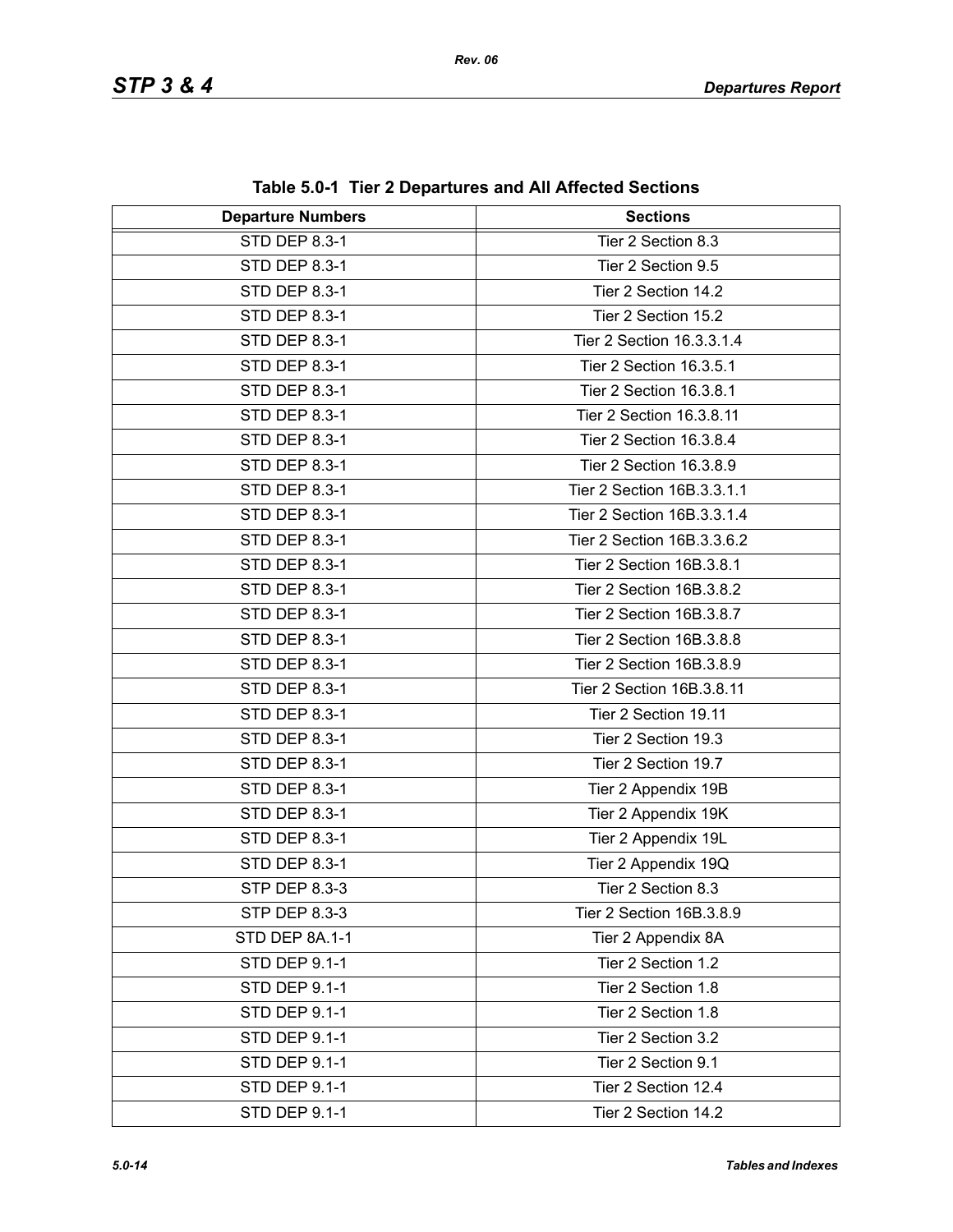| $1800$ $300$ $1$ $100$ $2$ $100$ $90$ $100$ $100$ $100$ $100$ $100$ $100$ |                     |
|---------------------------------------------------------------------------|---------------------|
| <b>Departure Numbers</b>                                                  | <b>Sections</b>     |
| <b>STD DEP 9.2-1</b>                                                      | Tier 2 Section 9.2  |
| <b>STP DEP 9.2-2</b>                                                      | Tier 2 Section 9.2  |
| STP DEP 9.2-3                                                             | Tier 2 Section 9.2  |
| <b>STP DEP 9.2-3</b>                                                      | Tier 2 Section 10.1 |
| <b>STP DEP 9.2-3</b>                                                      | Tier 2 Section 10.4 |
| STP DEP 9.2-5                                                             | Tier 2 Section 3.9  |
| <b>STP DEP 9.2-5</b>                                                      | Tier 2 Section 9.2  |
| STP DEP 9.2-5                                                             | Tier 2 Section 19.3 |
| STP DEP 9.2-5                                                             | Tier 2 Section 19.9 |
| STD DEP 9.2-7                                                             | Tier 2 Section 9.2  |
| STD DEP 9.2-7                                                             | Tier 2 Section 6.2  |
| STD DEP 9.2-7                                                             | Tier 2 Section 9.4  |
| <b>STP DEP 9.2-8</b>                                                      | Tier 2 Section 9.2  |
| <b>STD DEP 9.2-9</b>                                                      | Tier 2 Section 6.2  |
| <b>STD DEP 9.2-9</b>                                                      | Tier 2 Section 9.2  |
| <b>STD DEP 9.2-9</b>                                                      | Tier 2 Section 9.4  |
| STP DEP 9.2-10                                                            | Tier 2 Section 9.2  |
| STP DEP 9.2-10                                                            | Tier 2 Appendix 19R |
| STD DEP 9.3-1                                                             | Tier 2 Section 9.3  |
| <b>STD DEP 9.3-2</b>                                                      | Tier 2 Section 3.2  |
| <b>STD DEP 9.3-2</b>                                                      | Tier 2 Section 3.9  |
| <b>STD DEP 9.3-2</b>                                                      | Tier 2 Section 6.2  |
| <b>STD DEP 9.3-2</b>                                                      | Tier 2 Section 9.3  |
| <b>STD DEP 9.3-3</b>                                                      | Tier 2 Section 9.3  |
| STP DEP 9.4-1                                                             | Tier 2 Section 9.4  |
| STP DEP 9.4-1                                                             | Tier 2 Section 12.3 |
| <b>STD DEP 9.4-2</b>                                                      | Tier 2 Section 6.4  |
| <b>STD DEP 9.4-2</b>                                                      | Tier 2 Section 9.4  |
| STD DEP 9.4-2                                                             | Tier 2 Section 9.5  |
| ST <sub>D</sub> P DEP 9.4-3                                               | Tier 2 Section 1.2  |
| ST <sub>D</sub> P DEP 9.4-3                                               | Tier 2 Section 9.4  |
| STD DEP 9.4-4                                                             | Tier 2 Section 1.2  |
| STD DEP 9.4-4                                                             | Tier 2 Section 9.2  |
| <b>STD DEP 9.4-4</b>                                                      | Tier 2 Section 9.4  |
| STD DEP 9.4-5                                                             | Tier 2 Section 9.4  |
| STD DEP 9.4-6                                                             | Tier 2 Section 9.4  |

**Table 5.0-1 Tier 2 Departures and All Affected Sections**

 $\mathbf l$  $\overline{1}$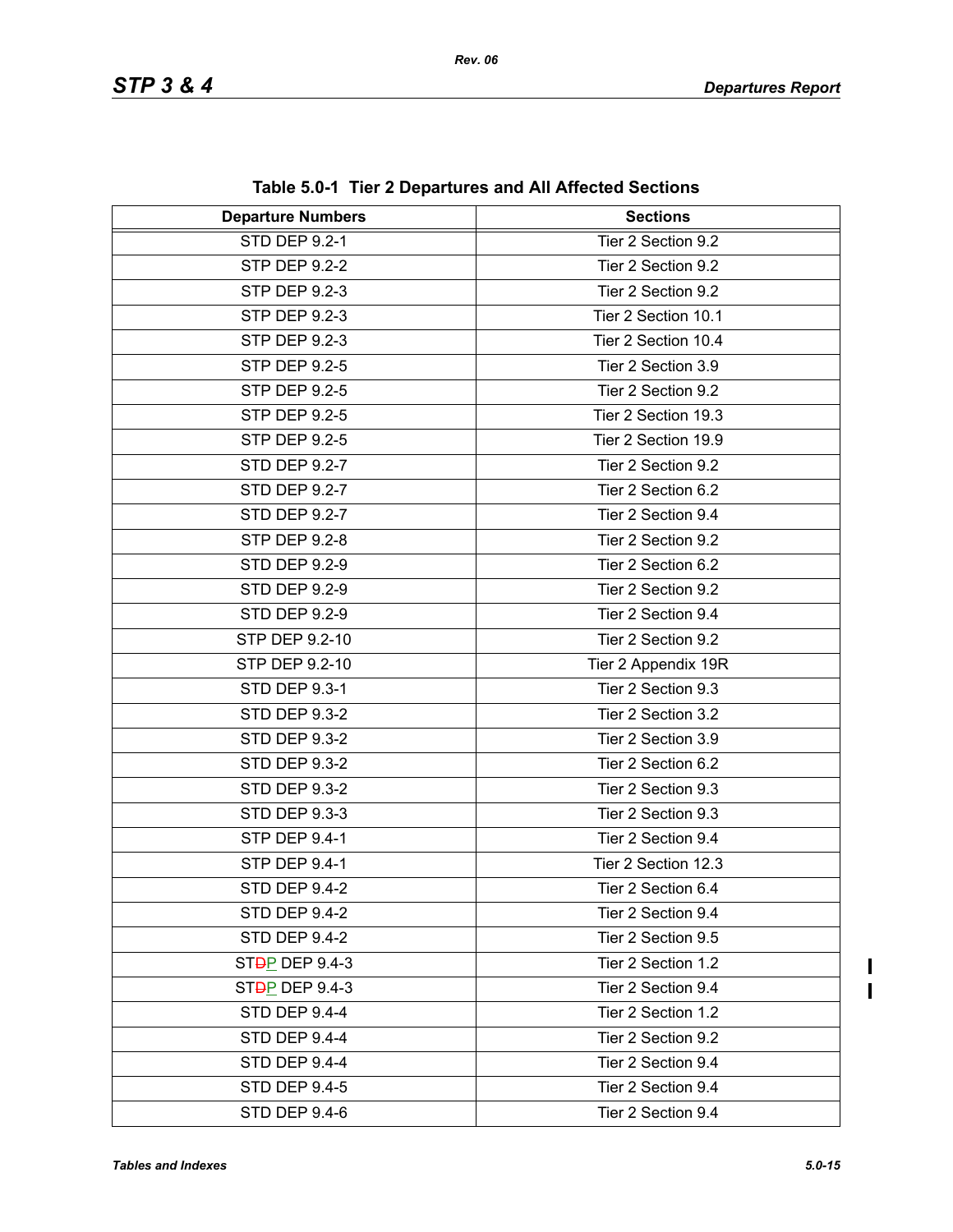| <b>Departure Numbers</b> | $1400$ $0.01$ $1.101$ $\pm$ $0.000$ $0.000$ $0.000$ $0.000$ $0.000$ $0.000$<br><b>Sections</b> |
|--------------------------|------------------------------------------------------------------------------------------------|
| STD DEP 9.4-7            | Tier 2 Section 9.2                                                                             |
| STD DEP 9.4-7            | Tier 2 Section 9.4                                                                             |
| STP DEP 9.4-8            | Tier 2 Section 2.0                                                                             |
| STP DEP 9.4-8            | Tier 2 Section 9.2                                                                             |
| <b>STP DEP 9.4-8</b>     | Tier 2 Section 9.4                                                                             |
| STP DEP 9.4-9            | Tier 2 Section 9.4                                                                             |
| <b>STD DEP 9.5-1</b>     | Tier 2 Section 9.5                                                                             |
| <b>STD DEP 9.5-1</b>     | Tier 2 Section 1.8                                                                             |
| <b>STD DEP 9.5-1</b>     | Tier 2 Section 8.1                                                                             |
| <b>STD DEP 9.5-1</b>     | Tier 2 Section 8.3                                                                             |
| <b>STD DEP 9.5-1</b>     | Tier 2 Section 14.2                                                                            |
| <b>STD DEP 9.5-2</b>     | Tier 2 Section 9.5                                                                             |
| <b>STD DEP 9.5-2</b>     | Tier 2 Appendix 19E                                                                            |
| <b>STD DEP 9.5-3</b>     | Tier 2 Section 7.7                                                                             |
| STD DEP 9.5-3            | Tier 2 Section 9.5                                                                             |
| <b>STD DEP 9.5-4</b>     | Tier 2 Section 9.5                                                                             |
| <b>STP DEP 9.5-6</b>     | Tier 2 Section 9.5                                                                             |
| STP DEP 9.5-7            | Tier 2 Section 9.5                                                                             |
| STP DEP 10.1-1           | Tier 2 Section 10.1                                                                            |
| <b>STP DEP 10.1-2</b>    | Tier 2 Section 10.1                                                                            |
| STP DEP 10.1-3           | Tier 2 Section 10.1                                                                            |
|                          |                                                                                                |
| STP DEP 10.1-3           | Tier 2 Section 1.1                                                                             |
| <b>STP DEP 10.1-3</b>    | Tier 2 Section 5.1                                                                             |
| STP DEP 10.1-3           | Tier 2 Section 5.4                                                                             |
| <b>STP DEP 10.1-3</b>    | Tier 2 Section 11.1                                                                            |
| <b>STP DEP 10.1-4</b>    | Tier 2 Section 10.1                                                                            |
| STP DEP 10.2-1           | Tier 2 Section 10.1                                                                            |
| STP DEP 10.2-1           | Tier 2 Section 10.2                                                                            |
| STP DEP 10.2-1           | Tier 2 Section 10.3                                                                            |
| STP DEP 10.2-1           | Tier 2 Section 1.2                                                                             |
| STP DEP 10.2-1           | Tier 2 Section 8.3                                                                             |
| STP DEP 10.2-2           | Tier 2 Section 10.2                                                                            |
| STP DEP 10.2-3           | Tier 2 Section 10.2                                                                            |
| STP DEP 10.2-4           | Tier 2 Section 10.2                                                                            |
| STD DEP 10.3-1           | Tier 2 Section 10.3                                                                            |
| STP DEP 10.4-1           | Tier 2 Section 10.3                                                                            |

**Table 5.0-1 Tier 2 Departures and All Affected Sections**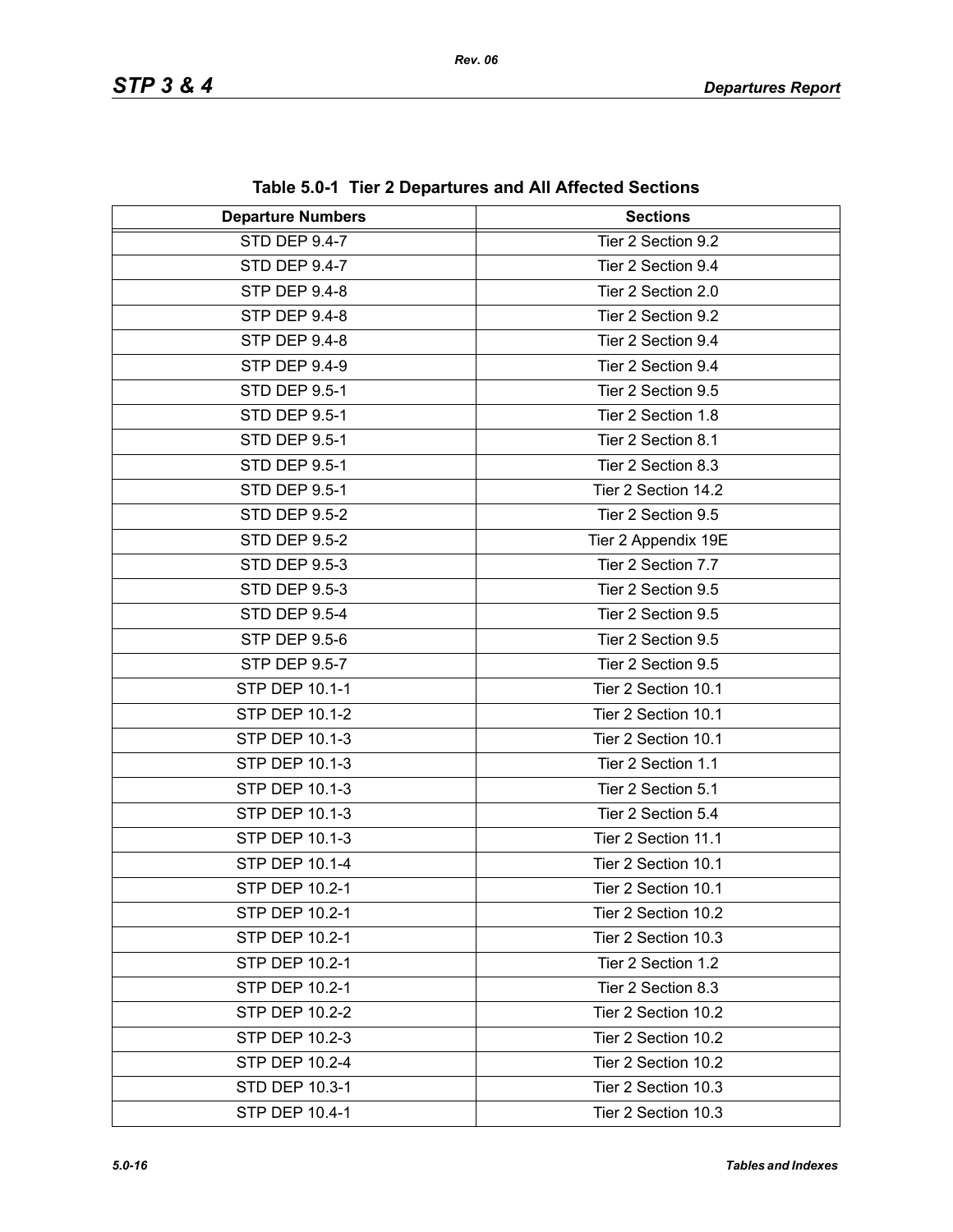| <b>Departure Numbers</b> | <b>Sections</b>            |
|--------------------------|----------------------------|
| STP DEP 10.4-1           | Tier 2 Section 10.4        |
| STP DEP 10.4-2           | Tier 2 Section 1.2         |
| <b>STP DEP 10.4-2</b>    | Tier 2 Section 10.1        |
| STP DEP 10.4-2           | Tier 2 Section 10.4        |
| STP DEP 10.4-2           | Tier 2 Appendix 19R        |
| STP DEP 10.4-3           | Tier 2 Section 10.3        |
| STP DEP 10.4-3           | Tier 2 Section 10.4        |
| STP DEP 10.4-3           | Tier 2 Section 11.3        |
| <b>STD DEP 10.4-5</b>    | Tier 2 Section 7.7         |
| <b>STD DEP 10.4-5</b>    | Tier 2 Section 10.1        |
| STD DEP 10.4-5           | Tier 2 Section 10.4        |
| <b>STD DEP 10.4-5</b>    | Tier 2 Section 11.3        |
| <b>STD DEP 10.4-5</b>    | Tier 2 Section 16B.3.3.4.2 |
| STD DEP 10.4-5           | Tier 2 Appendix 18H        |
| STD DEP 10.4-5           | Tier 2 Section 19.1        |
| STD DEP 10.4-5           | Tier 2 Section 19.3        |
| STD DEP 10.4-5           | Tier 2 Section 19.9        |
| <b>STD DEP 10.4-5</b>    | Tier 2 Appendix 19L        |
| <b>STD DEP 10.4-5</b>    | Tier 2 Appendix 19Q        |
| STD DEP 10.4-6           | Tier 2 Section 1.2         |
| STD DEP 10.4-6           | Tier 2 Section 10.4        |
| STD DEP 10.4-7           | Tier 2 Section 10.4        |
| STD DEP 11.2-1           | Tier 2 Section 1.8         |
| STD DEP 11.2-1           | Tier 2 Appendix 3M         |
| STD DEP 11.2-1           | Tier 2 Section 11.2        |
| STD DEP 11.2-1           | Tier 2 Section 12.2        |
| STD DEP 11.2-1           | Tier 2 Section 14.2        |
| STD DEP 11.2-1           | Tier 2 Section 12.4        |
| STD DEP 11.3-1           | Tier 2 Section 11.3        |
| STD DEP 11.3-1           | Tier 2 Section 15.7        |
| STD DEP 11.4-1           | Tier 2 Section 1.2         |
| STD DEP 11.4-1           | Tier 2 Section 11.4        |
| STD DEP 11.4-1           | Tier 2 Section 12.2        |
| STD DEP 11.4-1           | Tier 2 Section 14.2        |
| STD DEP 11.5-1           | Tier 2 Section 7.5         |
| STD DEP 11.5-1           | Tier 2 Section 7.6         |

**Table 5.0-1 Tier 2 Departures and All Affected Sections**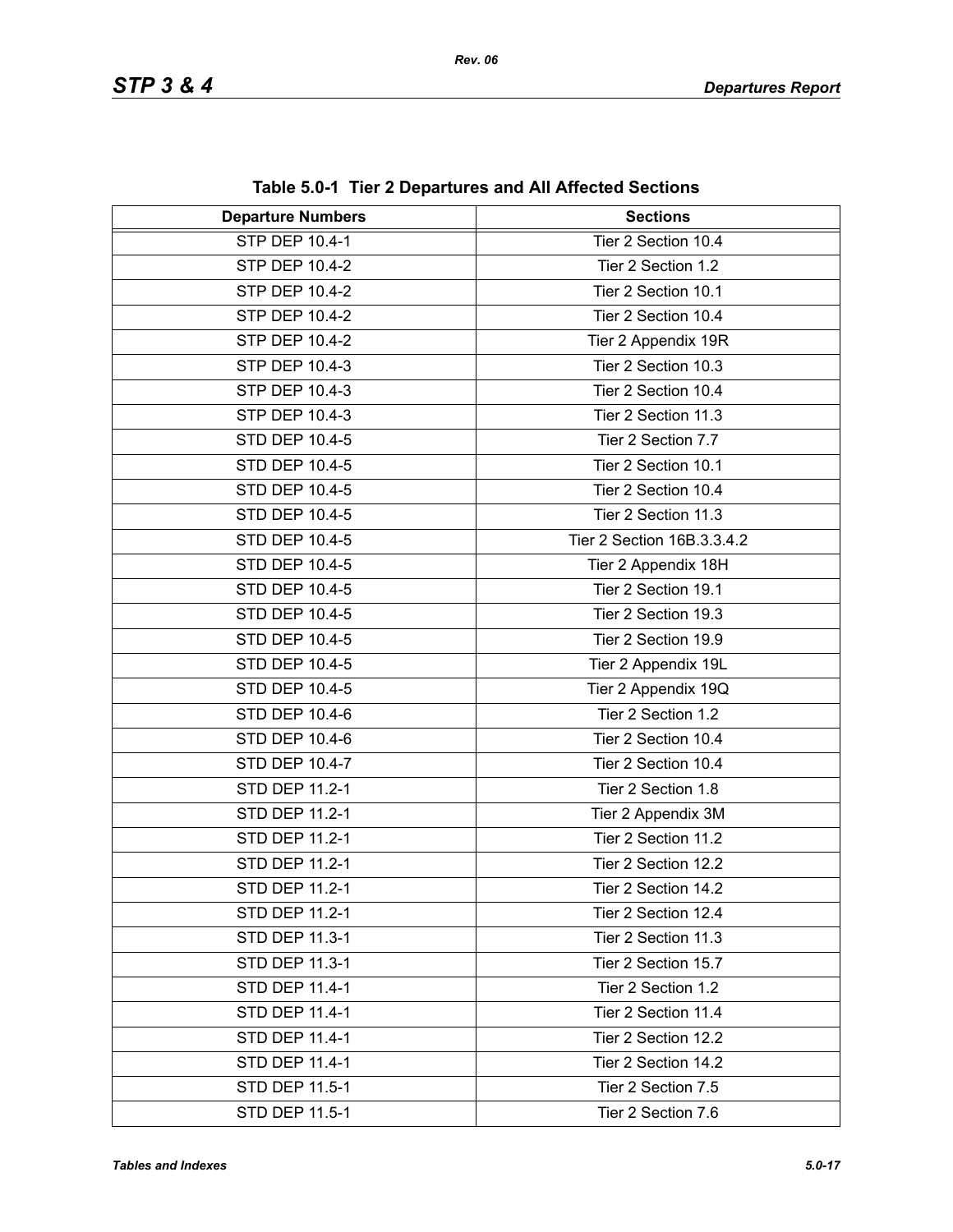$\mathbf I$ 

| <b>Departure Numbers</b> | <b>Sections</b>           |
|--------------------------|---------------------------|
| <b>STD DEP 11.5-1</b>    | Tier 2 Section 11.5       |
| STD DEP 11.5-1           | Tier 2 Appendix 9A        |
| STD DEP 11.5-1           | Tier 2 Section 12.3       |
| <b>STD DEP 12.2-1</b>    | Tier 2 Section 12.2       |
| STD DEP 12.3-1           | Tier 2 Section 12.3       |
| STD DEP 12.3-3           | Tier 2 Section 3.8        |
| STD DEP 12.3-3           | Tier 2 Section 12.3       |
| STD DEP 12.3-4           | Tier 2 Section 12.3       |
| STD DEP 14.2-1           | Tier 2 Section 14.2       |
| STD DEP 16.2-1           | Tier 2 Section 16.2.0     |
| STD DEP 16.2-1           | Tier 2 Section 16B.2.0    |
| STD DEP 16.2-2           | Tier 2 Section 16B.2.0    |
| STD DEP 16.3-1           | Tier 2 Section 16.3.0     |
| STD DEP 16.3-1           | Tier 2 Section 16B.3.0    |
| STD DEP 16.3-2           | Tier 2 Section 16B.3.0    |
| STD DEP 16.3-4           | Tier 2 Section 16.3.10.7  |
| STD DEP 16.3-4           | Tier 2 Section 16B.3.1.1  |
| STD DEP 16.3-4           | Tier 2 Section 16B.3.10.7 |
| STD DEP 16.3-5           | Tier 2 Section 16.3.4.1   |
| STD DEP 16.3-5           | Tier 2 Section 16B.3.4.1  |
| STD DEP 16.3-6           | Tier 2 Section 16B.3.4.1  |
| STD DEP 16.3-7           | Tier 2 Section 16B.3.4.2  |
| STD DEP 16.3-8           | Tier 2 Section 16.5.0     |
| STD DEP 16.3-8           | Tier 2 Section 16B.3.4.9  |
| STD DEP 16.3-9           | Tier 2 Section 16B.3.4.7  |
| STD DEP 16.3-9           | Tier 2 Section 16B.3.4.8  |
| STD DEP 16.3-9           | Tier 2 Section 16B.3.9.7  |
| STD DEP 16.3-9           | Tier 2 Section 16B.3.9.8  |
| STD DEP 16.3-10          | Tier 2 Section 16B.3.5.1  |
| STD DEP 16.3-11          | Tier 2 Section 16B.3.4.3  |
| STD DEP 16.3-13          | Tier 2 Section 16B.3.9.8  |
| STD DEP 16.3-14          | Tier 2 Section 16B.3.9.2  |
| STD DEP 16.3-15          | Tier 2 Section 16.3.9.5   |
| STD DEP 16.3-16          | Tier 2 Section 16.3.7.1   |
| STD DEP 16.3-16          | Tier 2 Section 16.3.7.2   |
| STD DEP 16.3-16          | Tier 2 Section 16.3.7.3   |

**Table 5.0-1 Tier 2 Departures and All Affected Sections**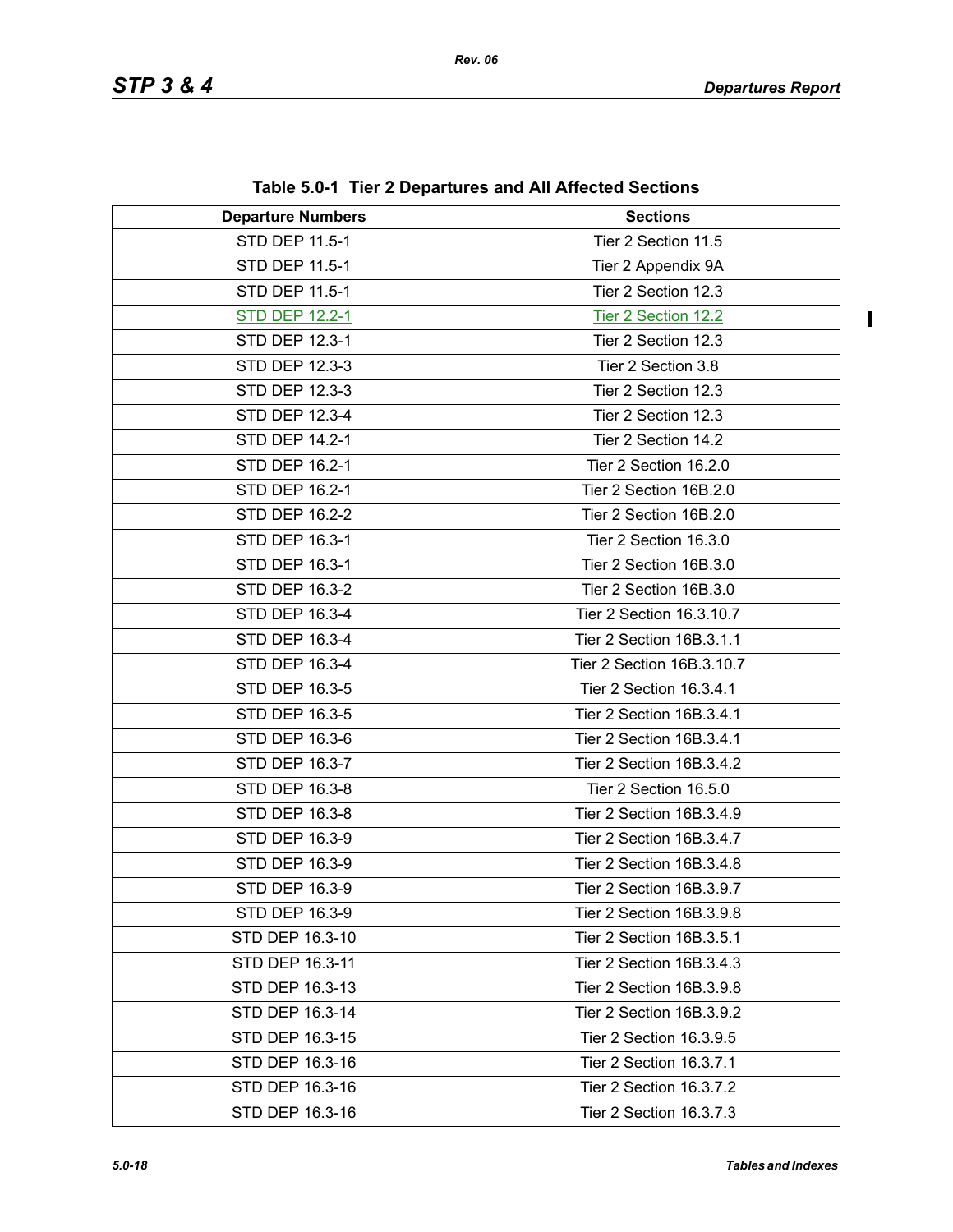| <b>Departure Numbers</b> | <b>Sections</b>            |
|--------------------------|----------------------------|
| STD DEP 16.3-16          | Tier 2 Section 16B.3.7.1   |
| STD DEP 16.3-16          | Tier 2 Section 16B.3.7.2   |
| STD DEP 16.3-16          | Tier 2 Section 16B.3.7.3   |
| STD DEP 16.3-17          | Tier 2 Section 16.3.10.12  |
| STD DEP 16.3-17          | Tier 2 Section 16B.3.10.12 |
| STD DEP 16.3-18          | Tier 2 Section 16B.3.10.8  |
| STD DEP 16.3-19          | Tier 2 Section 16.3.10.4   |
| STD DEP 16.3-20          | Tier 2 Section 16B.3.10.4  |
| STD DEP 16.3-21          | Tier 2 Section 16.3.10.5   |
| STD DEP 16.3-22          | Not Used                   |
| STD DEP 16.3-23          | Tier 2 Section 16B.3.10.5  |
| STD DEP 16.3-24          | Tier 2 Section 16B.3.10.3  |
| STD DEP 16.3-25          | Tier 2 Section 16.3.9.1    |
| STD DEP 16.3-25          | Tier 2 Section 16B.3.9.1   |
| STD DEP 16.3-26          | Tier 2 Section 16B.3.10.2  |
| STD DEP 16.3-27          | Tier 2 Section 16B.3.10.2  |
| STD DEP 16.3-28          | Tier 2 Section 16B.3.10.1  |
| STD DEP 16.3-29          | Tier 2 Section 16.3.6.4.1  |
| STD DEP 16.3-29          | Tier 2 Section 16B.3.6.4.1 |
| STD DEP 16.3-30          | Tier 2 Section 16B.3.6.4.1 |
| STD DEP 16.3-31          | Tier 2 Section 16B.3.6.4.3 |
| STD DEP 16.3-32          | Tier 2 Section 16.3.6.2.1  |
| STD DEP 16.3-32          | Tier 2 Section 16B.3.6.2.1 |
| STD DEP 16.3-33          | Tier 2 Section 16B.3.6.2.1 |
| STD DEP 16.3-34          | Tier 2 Section 16B.3.6.1.6 |
| STD DEP 16.3-35          | Tier 2 Section 16B.3.9.6   |
| STD DEP 16.3-36          | Tier 2 Section 16B.3.6.2.3 |
| STD DEP 16.3-37          | Tier 2 Section 16B.3.6.2.3 |
| STD DEP 16.3-38          | Not Used                   |
| STD DEP 16.3-40          | Tier 2 Section 16B.3.8.2   |
| STD DEP 16.3-41          | Tier 2 Section 16.3.8.2    |
| STD DEP 16.3-42          | Tier 2 Section 16B.3.8.4   |
| STD DEP 16.3-43          | Tier 2 Section 16B.3.6.1.1 |
| STD DEP 16.3-45          | Tier 2 Section 16B.3.6.1.1 |
| STD DEP 16.3-46          | Tier 2 Section 16.3.7.2    |
| STD DEP 16.3-46          | Tier 2 Section 16.3.7.3    |

**Table 5.0-1 Tier 2 Departures and All Affected Sections**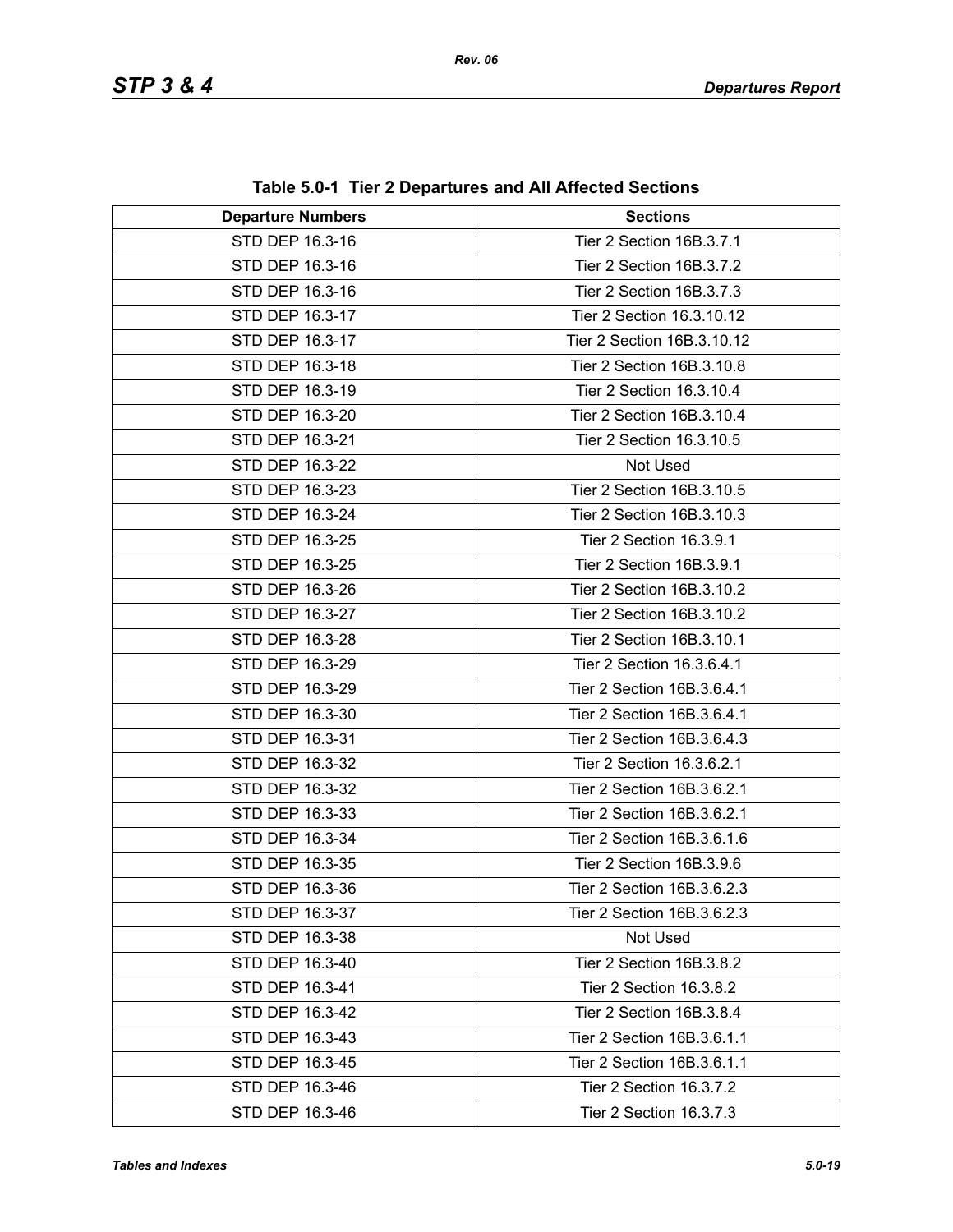| <b>Departure Numbers</b> | <b>Sections</b>            |
|--------------------------|----------------------------|
| STD DEP 16.3-46          | Tier 2 Section 16B.3.7.2   |
| STD DEP 16.3-46          | Tier 2 Section 16B.3.7.3   |
| STD DEP 16.3-47          | Tier 2 Section 16.3.7.4    |
| STD DEP 16.3-47          | Tier 2 Section 16B.3.7.4   |
| STD DEP 16.3-48          | Tier 2 Section 16B.3.7.4   |
| STD DEP 16.3-49          | Tier 2 Section 16.3.8.1    |
| STD DEP 16.3-50          | Tier 2 Section 16.3.3.1.4  |
| STD DEP 16.3-51          | Tier 2 Section 16.3.8.3    |
| STD DEP 16.3-51          | Tier 2 Section 16B.3.8.3   |
| STD DEP 16.3-52          | Tier 2 Section 16B.3.8.8   |
| STD DEP 16.3-53          | Not Used                   |
| STD DEP 16.3-54          | Not Used                   |
| STD DEP 16.3-55          | Tier 2 Section 16B.3.3.4.1 |
| STD DEP 16.3-56          | Not Used                   |
| STD DEP 16.3-57          | Tier 2 Section 16B.3.3.1.2 |
| STD DEP 16.3-58          | Tier 2 Section 16.3.8.6    |
| STD DEP 16.3-59          | Tier 2 Section 16.3.3.6.2  |
| STD DEP 16.3-59          | Tier 2 Section 16B.3.3.6.2 |
| STD DEP 16.3-60          | Tier 2 Section 16.3.3.6.2  |
| STD DEP 16.3-60          | Tier 2 Section 16B.3.3.6.2 |
| STD DEP 16.3-61          | Tier 2 Section 16.3.3.7.1  |
| STD DEP 16.3-62          | Tier 2 Section 16B.3.3.8.1 |
| STD DEP 16.3-63          | Tier 2 Section 16B.3.3.8.2 |
| STD DEP 16.3-64          | Tier 2 Section 16.3.3.5.1  |
| STD DEP 16.3-65          | Tier 2 Section 16.3.3.5.1  |
| STD DEP 16.3-66          | Tier 2 Section 16B.3.3.5.1 |
| STD DEP 16.3-67          | Tier 2 Section 16B.3.3.5.1 |
| STD DEP 16.3-69          | Tier 2 Section 16.3.6.1.2  |
| STD DEP 16.3-70          | Tier 2 Section 16B.3.6.1.2 |
| STD DEP 16.3-73          | Tier 2 Section 16B.3.6.1.3 |
| STD DEP 16.3-74          | Tier 2 Section 16B.3.6.1.3 |
| STD DEP 16.3-75          | Tier 2 Section 16B.3.7.6   |
| STD DEP 16.3-76          | Tier 2 Section 16B.3.7.5   |
| STD DEP 16.3-77          | Tier 2 Section 16B.3.3.6.1 |
| STD DEP 16.3-78          | Tier 2 Section 16.3.3.6.1  |
| STD DEP 16.3-78          | Tier 2 Section 16B.3.3.6.1 |

**Table 5.0-1 Tier 2 Departures and All Affected Sections**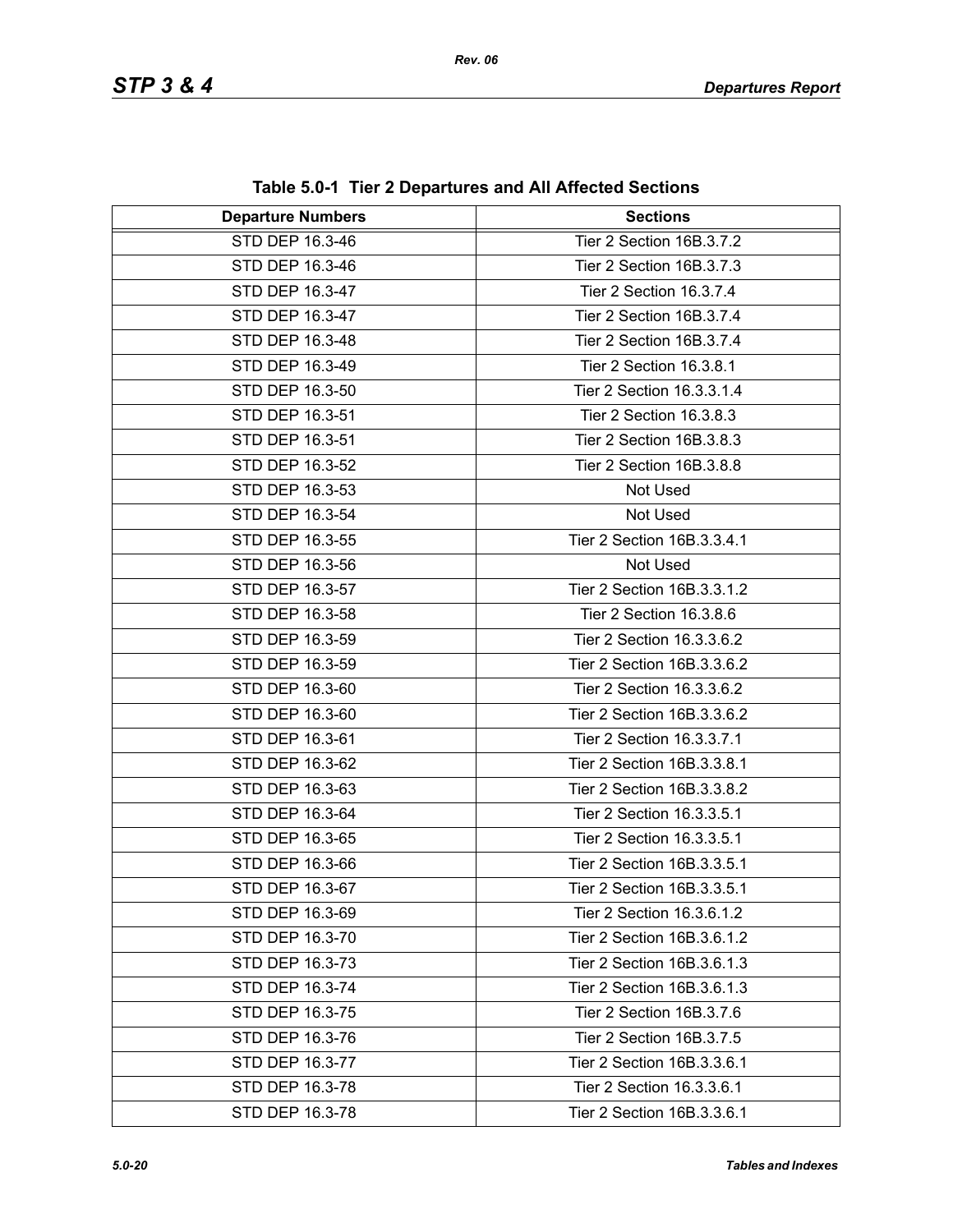| <b>Departure Numbers</b> | $1800$ vive $1101$ $\leq$ Departates and All Allegiea Occupits<br><b>Sections</b> |
|--------------------------|-----------------------------------------------------------------------------------|
| STD DEP 16.3-79          | Not Used                                                                          |
| STD DEP 16.3-80          | Tier 2 Section 16B.3.8.1                                                          |
| STD DEP 16.3-81          | Tier 2 Section 16.3.3.1.2                                                         |
| STD DEP 16.3-81          | Tier 2 Section 16B.3.3.1.2                                                        |
| STD DEP 16.3-82          | Tier 2 Section 16B.3.3.1.2                                                        |
| STD DEP 16.3-83          | Tier 2 Section 16B.3.3.1.3                                                        |
| STD DEP 16.3-84          | Tier 2 Section 16.3.3.1.1                                                         |
| STD DEP 16.3-85          | Tier 2 Section 16B.3.3.1.1                                                        |
| STD DEP 16.3-86          | Tier 2 Section 16.3.3.1.4                                                         |
| STD DEP 16.3-87          | Tier 2 Section 16B.3.3.1.4                                                        |
| STD DEP 16.3-88          | Not Used                                                                          |
| STD DEP 16.3-91          | Tier 2 Section 16B.3.3.1.1                                                        |
| STD DEP 16.3-92          | Tier 2 Section 16B.3.3.1.1                                                        |
| STD DEP 16.3-93          | Tier 2 Section 16B.3.3.1.1                                                        |
| STD DEP 16.3-94          | Tier 2 Section 16.3.3.1.4                                                         |
| STD DEP 16.3-95          | Tier 2 Section 16B.3.2.3                                                          |
| STD DEP 16.3-96          | Tier 2 Section 16.3.4.1                                                           |
| STD DEP 16.3-96          | Tier 2 Section 16B.3.4.1                                                          |
| STD DEP 16.3-97          | Tier 2 Section 16.3 (various)                                                     |
| STD DEP 16.3-98          | Tier 2 Section 16B.3.3.1.4                                                        |
| STD DEP 16.3-99          | Tier 2 Section 16B.3.3                                                            |
| STD DEP 16.3-100         | Tier 2 Section 16.5.5.2.11                                                        |
| STD DEP 16.3-101         | Tier 2 Section 16B.3.3.5.1                                                        |
| STD DEP 16.3-102         | Tier 2 Section 16B.3.3.5.1                                                        |
| STD DEP 16.3-103         | Tier 2 Section 16.3.8.1                                                           |
| STD DEP 16.3-104         | Tier 2 Section 16B.3.3.4.2                                                        |
| STD DEP 16.3-105         | Tier 2 Section 16B.3.3.1.1                                                        |
| STD DEP 16.3-105         | Tier 2 Section 16B.3.3.1.2                                                        |
| STD DEP 16.3-105         | Tier 2 Section 16B.3.6.1.3                                                        |
| STD DEP 16.5-1           | Tier 2 Section 16.5                                                               |
| STD DEP 16.5-2           | Tier 2 Section 16.5                                                               |
| STD DEP 16.5-3           | Tier 2 Section 16.5                                                               |
| STD DEP 16.5-4           | Tier 2 Section 16.5                                                               |
| <b>STD DEP 16.5-5</b>    | Tier 2 Section 16.5                                                               |
| STD DEP 16.5-6           | Tier 2 Section 16.5                                                               |
| STD DEP 18.4-1           | Tier 2 Section 18.4                                                               |

**Table 5.0-1 Tier 2 Departures and All Affected Sections**

 $\mathbf{I}$  $\mathbf I$  $\blacksquare$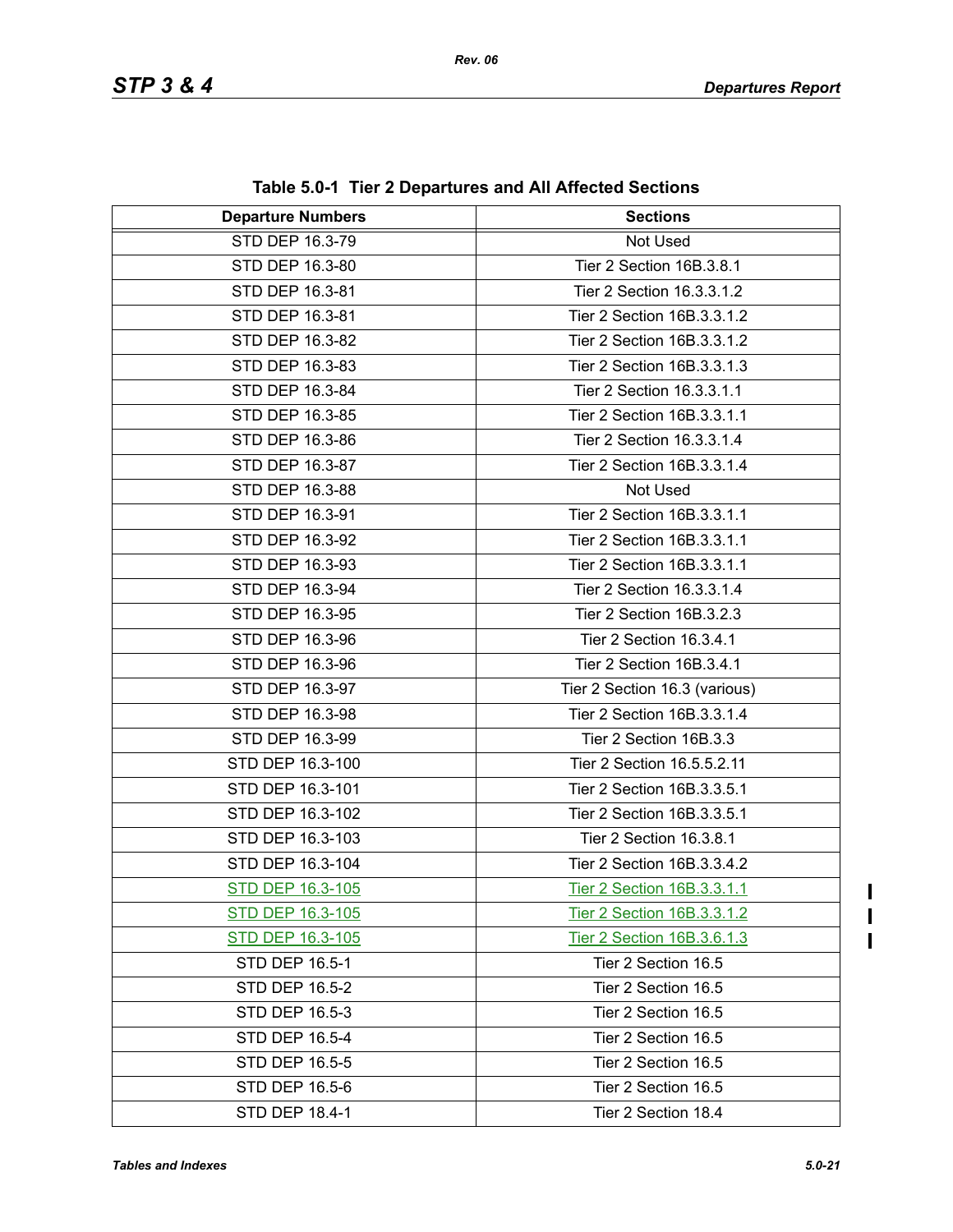| <b>Departure Numbers</b> | <b>Sections</b>               |  |
|--------------------------|-------------------------------|--|
| STD DEP 19.3-1           | Tier 2 Section 19.3           |  |
| STD DEP 19.7-1           | Tier 2 Section 19.7           |  |
| STD DEP 191.7-1          | Tier 2 Appendix 19I           |  |
| STP DEP 19R-1            | Tier 2 Appendix 19K           |  |
| STP DEP 19R-1            | Tier 2 Section 19.7.3         |  |
| STP DEP 19R-1            | Tier 2 Section 19.8.5.3       |  |
| STP DEP 19R-1            | Tier 2 Section 19.9.10        |  |
| STP DEP 19R-1            | <b>Tier 2 Section 19.10.1</b> |  |
| STP DEP 19R-1            | Tier 2 Appendix 19R           |  |
| STD DEP Vendor           | Tier 2 Section 4.5            |  |
| STD DEP Vendor           | Tier 2 Section 5.2            |  |
| STD DEP Vendor           | Tier 2 Section 5.3            |  |
| STD DEP Vendor           | Tier 2 Section 5.4            |  |
| STD DEP Vendor           | Tier 2 Section 6C-1           |  |
| STD DEP Vendor           | Tier 2 Section 7.5            |  |

**Table 5.0-1 Tier 2 Departures and All Affected Sections**

|  |  | Table 5.0-2 Tier 1 Sections and Affected Departure Numbers |
|--|--|------------------------------------------------------------|
|--|--|------------------------------------------------------------|

| <b>Sections</b>    | <b>Departure Numbers</b> |
|--------------------|--------------------------|
| Tier 1 Section 1.1 | STD DEP T1 1.1-1         |
| Tier 1 Section 2.1 | STD DEP T1 2.1-2         |
| Tier 1 Section 2.2 | STD DEP T1 2.14-1        |
| Tier 1 Section 2.2 | STD DEP T1 2.2-1         |
| Tier 1 Section 2.2 | STD DEP T1 3.4-1         |
| Tier 1 Section 2.2 | STD DEP Admin            |
| Tier 1 Section 2.3 | STD DEP T1 2.14-1        |
| Tier 1 Section 2.3 | STD DEP T1 2.3-1         |
| Tier 1 Section 2.4 | STD DEP T1 2.14-1        |
| Tier 1 Section 2.4 | STD DEP T1 2.4-1         |
| Tier 1 Section 2.4 | STD DEP T1 2.4-2         |
| Tier 1 Section 2.4 | STD DEP T1 2.4-3         |
| Tier 1 Section 2.4 | STD DEP T1 2.4-4         |
| Tier 1 Section 2.5 | <b>STP DEP T1 2.5-1</b>  |
| Tier 1 Section 2.6 | STD DEP T1 2.4-1         |
| Tier 1 Section 2.7 | STD DEP T1 2.14-1        |
| Tier 1 Section 2.7 | STD DEP T1 2.3-1         |
| Tier 1 Section 2.7 | STD DEP T1 3.4-1         |

 $\begin{array}{c} \hline \end{array}$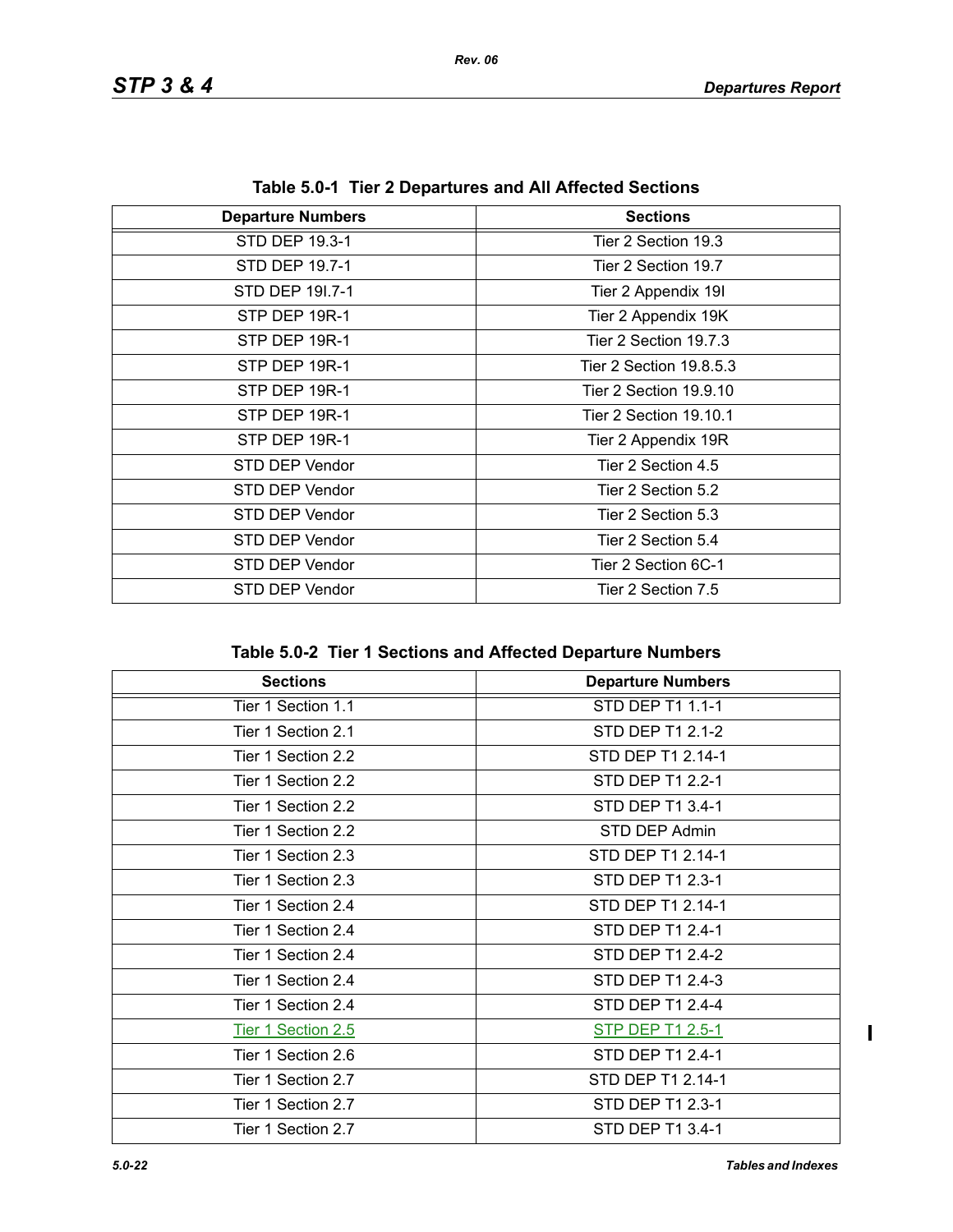## *STP 3 & 4 Departures Report*

| <b>Sections</b>     | <b>Departure Numbers</b> |
|---------------------|--------------------------|
| Tier 1 Section 3.4  | STD DEP T1 3.4-1         |
| Tier 1 Section 2.11 | STD DEP T1 2.14-1        |
| Tier 1 Section 2.12 | STD DEP T1 2.12-1        |
| Tier 1 Section 2.12 | STD DEP T1 2.12-2        |
| Tier 1 Section 2.14 | STD DEP T1 2.14-1        |
| Tier 1 Section 2.15 | STD DEP T1 2.14-1        |
| Tier 1 Section 2.15 | STD DEP T1 2.15-1        |
| Tier 1 Section 2.15 | STD DEP T1 2.15-2        |
| Tier 1 Section 5.0  | STP DEP T1 5.0-1         |

**Table 5.0-2 Tier 1 Sections and Affected Departure Numbers**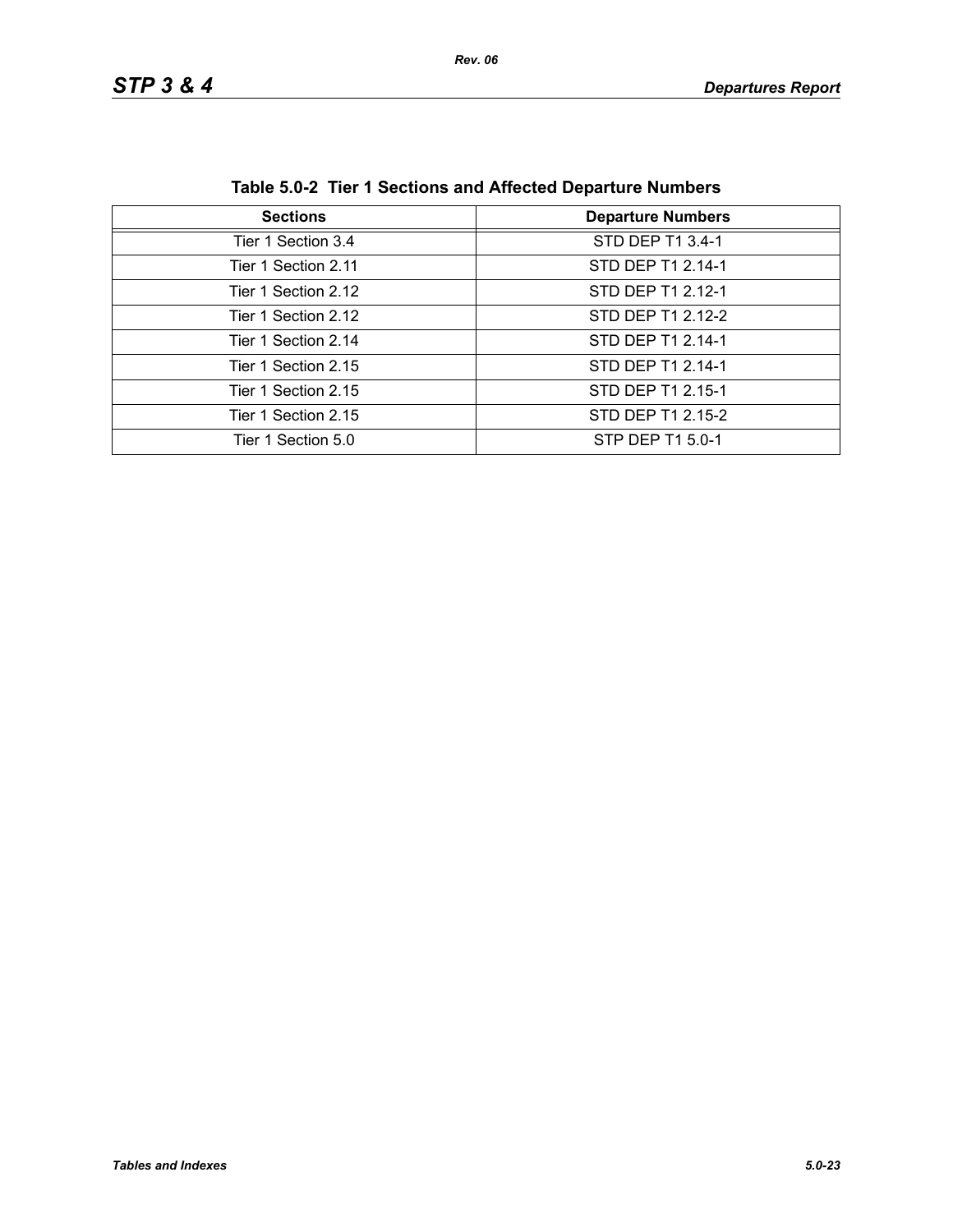$\begin{array}{c} \hline \end{array}$ 

| <b>Sections</b>                         | <b>Departure Numbers</b>    |  |
|-----------------------------------------|-----------------------------|--|
| Tier 2 Section 1.1                      | <b>STD DEP 1.1-1</b>        |  |
| Tier 2 Section 1.1                      | <b>STP DEP 1.1-2</b>        |  |
| Tier 2 Section 1.1                      | <b>STP DEP 10.1-3</b>       |  |
| Tier 2 Section 1.1                      | STD DEP Vendor              |  |
| Tier 2 Section 1.2                      | STD DEP 10.4-6              |  |
| Tier 2 Section 1.2                      | <b>STD DEP 11.4-1</b>       |  |
| Tier 2 Section 1.2                      | STD DEP 3.8-1               |  |
| Tier 2 Section 1.2                      | <b>STD DEP 8.3-1</b>        |  |
| Tier 2 Section 1.2                      | <b>STD DEP 9.1-1</b>        |  |
| Tier 2 Section 1.2                      | ST <sub>D</sub> P DEP 9.4-3 |  |
| Tier 2 Section 1.2                      | <b>STD DEP 9.4-4</b>        |  |
| Tier 2 Section 1.2                      | STD DEP T1 2.14-1           |  |
| Tier 2 Section 1.2                      | STD DEP T1 2.3-1            |  |
| Tier 2 Section 1.2                      | STD DEP T1 3.4-1            |  |
| Tier 2 Section 1.2                      | <b>STP DEP 1.1-2</b>        |  |
| Tier 2 Section 1.2                      | <b>STP DEP 1.2-1</b>        |  |
| Tier 2 Section 1.2                      | <b>STP DEP 1.2-2</b>        |  |
| Tier 2 Section 1.2                      | STP DEP 10.2-1              |  |
| Tier 2 Section 1.2                      | STP DEP 10.4-2              |  |
| Tier 2 Section 1.2                      | STD DEP Admin               |  |
| Tier 2 Section 1.2                      | <b>STP DEP T1 2.5-1</b>     |  |
| Tier 2 Section 1.7                      | STD DEP T1 2.14-1           |  |
| Tier 2 Section 1.7                      | STD DEP T1 3.4-1            |  |
| Tier 2 Section 1.8                      | <b>STD DEP 1.8-1</b>        |  |
| Tier 2 Section 1.8                      | STD DEP 5A-1                |  |
| Tier 2 Section 1.8                      | STD DEP 6C-1                |  |
| Tier 2 Section 1.8                      | STD DEP T1 2.14-1           |  |
| Tier 2 Section 1.8                      | STD DEP 9.1-1               |  |
| Tier 2 Section 1.8                      | <b>STD DEP 9.1-1</b>        |  |
| Tier 2 Section 1.8                      | STD DEP 11.2-1              |  |
| Tier 2 Section 1.8                      | <b>STD DEP 9.5-1</b>        |  |
| Tier 2 Section 1.9                      | STD DEP T1 3.4-1            |  |
| Tier 2 Section 1.9                      | STD DEP T1 9.4-8            |  |
| Tier 2 Section 2.0<br>STD DEP T1 2.15-1 |                             |  |
| Tier 2 Section 2.4S.13                  | STD DEP T1 2.15-1           |  |
| Tier 2 Section 2.5S.04                  | STD DEP T1 2.15-1           |  |

| Table 5.0-2 Tier 2 Sections and All Affected Departure Numbers |  |  |  |  |
|----------------------------------------------------------------|--|--|--|--|
|----------------------------------------------------------------|--|--|--|--|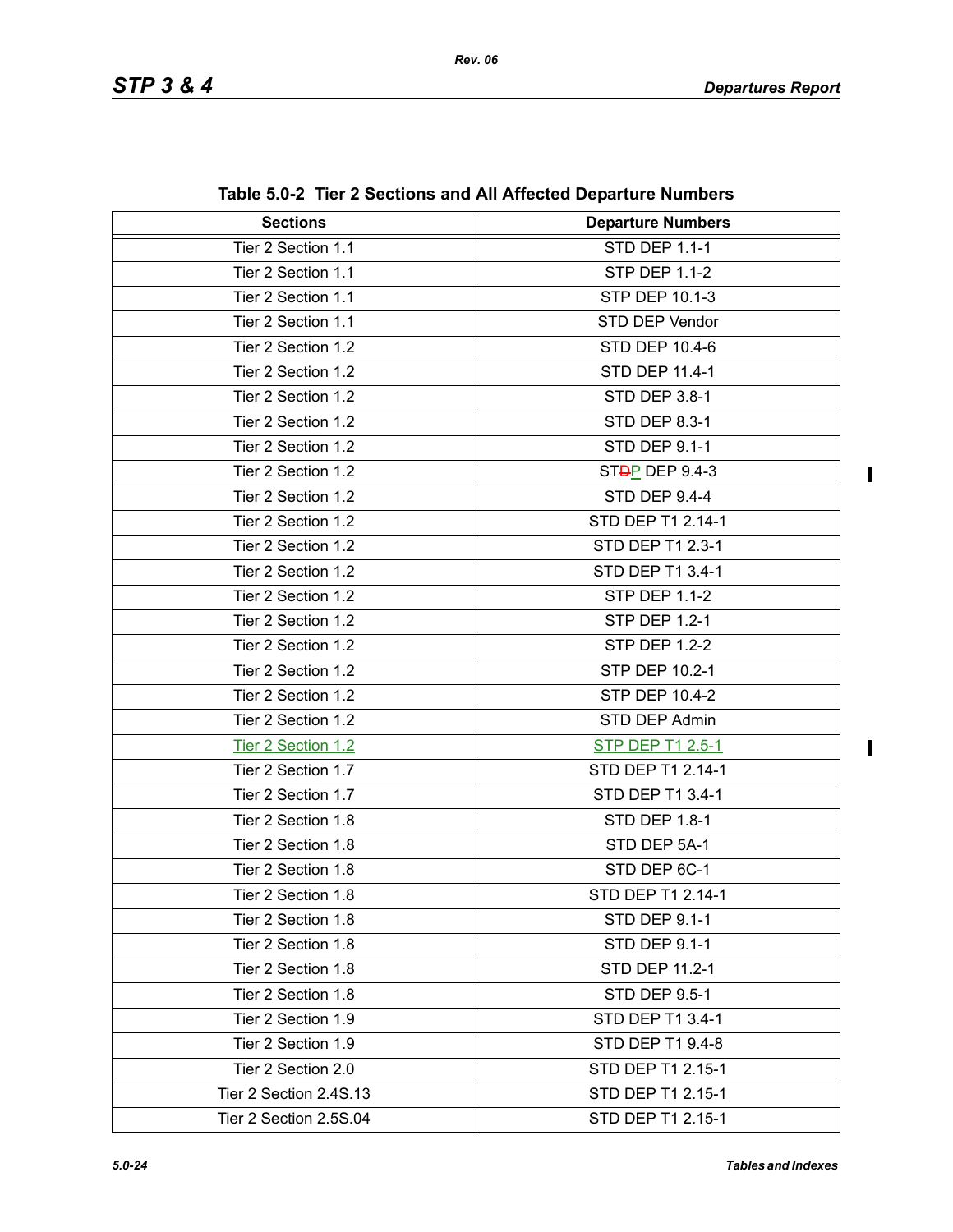| <b>Sections</b>                            | <b>Departure Numbers</b> |  |
|--------------------------------------------|--------------------------|--|
| Tier 2 Appendix 1A                         | STD DEP T1 2.14-1        |  |
| Tier 2 Appendix 1A                         | STD DEP T1 2.3-1         |  |
| Tier 2 Appendix 1A                         | STD DEP T1 2.4-3         |  |
| Tier 2 Appendix 1AA                        | STD DEP 1AA-1            |  |
| Tier 2 Appendix 1AA                        | STD DEP T1 2.14-1        |  |
| Tier 2 Appendix 1AA                        | STD DEP T1 2.4-1         |  |
| Tier 2 Appendix 1C                         | <b>STD DEP 1.8-1</b>     |  |
| Tier 2 Appendix 1C                         | STD DEP 8.3-1            |  |
| Tier 2 Section 2.0                         | <b>STP DEP 9.4-8</b>     |  |
| Tier 2 Section 2.2                         | <b>STD DEP 2.2-5</b>     |  |
| Tier 2 Section 2.2                         | STP DEP T1 5.0-1         |  |
| Tier 2 Section 3, List of Tables           | STD DEP T1 2.15-1        |  |
| Tier 2 Section 3, List of Figures          | STD DEP T1 2.15-1        |  |
| Tier 2 Section 3.1                         | STD DEP T1 2.15-1        |  |
| Tier 2 Section 3.1                         | STD DEP T1 2.4-1         |  |
| Tier 2 Section 3.1                         | STD DEP T1 3.4-1         |  |
| Tier 2 Section 3.1                         | <b>STP DEP 1.1-2</b>     |  |
| Tier 2 Section 3.1                         | <b>STP DEP 8.2-1</b>     |  |
| Tier 2 Section 3.1                         | STP DEP T1 5.0-1         |  |
| Tier 2 Section 3.1                         | <b>STP DEP T1 2.5-1</b>  |  |
| Tier 2 Section 3.2                         | STD DEP 8.3-1            |  |
| Tier 2 Section 3.2                         | <b>STD DEP 9.1-1</b>     |  |
| Tier 2 Section 3.2                         | <b>STD DEP 9.3-2</b>     |  |
| Tier 2 Section 3.2                         | STD DEP T1 2.14-1        |  |
| Tier 2 Section 3.2                         | STD DEP T1 2.4-3         |  |
| Tier 2 Section 3.2                         | STD DEP T1 3.4-1         |  |
| Tier 2 Section 3.2                         | STD DEP T1 2.15-1        |  |
| Tier 2 Section 3.3                         | STD DEP T1 2.15-1        |  |
| Tier 2 Section 3.4                         | STD DEP T1 2.15-1        |  |
| Tier 2 Section 3.4                         | STD DEP 3.8-1            |  |
| Tier 2 Section 3.4                         | <b>STP DEP 1.2-2</b>     |  |
| Tier 2 Section 3.4                         | STD DEP T1 2.3-1         |  |
| Tier 2 Section 3.4                         | STP DEP T1 5.0-1         |  |
| Tier 2 Section 3.5<br><b>STP DEP 3.5-1</b> |                          |  |
| Tier 2 Section 3.6<br>STD DEP 3.6-1        |                          |  |
| Tier 2 Section 3.7                         | <b>STD DEP 1.8-1</b>     |  |

**Table 5.0-2 Tier 2 Sections and All Affected Departure Numbers**

*Rev. 06*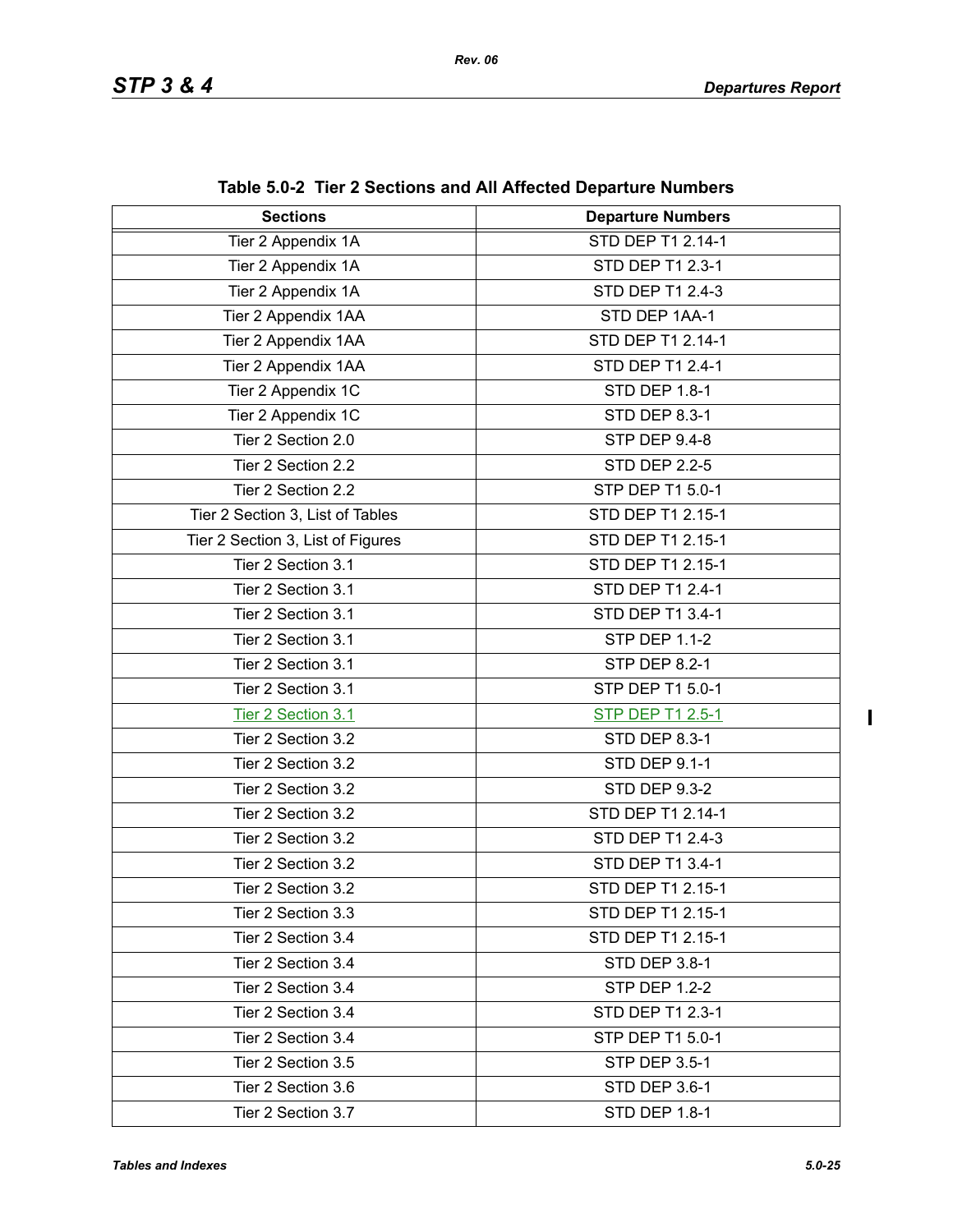| <b>Sections</b>     | <b>Departure Numbers</b> |  |
|---------------------|--------------------------|--|
| Tier 2 Section 3.7  | <b>STD DEP T1 2.15-1</b> |  |
|                     |                          |  |
| Tier 2 Section 3.8  | STD DEP T1 2.15-1        |  |
| Tier 2 Section 3.8  | <b>STD DEP 1.8-1</b>     |  |
| Tier 2 Section 3.8  | STD DEP 12.3-3           |  |
| Tier 2 Section 3.9  | <b>STD DEP 9.3-2</b>     |  |
| Tier 2 Section 3.9  | STD DEP T1 2.14-1        |  |
| Tier 2 Section 3.9  | STD DEP T1 2.4-1         |  |
| Tier 2 Section 3.9  | STD DEP T1 2.4-3         |  |
| Tier 2 Section 3.9  | STD DEP 3.9-1            |  |
| Tier 2 Section 3.9  | <b>STP DEP 9.2-5</b>     |  |
| Tier 2 Section 3.13 | STD DEP T1 3.4-1         |  |
| Tier 2 Appendix 3B  | STD DEP 3B-1             |  |
| Tier 2 Appendix 3B  | STD DEP 3B-2             |  |
| Tier 2 Appendix 3B  | STD DEP T1 2.4-3         |  |
| Tier 2 Appendix 3C  | STD DEP T1 2.15-1        |  |
| Tier 2 Appendix 3E  | STD DEP 7.3-11           |  |
| Tier 2 Appendix 3H  | STD DEP T1 2.15-1        |  |
| Tier 2 Appendix 3H  | STD DEP 1.8-1            |  |
| Tier 2 Appendix 3H  | STP DEP T1 5.0-1         |  |
| Tier 2 Appendix 3H  | STD DEP 3H-1             |  |
| Tier 2 Appendix 3I  | STD DEP 3I-1             |  |
| Tier 2 Appendix 3I  | STD DEP 3I-2             |  |
| Tier 2 Appendix 3I  | STD DEP T1 2.14-1        |  |
| Tier 2 Appendix 3I  | STD DEP T1 2.15-1        |  |
| Tier 2 Appendix 3M  | STD DEP T1 2.4-3         |  |
| Tier 2 Appendix 3M  | STD DEP 11.2-1           |  |
| Tier 2 Appendix 3MA | STD DEP T1 2.14-1        |  |
| Tier 2 Appendix 3MA | STD DEP T1 2.4-1         |  |
| Tier 2 Appendix 3MA | STD DEP T1 2.4-3         |  |
| Tier 2 Appendix 3MA | STD DEP 3MA-1            |  |
| Tier 2 Section 4.5  | <b>STD DEP 4.5-1</b>     |  |
| Tier 2 Section 4.5  | STD DEP Vendor           |  |
| Tier 2 Section 4.6  | <b>STD DEP 7.7-1</b>     |  |
| Tier 2 Section 4.6  | STD DEP 4.6-1            |  |
| Tier 2 Section 5.1  | STP DEP 10.1-3           |  |
| Tier 2 Section 5.1  | <b>STD DEP 7.3-6</b>     |  |

| Table 5.0-2 Tier 2 Sections and All Affected Departure Numbers |  |
|----------------------------------------------------------------|--|
|----------------------------------------------------------------|--|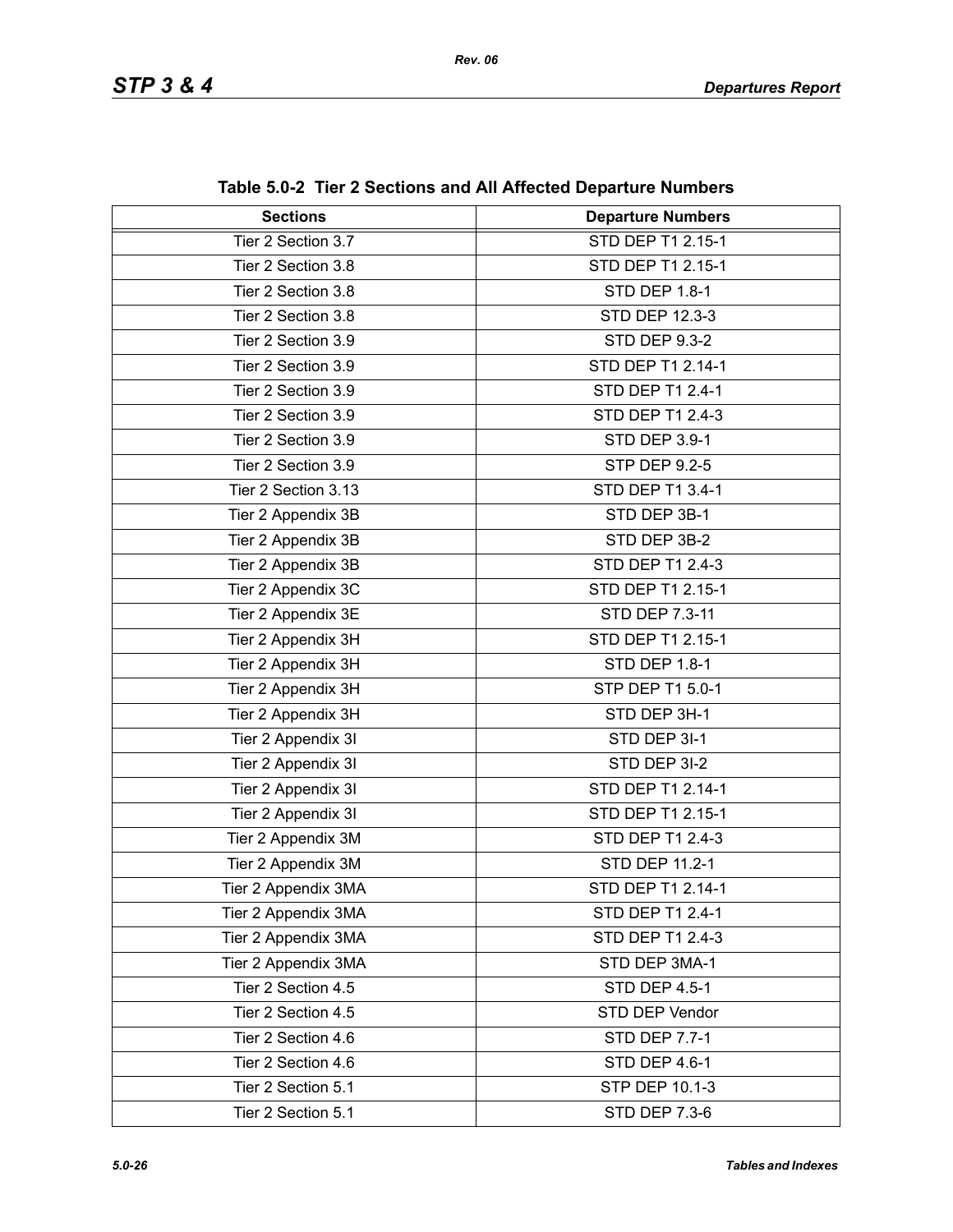| <b>Sections</b>    | <b>Departure Numbers</b> |  |
|--------------------|--------------------------|--|
| Tier 2 Section 5.1 | STD DEP 7.3-11           |  |
| Tier 2 Section 5.1 | <b>STD DEP 5.4-1</b>     |  |
| Tier 2 Section 5.1 | <b>STD DEP 5.4-5</b>     |  |
| Tier 2 Section 5.2 | <b>STD DEP 4.5-1</b>     |  |
| Tier 2 Section 5.2 | <b>STD DEP 5.2-2</b>     |  |
| Tier 2 Section 5.2 | STD DEP 5A-1             |  |
| Tier 2 Section 5.2 | STD DEP 7.3-11           |  |
| Tier 2 Section 5.2 | STD DEP 7.3-12           |  |
| Tier 2 Section 5.2 | STD DEP T1 2.14-1        |  |
| Tier 2 Section 5.2 | STD DEP T1 2.3-1         |  |
| Tier 2 Section 5.2 | STD DEP T1 2.4-2         |  |
| Tier 2 Section 5.2 | STD DEP 1.8-1            |  |
| Tier 2 Section 5.2 | STD DEP Vendor           |  |
| Tier 2 Section 5.2 | STD DEP Admin            |  |
| Tier 2 Section 5.3 | <b>STD DEP 5.3-1</b>     |  |
| Tier 2 Section 5.3 | STD DEP T1 2.1-2         |  |
| Tier 2 Section 5.3 | STD DEP Vendor           |  |
| Tier 2 Section 5.3 | STD DEP Admin            |  |
| Tier 2 Section 5.4 | STD DEP T1 2.4-1         |  |
| Tier 2 Section 5.4 | STD DEP T1 2.4-3         |  |
| Tier 2 Section 5.4 | STD DEP T1 2.4-4         |  |
| Tier 2 Section 5.4 | STD DEP T1 2.14-1        |  |
| Tier 2 Section 5.4 | STD DEP 5B-1             |  |
| Tier 2 Section 5.4 | <b>STD DEP 5.4-2</b>     |  |
| Tier 2 Section 5.4 | <b>STD DEP 5.4-1</b>     |  |
| Tier 2 Section 5.4 | <b>STD DEP 5.4-3</b>     |  |
| Tier 2 Section 5.4 | <b>STD DEP 5.4-4</b>     |  |
| Tier 2 Section 5.4 | STD DEP Vendor           |  |
| Tier 2 Section 5.4 | STP DEP 10.1-3           |  |
| Tier 2 Section 5.4 | STD DEP 6C-1             |  |
| Tier 2 Section 5.4 | <b>STD DEP 5.4-5</b>     |  |
| Tier 2 Section 5.4 | STD DEP 7.3-11           |  |
| Tier 2 Appendix 5A | STD DEP 5A-1             |  |
| Tier 2 Appendix 5B | STD DEP 5B-1             |  |
| Tier 2 Section 6.2 | <b>STD DEP 6.2-2</b>     |  |
| Tier 2 Section 6.2 | STD DEP 6.2-3            |  |

|  | Table 5.0-2 Tier 2 Sections and All Affected Departure Numbers |  |  |  |
|--|----------------------------------------------------------------|--|--|--|
|--|----------------------------------------------------------------|--|--|--|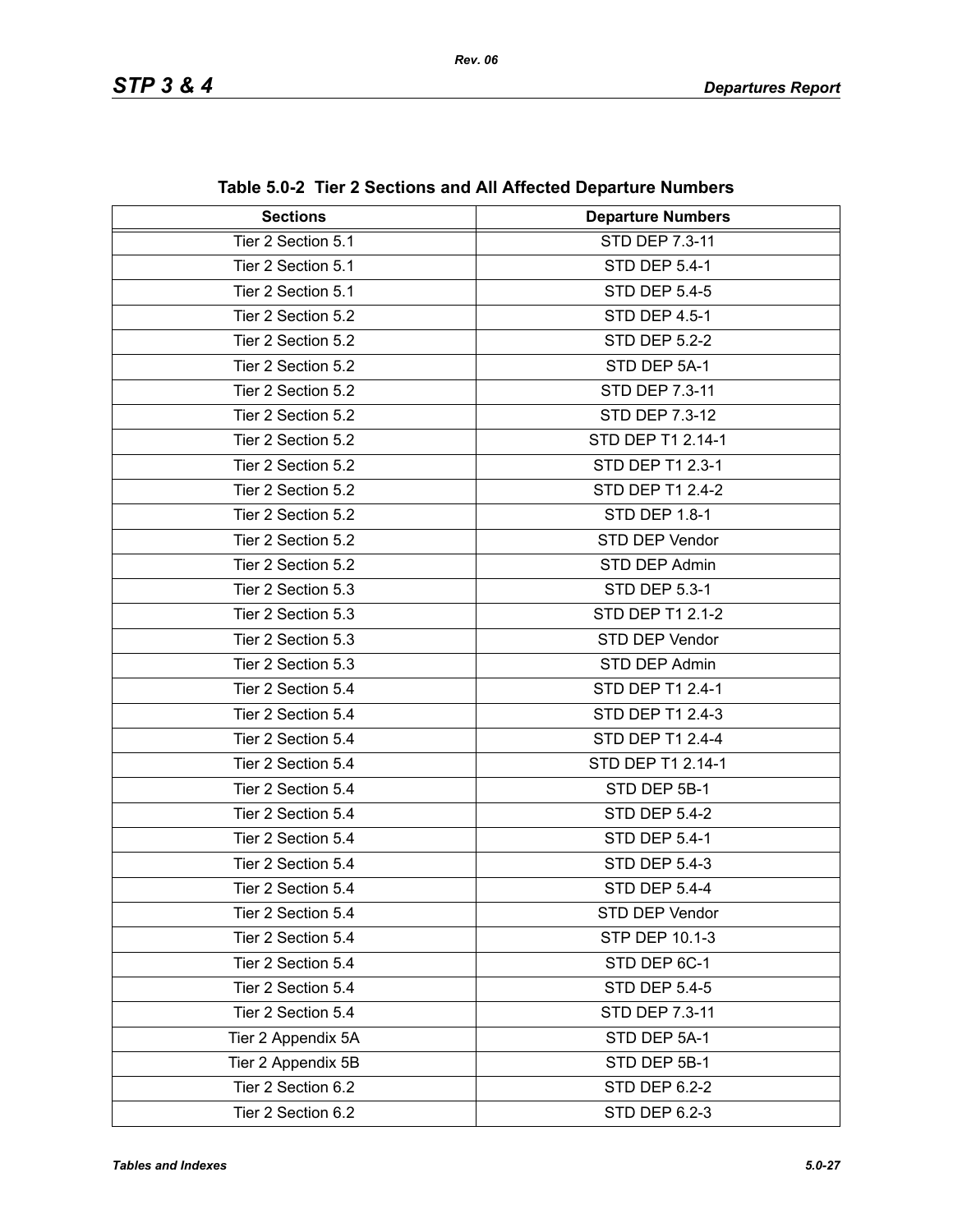| <b>Sections</b>    | <b>U.U.L. TICK &amp; OCCUPITY AND AN ANCOLOGY DUPATRIC NAMIDS IS</b><br><b>Departure Numbers</b> |  |
|--------------------|--------------------------------------------------------------------------------------------------|--|
| Tier 2 Section 6.2 | <b>STD DEP 9.2-7</b>                                                                             |  |
| Tier 2 Section 6.2 | <b>STD DEP 9.2-9</b>                                                                             |  |
| Tier 2 Section 6.2 | <b>STD DEP 9.3-2</b>                                                                             |  |
| Tier 2 Section 6.2 | STD DEP T1 2.14-1                                                                                |  |
| Tier 2 Section 6.2 | STD DEP T1 2.4-3                                                                                 |  |
| Tier 2 Section 6.2 | STD DEP T1 3.4-1                                                                                 |  |
| Tier 2 Section 6.2 | STD DEP 6C-1                                                                                     |  |
| Tier 2 Section 6.2 | STP DEP T1 2.4-2                                                                                 |  |
| Tier 2 Section 6.2 | STD DEP T1 2.3-1                                                                                 |  |
| Tier 2 Section 6.2 | <b>STD DEP T1 2.4-4</b>                                                                          |  |
| Tier 2 Section 6.3 | STD DEP T1 2.4-1                                                                                 |  |
| Tier 2 Section 6.3 | STD DEP T1 2.4-3                                                                                 |  |
| Tier 2 Section 6.3 | STD DEP 6C-1                                                                                     |  |
| Tier 2 Section 6.3 | STD DEP T1 2.4-4                                                                                 |  |
| Tier 2 Section 6.4 | <b>STD DEP 9.4-2</b>                                                                             |  |
| Tier 2 Section 6.5 | STD DEP T1 2.14-1                                                                                |  |
| Tier 2 Section 6.6 | STD DEP 6.6-1                                                                                    |  |
| Tier 2 Section 6.6 | STD DEP T1 2.4-3                                                                                 |  |
| Tier 2 Section 6.6 | STD DEP T1 2.14-1                                                                                |  |
| Tier 2 Section 6.6 | STD DEP T1 2.4-1                                                                                 |  |
| Tier 2 Section 6.6 | <b>STD DEP 6.6-2</b>                                                                             |  |
| Tier 2 Appendix 6B | <b>STD DEP 7.1-1</b>                                                                             |  |
| Tier 2 Appendix 6C | STD DEP 6C-1                                                                                     |  |
| Tier 2 Appendix 6C | STD DEP Vendor                                                                                   |  |
| Tier 2 Appendix 6C | STD DEP T1 2.4-4                                                                                 |  |
| Tier 2 Section 7.1 | STD DEP 1.8-1                                                                                    |  |
| Tier 2 Section 7.1 | STD DEP 7.1-1                                                                                    |  |
| Tier 2 Section 7.1 | <b>STD DEP 7.1-2</b>                                                                             |  |
| Tier 2 Section 7.1 | <b>STD DEP 7.4-1</b>                                                                             |  |
| Tier 2 Section 7.1 | STD DEP T1 2.14-1                                                                                |  |
| Tier 2 Section 7.1 | STD DEP T1 2.3-1                                                                                 |  |
| Tier 2 Section 7.1 | STD DEP T1 3.4-1                                                                                 |  |
| Tier 2 Section 7.1 | STD DEP Admin                                                                                    |  |
| Tier 2 Section 7.2 | STD DEP 1.8-1                                                                                    |  |
| Tier 2 Section 7.2 | <b>STD DEP 7.1-1</b>                                                                             |  |
| Tier 2 Section 7.2 | <b>STD DEP 7.2-4</b>                                                                             |  |

**Table 5.0-2 Tier 2 Sections and All Affected Departure Numbers**

 $\overline{\mathbf{I}}$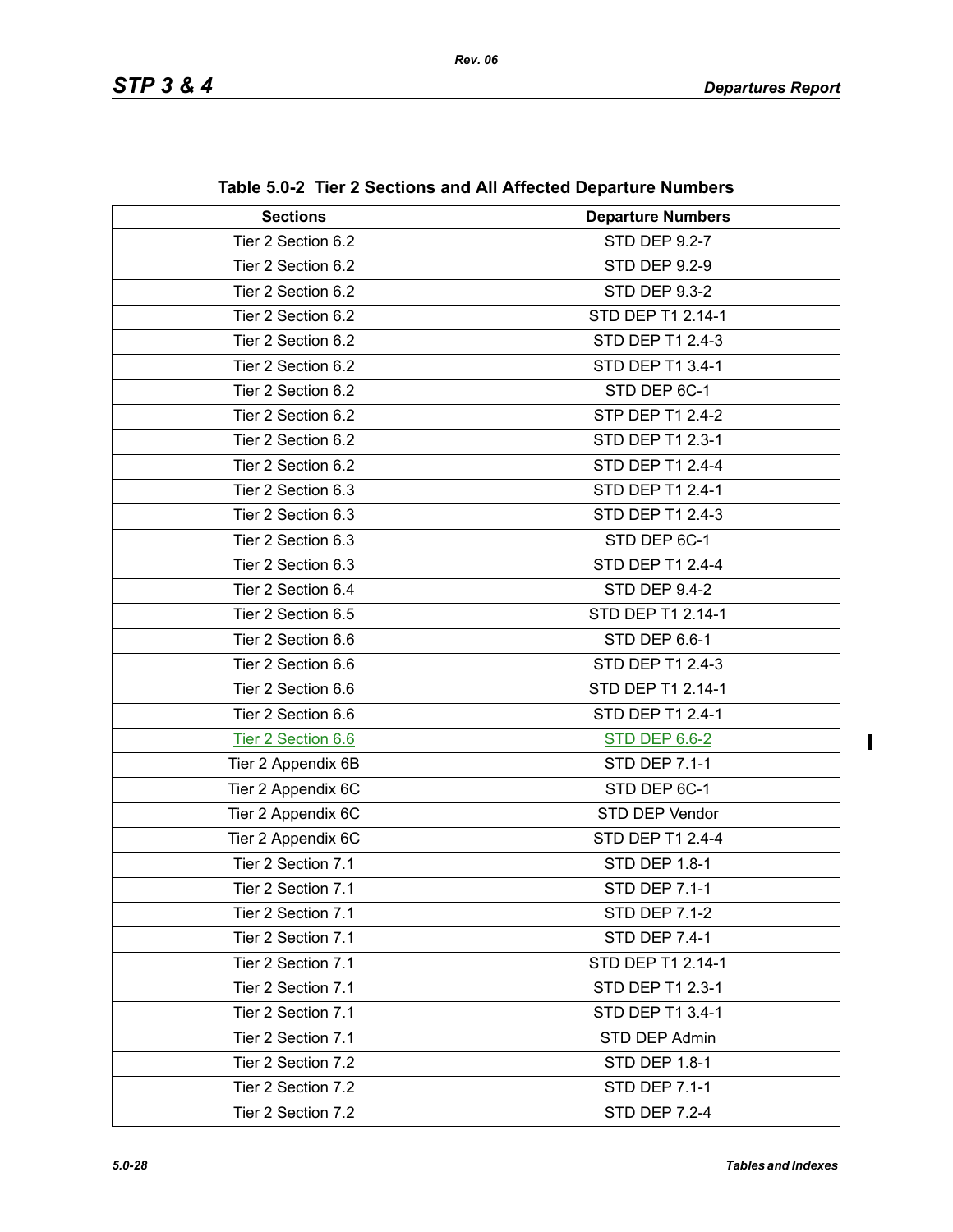| <b>Sections</b>    | $10.002$ and $2000000$ and $7000000$ bopardice individual<br><b>Departure Numbers</b> |  |
|--------------------|---------------------------------------------------------------------------------------|--|
| Tier 2 Section 7.2 | <b>STD DEP 7.2-6</b>                                                                  |  |
| Tier 2 Section 7.2 | <b>STD DEP 8.3-1</b>                                                                  |  |
| Tier 2 Section 7.2 | STD DEP T1 2.3-1                                                                      |  |
| Tier 2 Section 7.2 | STD DEP T1 3.4-1                                                                      |  |
| Tier 2 Section 7.2 | STD DEP Admin                                                                         |  |
| Tier 2 Section 7.3 | STD DEP 1.8-1                                                                         |  |
| Tier 2 Section 7.3 | STD DEP 7.1-1                                                                         |  |
| Tier 2 Section 7.3 | <b>STD DEP 7.3-1</b>                                                                  |  |
| Tier 2 Section 7.3 | STD DEP 7.3-10                                                                        |  |
| Tier 2 Section 7.3 | STD DEP 7.3-11                                                                        |  |
| Tier 2 Section 7.3 | STD DEP 7.3-12                                                                        |  |
| Tier 2 Section 7.3 | <b>STD DEP 7.3-13</b>                                                                 |  |
| Tier 2 Section 7.3 | STD DEP 7.3-14                                                                        |  |
| Tier 2 Section 7.3 | STD DEP 7.3-15                                                                        |  |
| Tier 2 Section 7.3 | STD DEP 7.3-16                                                                        |  |
| Tier 2 Section 7.3 | STD DEP 7.3-17                                                                        |  |
| Tier 2 Section 7.3 | <b>STD DEP 7.3-2</b>                                                                  |  |
| Tier 2 Section 7.3 | STD DEP 7.3-4                                                                         |  |
| Tier 2 Section 7.3 | <b>STD DEP 7.3-5</b>                                                                  |  |
| Tier 2 Section 7.3 | <b>STD DEP 7.3-6</b>                                                                  |  |
| Tier 2 Section 7.3 | <b>STD DEP 7.3-7</b>                                                                  |  |
| Tier 2 Section 7.3 | <b>STD DEP 7.3-9</b>                                                                  |  |
| Tier 2 Section 7.3 | <b>STD DEP 7.7-2</b>                                                                  |  |
| Tier 2 Section 7.3 | STD DEP T1 2.14-1                                                                     |  |
| Tier 2 Section 7.3 | STD DEP T1 2.3-1                                                                      |  |
| Tier 2 Section 7.3 | STD DEP T1 2.4-1                                                                      |  |
| Tier 2 Section 7.3 | STD DEP T1 2.4-2                                                                      |  |
| Tier 2 Section 7.3 | STD DEP T1 2.4-3                                                                      |  |
| Tier 2 Section 7.3 | STD DEP T1 3.4-1                                                                      |  |
| Tier 2 Section 7.3 | <b>STP DEP 1.1-2</b>                                                                  |  |
| Tier 2 Section 7.3 | STD DEP Admin                                                                         |  |
| Tier 2 Section 7.4 | <b>STD DEP 1.8-1</b>                                                                  |  |
| Tier 2 Section 7.4 | <b>STD DEP 7.4-1</b>                                                                  |  |
| Tier 2 Section 7.4 | STD DEP 7.4-2                                                                         |  |
| Tier 2 Section 7.4 | STD DEP 8.3-1                                                                         |  |
| Tier 2 Section 7.4 | STD DEP T1 2.14-1                                                                     |  |

**Table 5.0-2 Tier 2 Sections and All Affected Departure Numbers**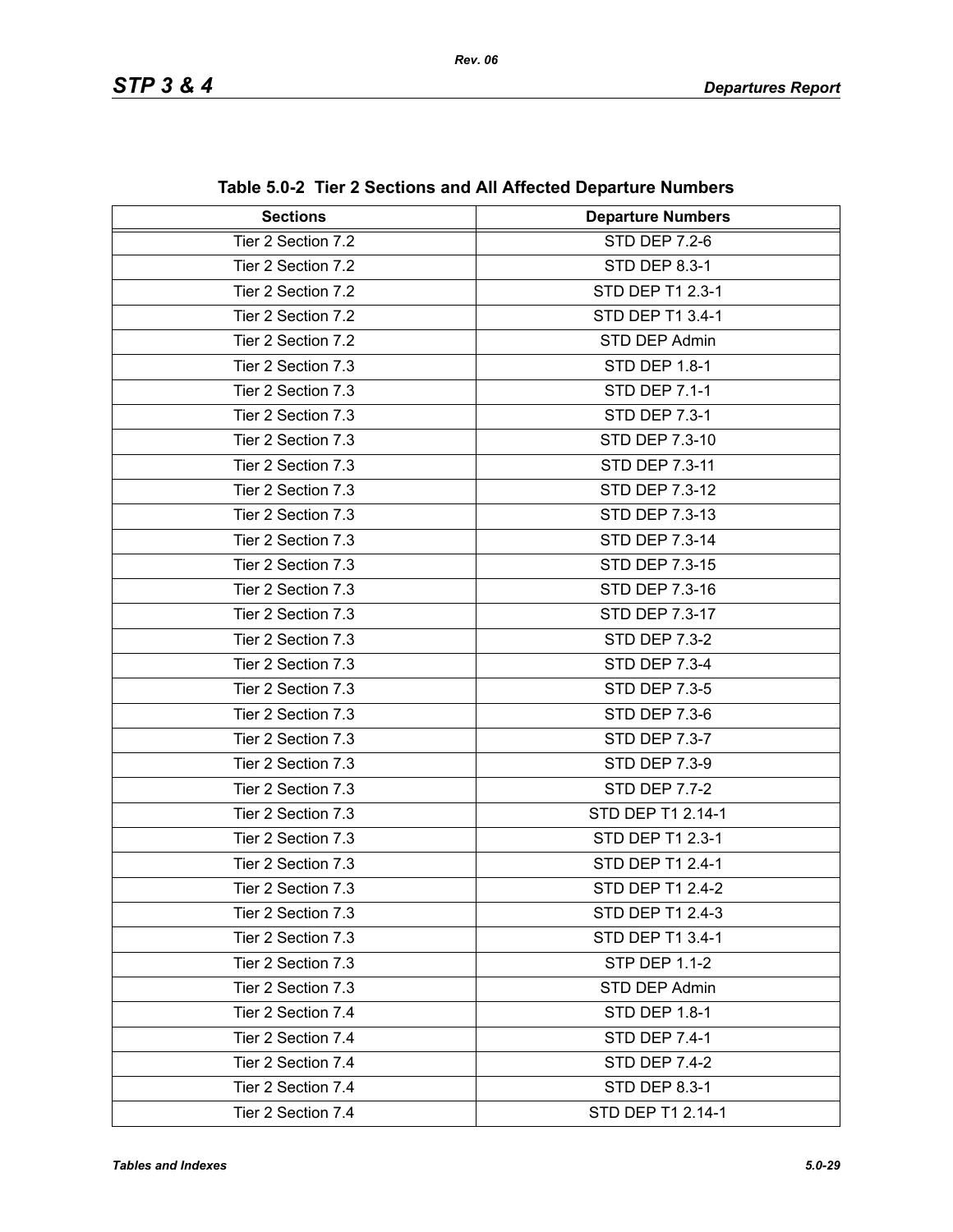| <b>Sections</b>    | <b>Departure Numbers</b> |
|--------------------|--------------------------|
| Tier 2 Section 7.4 | STD DEP T1 2.4-1         |
| Tier 2 Section 7.4 | STD DEP T1 3.4-1         |
| Tier 2 Section 7.4 | <b>STP DEP 1.1-2</b>     |
| Tier 2 Section 7.4 | STD DEP Admin            |
| Tier 2 Section 7.5 | <b>STD DEP 1.8-1</b>     |
| Tier 2 Section 7.5 | STD DEP 11.5-1           |
| Tier 2 Section 7.5 | <b>STD DEP 7.5-1</b>     |
| Tier 2 Section 7.5 | STD DEP T1 2.14-1        |
| Tier 2 Section 7.5 | STD DEP T1 2.3-1         |
| Tier 2 Section 7.5 | STD DEP Admin            |
| Tier 2 Section 7.6 | <b>STD DEP 1.8-1</b>     |
| Tier 2 Section 7.6 | STD DEP 11.5-1           |
| Tier 2 Section 7.6 | <b>STD DEP 7.1-1</b>     |
| Tier 2 Section 7.6 | <b>STD DEP 7.1-2</b>     |
| Tier 2 Section 7.6 | <b>STD DEP 7.6-1</b>     |
| Tier 2 Section 7.6 | <b>STD DEP 7.6-2</b>     |
| Tier 2 Section 7.6 | <b>STD DEP 7.6-3</b>     |
| Tier 2 Section 7.6 | STD DEP 7.6-4            |
| Tier 2 Section 7.6 | STD DEP T1 2.14-1        |
| Tier 2 Section 7.6 | STD DEP T1 3.4-1         |
| Tier 2 Section 7.6 | <b>STP DEP 1.1-2</b>     |
| Tier 2 Section 7.6 | STD DEP T1 2.2-1         |
| Tier 2 Section 7.6 | STD DEP T1 2.3-1         |
| Tier 2 Section 7.6 | STD DEP Admin            |
| Tier 2 Section 7.7 | <b>STD DEP 1.8-1</b>     |
| Tier 2 Section 7.7 | <b>STD DEP 5.4-1</b>     |
| Tier 2 Section 7.7 | STD DEP 7.7-1            |
| Tier 2 Section 7.7 | <b>STD DEP 7.7-10</b>    |
| Tier 2 Section 7.7 | STD DEP 7.7-11           |
| Tier 2 Section 7.7 | STD DEP 7.7-12           |
| Tier 2 Section 7.7 | STD DEP 7.7-13           |
| Tier 2 Section 7.7 | STD DEP 7.7-18           |
| Tier 2 Section 7.7 | <b>STD DEP 7.7-2</b>     |
| Tier 2 Section 7.7 | STD DEP 7.7-20           |
| Tier 2 Section 7.7 | STD DEP 7.7-22           |
| Tier 2 Section 7.7 | STD DEP 7.7-23           |

**Table 5.0-2 Tier 2 Sections and All Affected Departure Numbers**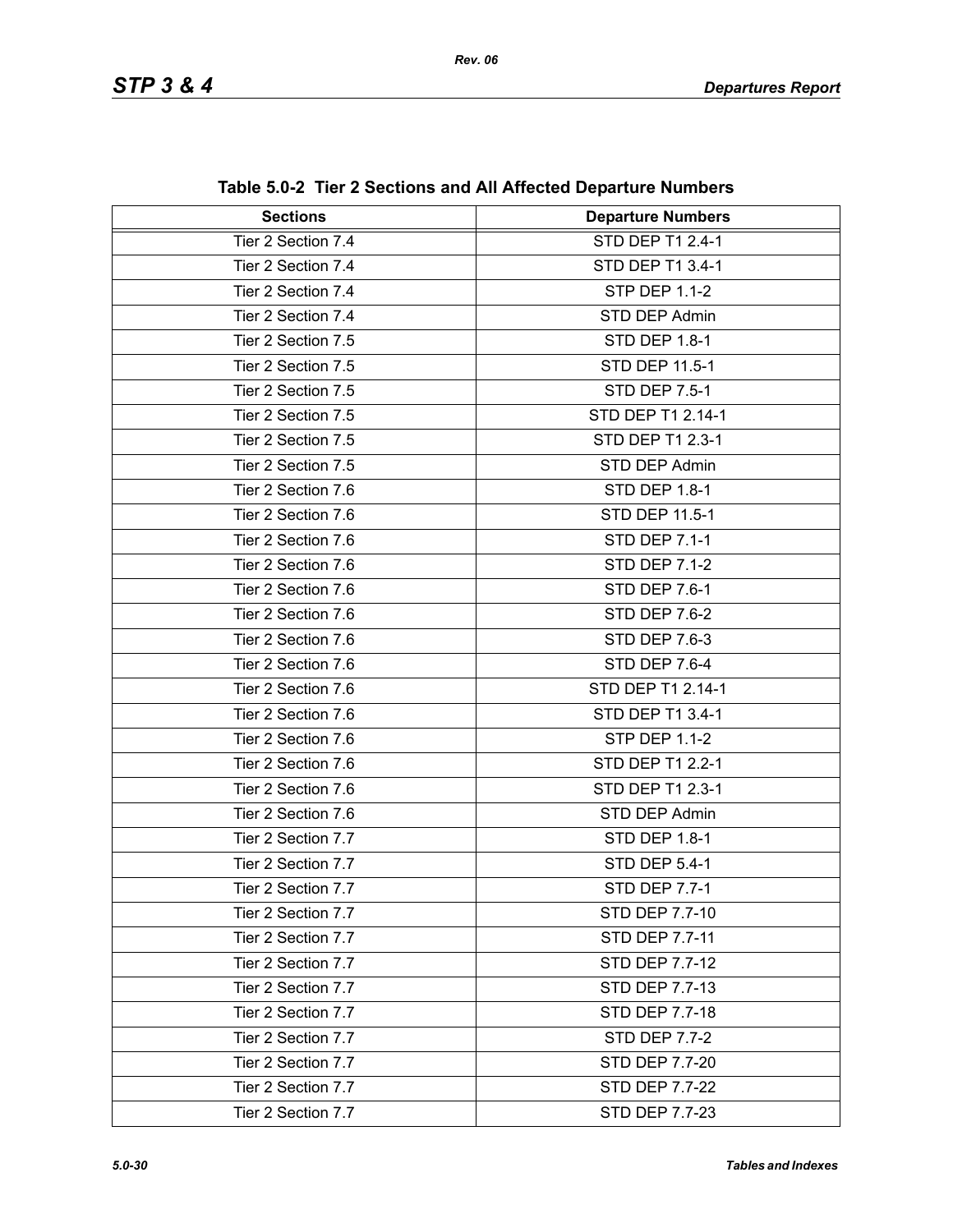| <b>Sections</b>    | <b>Departure Numbers</b> |
|--------------------|--------------------------|
| Tier 2 Section 7.7 | <b>STD DEP 7.7-24</b>    |
| Tier 2 Section 7.7 | <b>STD DEP 7.7-27</b>    |
| Tier 2 Section 7.7 | <b>STD DEP 7.7-3</b>     |
| Tier 2 Section 7.7 | <b>STD DEP 7.7-4</b>     |
| Tier 2 Section 7.7 | <b>STD DEP 7.7-5</b>     |
| Tier 2 Section 7.7 | <b>STD DEP 7.7-6</b>     |
| Tier 2 Section 7.7 | <b>STD DEP 7.7-7</b>     |
| Tier 2 Section 7.7 | <b>STD DEP 7.7-9</b>     |
| Tier 2 Section 7.7 | STD DEP 8.3-1            |
| Tier 2 Section 7.7 | <b>STD DEP 9.5-3</b>     |
| Tier 2 Section 7.7 | STD DEP T1 3.4-1         |
| Tier 2 Section 7.7 | STD DEP 10.4-5           |
| Tier 2 Section 7.7 | STD DEP Admin            |
| Tier 2 Section 7.8 | STD DEP T1 3.4-1         |
| Tier 2 Appendix 7A | STD DEP 1.8-1            |
| Tier 2 Appendix 7A | <b>STD DEP 7.7-1</b>     |
| Tier 2 Appendix 7A | STD DEP T1 3.4-1         |
| Tier 2 Appendix 7A | STD DEP T1 2.14-1        |
| Tier 2 Appendix 7A | STD DEP Admin            |
| Tier 2 Appendix 7C | STD DEP T1 3.4-1         |
| Tier 2 Appendix 7C | STD DEP Admin            |
| Tier 2 Section 8.1 | STD DEP 8.3-1            |
| Tier 2 Section 8.1 | STD DEP T1 2.12-2        |
| Tier 2 Section 8.1 | STD DEP T1 2.4-2         |
| Tier 2 Section 8.1 | <b>STP DEP 1.1-2</b>     |
| Tier 2 Section 8.1 | <b>STD DEP 9.5-1</b>     |
| Tier 2 Section 8.2 | STD DEP 8.3-1            |
| Tier 2 Section 8.2 | STP DEP 1.1-2            |
| Tier 2 Section 8.2 | <b>STP DEP 8.2-1</b>     |
| Tier 2 Section 8.3 | <b>STD DEP 8.3-1</b>     |
| Tier 2 Section 8.3 | STP DEP 10.2-1           |
| Tier 2 Section 8.3 | STD DEP T1 2.12-2        |
| Tier 2 Section 8.3 | STD DEP T1 2.4-2         |
| Tier 2 Section 8.3 | STD DEP T1 2.14-1        |
| Tier 2 Section 8.3 | <b>STP DEP 1.1-2</b>     |
| Tier 2 Section 8.3 | STP DEP 8.3-3            |

**Table 5.0-2 Tier 2 Sections and All Affected Departure Numbers**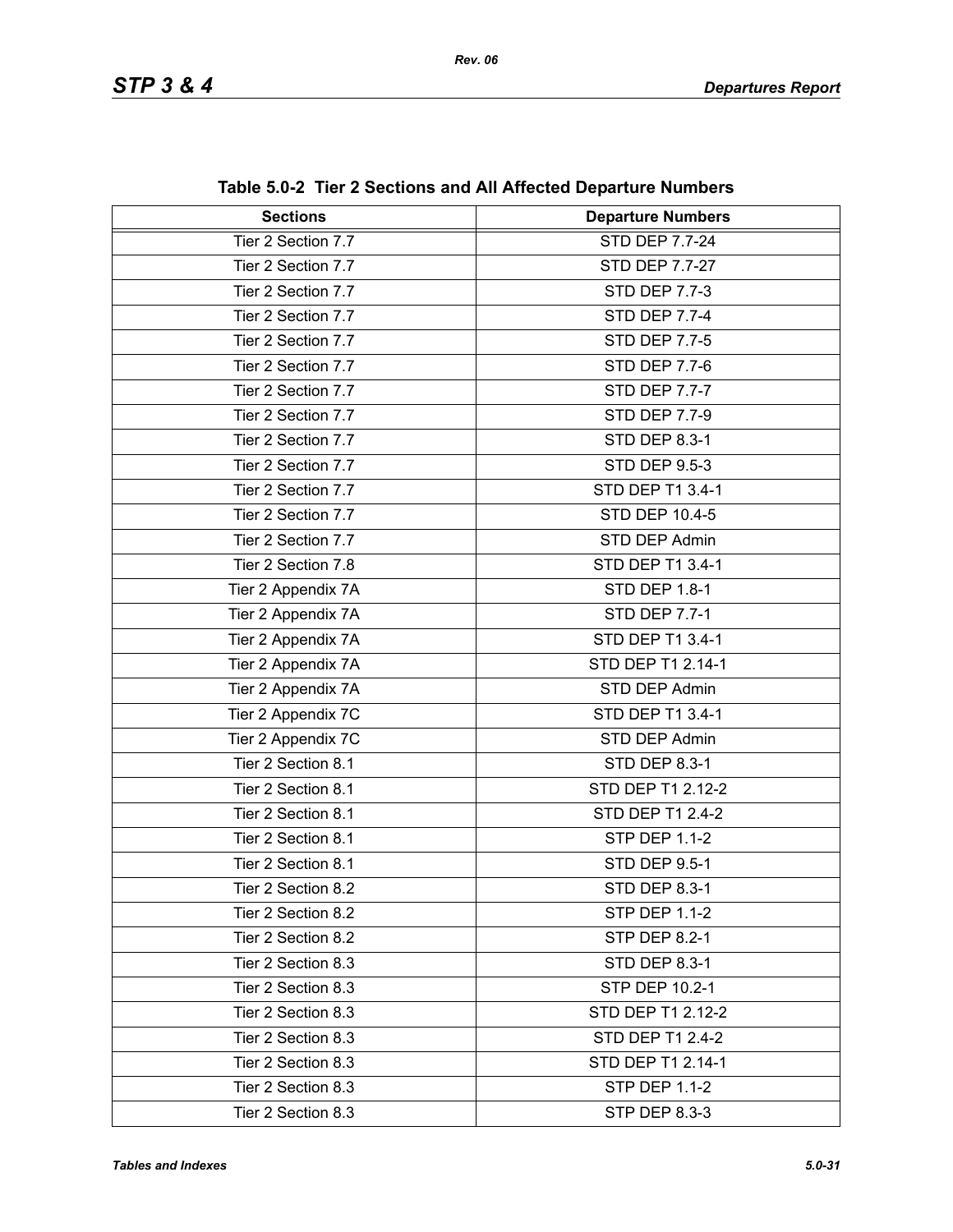$\mathbf I$ 

 $\blacksquare$ 

| <b>Sections</b>    | <b>Departure Numbers</b>    |
|--------------------|-----------------------------|
| Tier 2 Section 8.3 | <b>STD DEP 9.5-1</b>        |
| Tier 2 Appendix 8A | STD DEP 8A.1-1              |
| Tier 2 Appendix 8A | <b>STP DEP 1.1-2</b>        |
| Tier 2 Section 9.1 | <b>STD DEP 9.1-1</b>        |
| Tier 2 Section 9.1 | STD DEP T1 2.4-1            |
| Tier 2 Section 9.1 | <b>STP DEP T1 2.5-1</b>     |
| Tier 2 Section 9.2 | <b>STD DEP 9.2-1</b>        |
| Tier 2 Section 9.2 | <b>STD DEP 9.2-7</b>        |
| Tier 2 Section 9.2 | STD DEP 9.4-7               |
| Tier 2 Section 9.2 | STD DEP T1 2.14-1           |
| Tier 2 Section 9.2 | <b>STP DEP 1.1-2</b>        |
| Tier 2 Section 9.2 | STD DEP 1.8-1               |
| Tier 2 Section 9.2 | <b>STP DEP 9.2-2</b>        |
| Tier 2 Section 9.2 | <b>STP DEP 9.2-3</b>        |
| Tier 2 Section 9.2 | <b>STP DEP 9.2-5</b>        |
| Tier 2 Section 9.2 | <b>STP DEP 9.2-8</b>        |
| Tier 2 Section 9.2 | <b>STD DEP 9.2-9</b>        |
| Tier 2 Section 9.2 | STP DEP 9.2-10              |
| Tier 2 Section 9.2 | <b>STD DEP 9.4-4</b>        |
| Tier 2 Section 9.2 | <b>STP DEP 9.4-8</b>        |
| Tier 2 Section 9.3 | <b>STP DEP 1.1-2</b>        |
| Tier 2 Section 9.3 | <b>STD DEP 9.3-1</b>        |
| Tier 2 Section 9.3 | <b>STD DEP 9.3-2</b>        |
| Tier 2 Section 9.3 | STP DEP 9.3-3               |
| Tier 2 Section 9.4 | <b>STP DEP 9.4-1</b>        |
| Tier 2 Section 9.4 | <b>STD DEP 9.4-2</b>        |
| Tier 2 Section 9.4 | ST <del>D</del> P DEP 9.4-3 |
| Tier 2 Section 9.4 | STD DEP 9.2-7               |
| Tier 2 Section 9.4 | <b>STD DEP 9.2-9</b>        |
| Tier 2 Section 9.4 | STD DEP 9.4-4               |
| Tier 2 Section 9.4 | <b>STD DEP 9.4-5</b>        |
| Tier 2 Section 9.4 | <b>STD DEP 9.4-7</b>        |
| Tier 2 Section 9.4 | STD DEP 9.4-6               |
| Tier 2 Section 9.4 | <b>STD DEP 9.4-9</b>        |
| Tier 2 Section 9.4 | STD DEP T1 2.14-1           |
| Tier 2 Section 9.4 | STD DEP T1 2.15-2           |

**Table 5.0-2 Tier 2 Sections and All Affected Departure Numbers**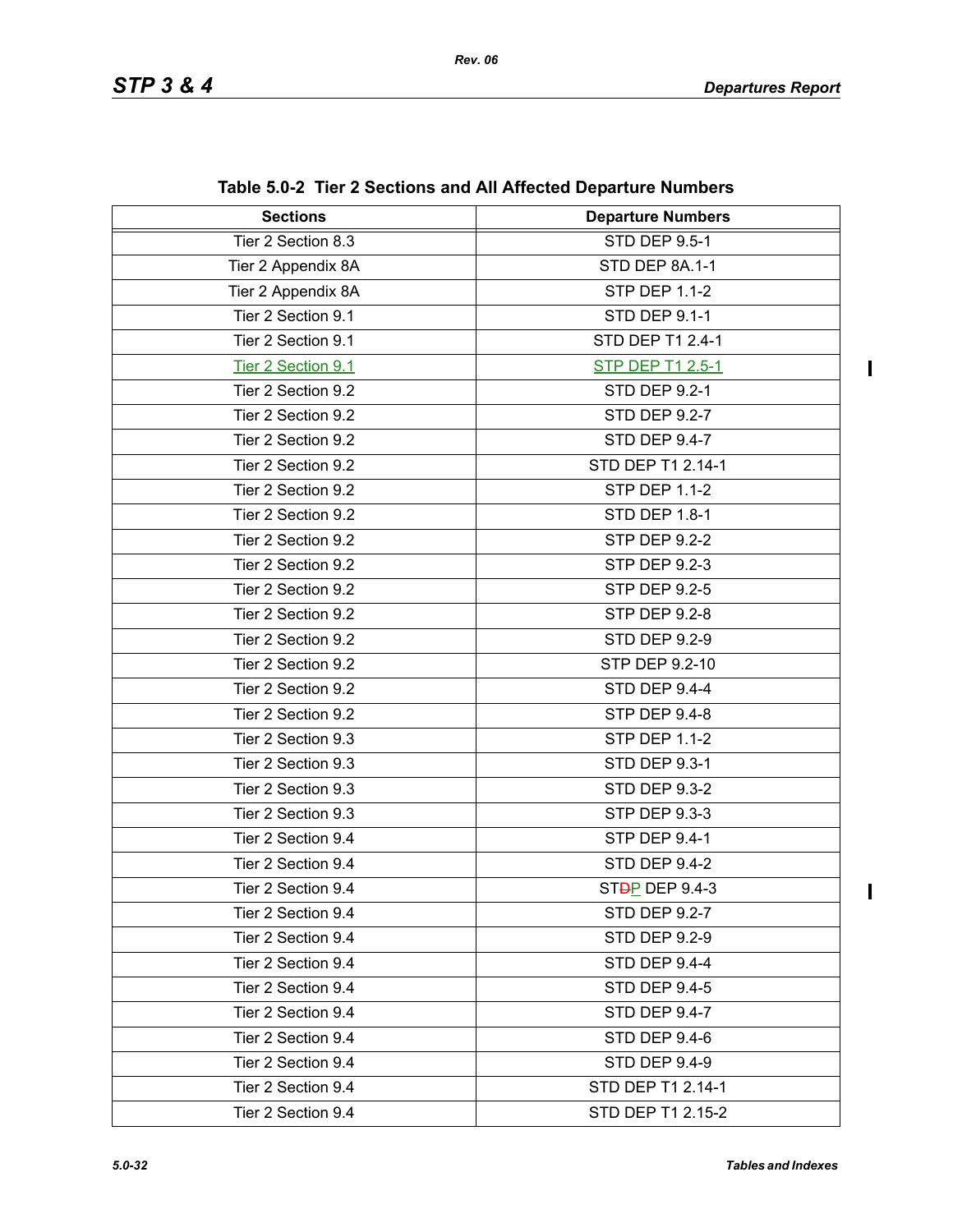| <b>Sections</b>     | <b>Departure Numbers</b> |
|---------------------|--------------------------|
| Tier 2 Section 9.4  | <b>STP DEP T1 5.0-1</b>  |
| Tier 2 Section 9.4  | <b>STP DEP 9.4-8</b>     |
| Tier 2 Section 9.5  | STD DEP T1 3.4-1         |
| Tier 2 Section 9.5  | <b>STD DEP 8.3-1</b>     |
| Tier 2 Section 9.5  | STD DEP 9.4-2            |
| Tier 2 Section 9.5  | <b>STD DEP 9.5-1</b>     |
| Tier 2 Section 9.5  | <b>STD DEP 9.5-2</b>     |
| Tier 2 Section 9.5  | <b>STD DEP 9.5-3</b>     |
| Tier 2 Section 9.5  | <b>STD DEP 9.5-4</b>     |
| Tier 2 Section 9.5  | <b>STP DEP 1.1-2</b>     |
| Tier 2 Section 9.5  | <b>STP DEP 9.5-6</b>     |
| Tier 2 Section 9.5  | <b>STP DEP 9.5-7</b>     |
| Tier 2 Appendix 9A  | <b>STP DEP 1.2-1</b>     |
| Tier 2 Appendix 9A  | STD DEP 3.8-1            |
| Tier 2 Appendix 9A  | STD DEP T1 2.4-1         |
| Tier 2 Appendix 9A  | STD DEP T1 2.14-1        |
| Tier 2 Appendix 9A  | STP DEP 11.5-1           |
| Tier 2 Appendix 9A  | <b>STP DEP 1.2-2</b>     |
| Tier 2 Appendix 9A  | STD DEP T1 2.4-3         |
| Tier 2 Appendix 9A  | STD DEP T1 3.4-1         |
| Tier 2 Appendix 9B  | STD DEP T1 3.4-1         |
| Tier 2 Appendix 9C  | <b>STD DEP 1.8.1</b>     |
| Tier 2 Section 10.1 | STD DEP T1 3.4-1         |
| Tier 2 Section 10.1 | <b>STD DEP 9.2-3</b>     |
| Tier 2 Section 10.1 | <b>STP DEP 10.1-1</b>    |
| Tier 2 Section 10.1 | STP DEP 10.1-2           |
| Tier 2 Section 10.1 | STP DEP 10.1-3           |
| Tier 2 Section 10.1 | STP DEP 10.1-4           |
| Tier 2 Section 10.1 | STP DEP 10.2-1           |
| Tier 2 Section 10.1 | <b>STP DEP 10.4-2</b>    |
| Tier 2 Section 10.1 | STP DEP 10.4-5           |
| Tier 2 Section 10.2 | STD DEP T1 2.4-2         |
| Tier 2 Section 10.2 | <b>STP DEP 1.1-2</b>     |
| Tier 2 Section 10.2 | STP DEP 10.2-1           |
| Tier 2 Section 10.2 | STP DEP 10.2-2           |
| Tier 2 Section 10.2 | STP DEP 10.2-3           |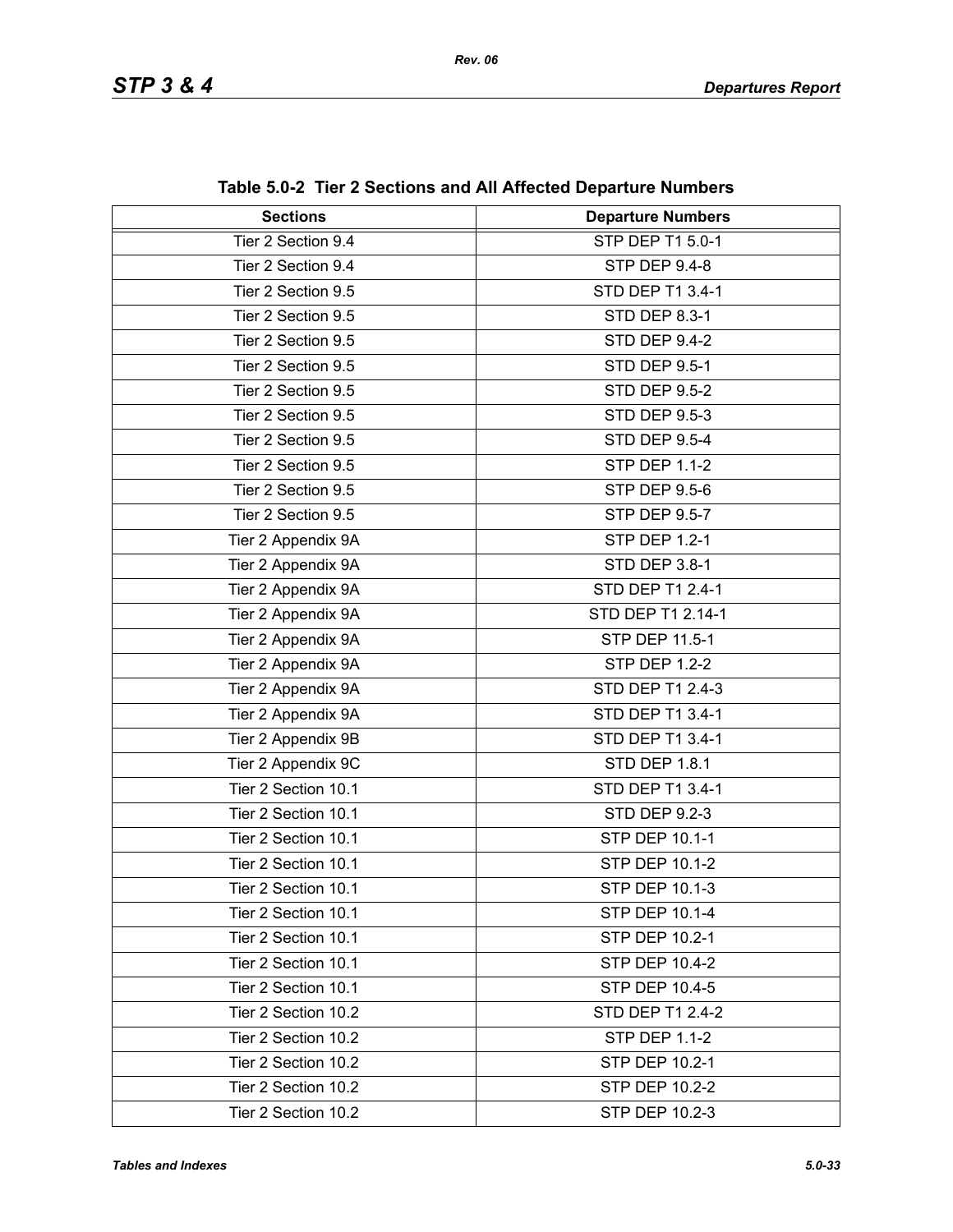| <b>Sections</b>     | . ,  , oo.oo sopar.a.o aor<br><b>Departure Numbers</b> |
|---------------------|--------------------------------------------------------|
| Tier 2 Section 10.2 | <b>STP DEP 10.2-4</b>                                  |
| Tier 2 Section 10.3 | STP DEP 10.2-1                                         |
| Tier 2 Section 10.3 | STD DEP 10.3-1                                         |
| Tier 2 Section 10.3 | <b>STP DEP 10.4-1</b>                                  |
| Tier 2 Section 10.3 | STP DEP 10.4-3                                         |
| Tier 2 Section 10.4 | <b>STP DEP 1.2-2</b>                                   |
| Tier 2 Section 10.4 | <b>STD DEP 7.7-3</b>                                   |
| Tier 2 Section 10.4 | <b>STD DEP 10.4-6</b>                                  |
| Tier 2 Section 10.4 | STD DEP 10.4-7                                         |
| Tier 2 Section 10.4 | STD DEP T1 3.4-1                                       |
| Tier 2 Section 10.4 | <b>STD DEP 9.2-3</b>                                   |
| Tier 2 Section 10.4 | <b>STP DEP 10.4-1</b>                                  |
| Tier 2 Section 10.4 | <b>STP DEP 10.4-2</b>                                  |
| Tier 2 Section 10.4 | STP DEP 10.4-3                                         |
| Tier 2 Section 10.4 | <b>STP DEP 10.4-5</b>                                  |
| Tier 2 Section 11.1 | STP DEP 10.1-3                                         |
| Tier 2 Section 11.2 | STD DEP 11.2-1                                         |
| Tier 2 Section 11.3 | <b>STD DEP 10.4-5</b>                                  |
| Tier 2 Section 11.3 | STD DEP 11.3-1                                         |
| Tier 2 Section 11.3 | STP DEP 10.4-3                                         |
| Tier 2 Section 11.4 | STD DEP T1 2.15-1                                      |
| Tier 2 Section 11.4 | STD DEP 11.4-1                                         |
| Tier 2 Section 11.5 | STD DEP 11.5-1                                         |
| Tier 2 Section 11.5 | <b>STD DEP 7.1-1</b>                                   |
| Tier 2 Section 11.5 | STD DEP T1 3.4-1                                       |
| Tier 2 Section 11.5 | STD DEP T1 2.3-1                                       |
| Tier 2 Section 12.2 | STD DEP 11.2-1                                         |
| Tier 2 Section 12.2 | STD DEP 11.4-1                                         |
| Tier 2 Section 12.2 | <b>STD DEP 5.4-1</b>                                   |
| Tier 2 Section 12.2 | STD DEP T1 2.15-1                                      |
| Tier 2 Section 12.2 | <b>STD DEP 12.2-1</b>                                  |
| Tier 2 Section 12.3 | <b>STD DEP 1.8-1</b>                                   |
| Tier 2 Section 12.3 | STP DEP 11.5-1                                         |
| Tier 2 Section 12.3 | STD DEP T1 2.14-1                                      |
| Tier 2 Section 12.3 | STD DEP 12.3-1                                         |
| Tier 2 Section 12.3 | STD DEP 12.3-3                                         |

**Table 5.0-2 Tier 2 Sections and All Affected Departure Numbers**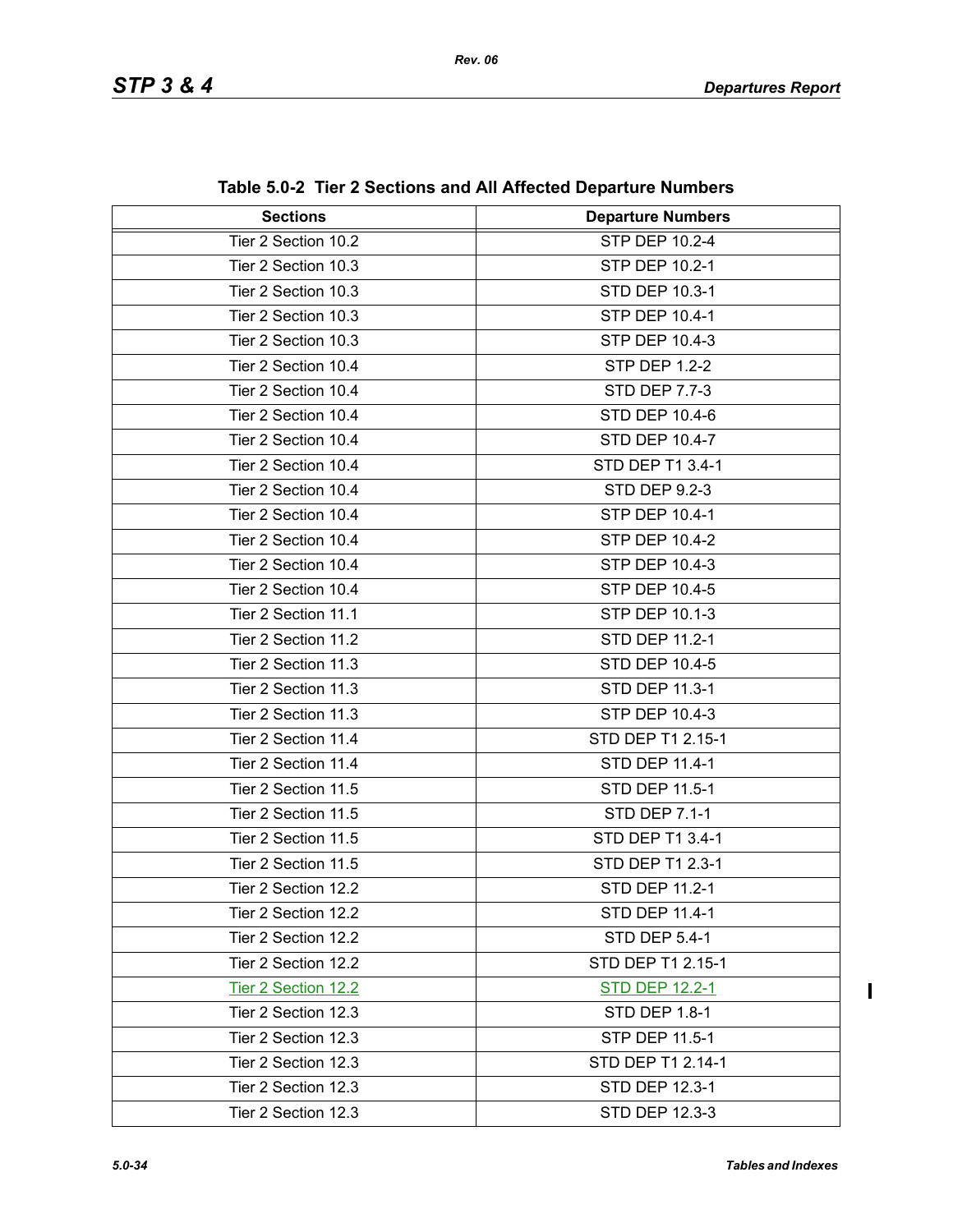$\mathbf I$ 

| <b>Sections</b>           | <b>Departure Numbers</b> |
|---------------------------|--------------------------|
| Tier 2 Section 12.3       | STD DEP 12.3-4           |
| Tier 2 Section 12.3       | STD DEP 3.8-1            |
| Tier 2 Section 12.3       | STD DEP T1 3.4-1         |
| Tier 2 Section 12.3       | <b>STP DEP 1.2-2</b>     |
| Tier 2 Section 12.3       | STP DEP 9.4-1            |
| Tier 2 Section 12.3       | <b>STP DEP T1 2.5-1</b>  |
| Tier 2 Section 12.4       | STD DEP 11.2-1           |
| Tier 2 Section 12.4       | <b>STD DEP 9.1-1</b>     |
| Tier 2 Section 13.5       | STD DEP T1 2.14-1        |
| Tier 2 Section 14.2       | STD DEP 11.2-1           |
| Tier 2 Section 14.2       | STD DEP 11.4-1           |
| Tier 2 Section 14.2       | <b>STD DEP 14.2-1</b>    |
| Tier 2 Section 14.2       | <b>STD DEP 8.3-1</b>     |
| Tier 2 Section 14.2       | <b>STD DEP 9.1-1</b>     |
| Tier 2 Section 14.2       | STD DEP T1 2.14-1        |
| Tier 2 Section 14.2       | <b>STD DEP T1 2.4-3</b>  |
| Tier 2 Section 14.2       | STD DEP T1 2.4-4         |
| Tier 2 Section 14.2       | STD DEP T1 3.4-1         |
| Tier 2 Section 14.2       | <b>STD DEP 9.5-1</b>     |
| Tier 2 Section 14.2       | STD DEP 4.6-1            |
| Tier 2 Section 14.3       | STD DEP T1 2.15-1        |
| Tier 2 Section 15.2       | STD DEP 8.3-1            |
| Tier 2 Section 15.2       | STD DEP T1 2.3-1         |
| Tier 2 Section 15.7       | STD DEP 11.3-1           |
| Tier 2 Section 15.7       | STD DEP T1 2.15-1        |
| Tier 2 Appendix 15A       | STD DEP T1 2.14-1        |
| Tier 2 Appendix 15B       | STD DEP 7.7-1            |
| Tier 2 Appendix 15B       | STD DEP T1 3.4-1         |
| Tier 2 Appendix 15E       | STD DEP T1 3.4-1         |
| Tier 2 Section 16.1.0     | STD DEP T1 3.4-1         |
| Tier 2 Section 16.2.0     | STD DEP 16.2-1           |
| Tier 2 Section 16.3.0     | STD DEP 16.3-1           |
| Tier 2 Section 16.3.2.3   | STD DEP 16.3-95          |
| Tier 2 Section 16.3.3.1.1 | STD DEP 16.3-84          |
| Tier 2 Section 16.3.3.1.1 | STD DEP T1 2.3-1         |
| Tier 2 Section 16.3.3.1.1 | STD DEP T1 2.4-2         |

**Table 5.0-2 Tier 2 Sections and All Affected Departure Numbers**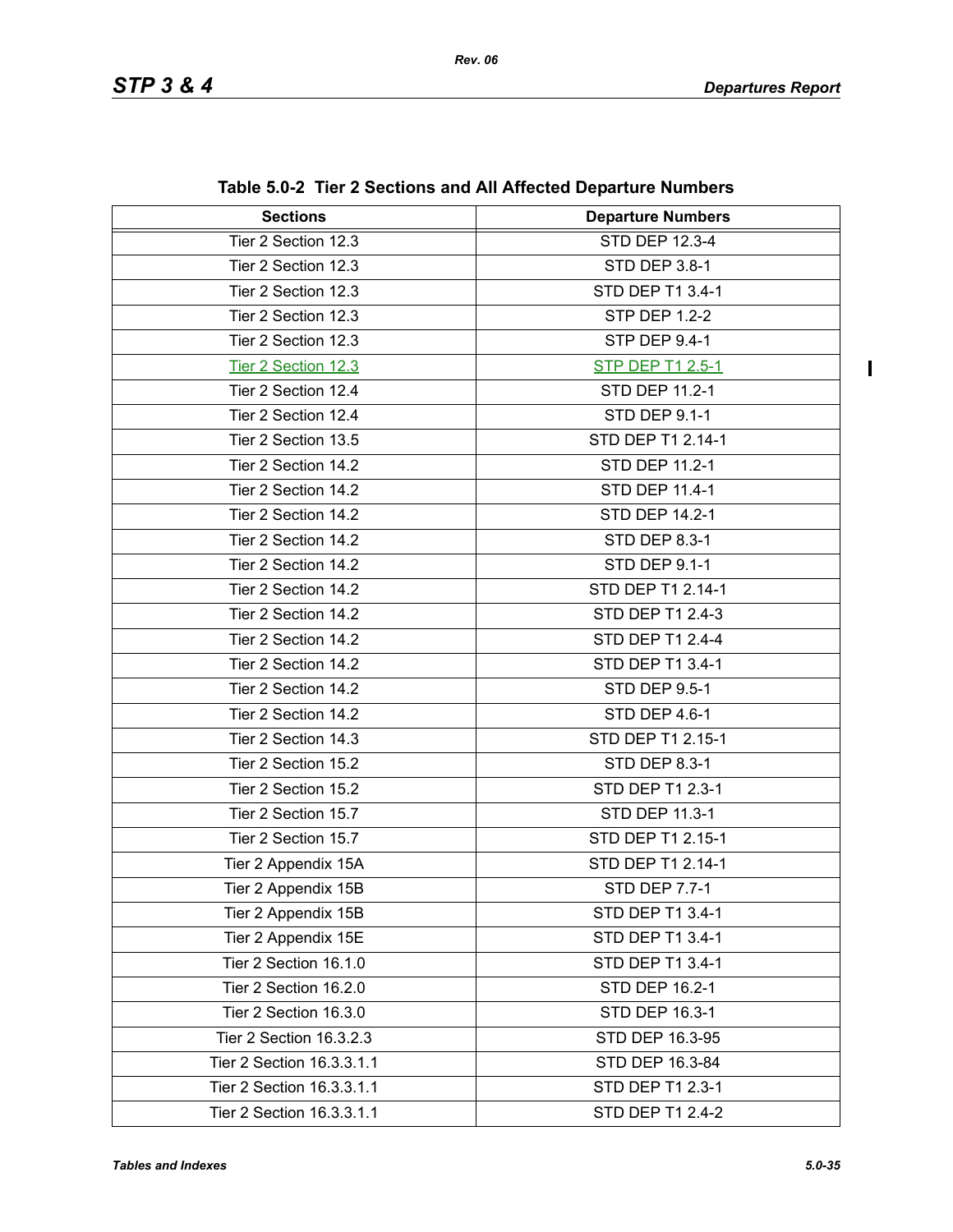| <b>Sections</b>           | <b>Departure Numbers</b> |
|---------------------------|--------------------------|
| Tier 2 Section 16.3.3.1.1 | STD DEP T1 2.4-3         |
| Tier 2 Section 16.3.3.1.2 | STD DEP 16.3-81          |
| Tier 2 Section 16.3.3.1.4 | STD DEP 16.3-50          |
| Tier 2 Section 16.3.3.1.4 | STD DEP 16.3-86          |
| Tier 2 Section 16.3.3.1.4 | STD DEP 16.3-94          |
| Tier 2 Section 16.3.3.1.4 | STD DEP 16.3-98          |
| Tier 2 Section 16.3.3.1.4 | <b>STD DEP 8.3-1</b>     |
| Tier 2 Section 16.3.3.1.4 | STD DEP T1 2.4-2         |
| Tier 2 Section 16.3.3.1.4 | STD DEP T1 2.4-3         |
| Tier 2 Section 16.3.3.1.4 | STD DEP T1 3.4-1         |
| Tier 2 Section 16.3.3.3.1 | STD DEP T1 3.4-1         |
| Tier 2 Section 16.3.3.5.1 | STD DEP 16.3-64          |
| Tier 2 Section 16.3.3.5.1 | STD DEP 16.3-65          |
| Tier 2 Section 16.3.3.6.1 | STD DEP 16.3-78          |
| Tier 2 Section 16.3.3.6.1 | <b>STD DEP 7.5-1</b>     |
| Tier 2 Section 16.3.3.6.1 | STD DEP T1 2.14-1        |
| Tier 2 Section 16.3.3.6.1 | STD DEP T1 2.3-1         |
| Tier 2 Section 16.3.3.6.2 | STD DEP 16.3-59          |
| Tier 2 Section 16.3.3.6.2 | STD DEP 16.3-60          |
| Tier 2 Section 16.3.3.6.2 | STD DEP T1 2.14-1        |
| Tier 2 Section 16.3.3.7.1 | STD DEP 16.3-61          |
| Tier 2 Section 16.3.4.1   | STD DEP 16.3-5           |
| Tier 2 Section 16.3.4.1   | STD DEP 16.3-96          |
| Tier 2 Section 16.3.4.3   | STD DEP 7.3-12           |
| Tier 2 Section 16.3.5.1   | <b>STD DEP 8.3-1</b>     |
| Tier 2 Section 16.3.6.1.2 | STD DEP 16.3-69          |
| Tier 2 Section 16.3.6.2.1 | STD DEP 16.3-32          |
| Tier 2 Section 16.3.6.3.1 | STD DEP T1 2.14-1        |
| Tier 2 Section 16.3.6.4.1 | STD DEP 16.3-29          |
| Tier 2 Section 16.3.7.1   | STD DEP 16.3-16          |
| Tier 2 Section 16.3.7.2   | STD DEP 16.3-16          |
| Tier 2 Section 16.3.7.2   | STD DEP 16.3-46          |
| Tier 2 Section 16.3.7.3   | STD DEP 16.3-16          |
| Tier 2 Section 16.3.7.3   | STD DEP 16.3-46          |
| Tier 2 Section 16.3.7.4   | STD DEP 16.3-47          |
| Tier 2 Section 16.3.8.1   | STD DEP 16.3-49          |

**Table 5.0-2 Tier 2 Sections and All Affected Departure Numbers**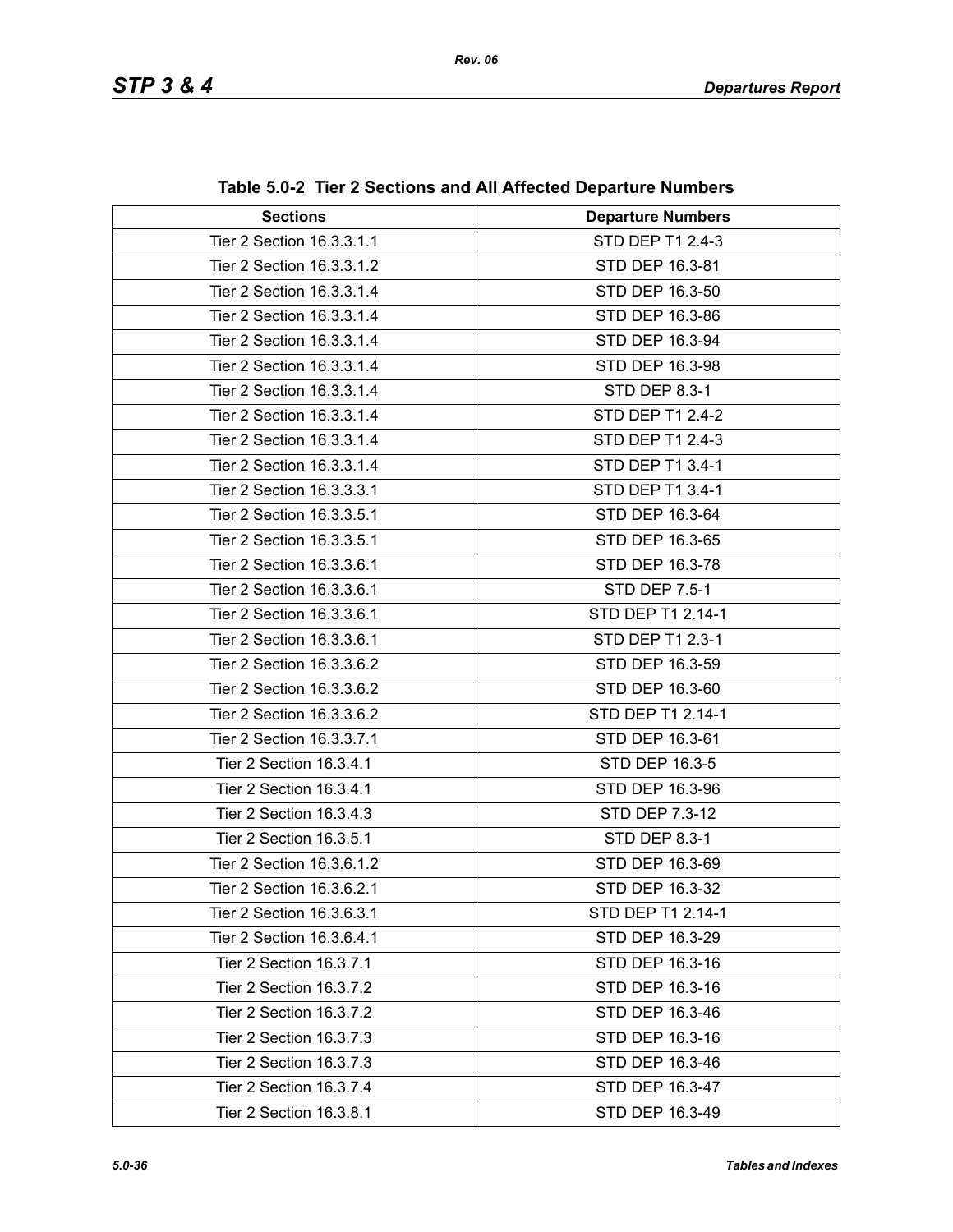| <b>Sections</b>            | adio 0.0 $\sim$ 1101 $\epsilon$ 0.000010113 and An Anobiota Dopartare Nambors<br><b>Departure Numbers</b> |
|----------------------------|-----------------------------------------------------------------------------------------------------------|
| Tier 2 Section 16.3.8.1    | STD DEP 16.3-103                                                                                          |
| Tier 2 Section 16.3.8.1    | STD DEP 8.3-1                                                                                             |
| Tier 2 Section 16.3.8.2    | STD DEP 16.3-41                                                                                           |
| Tier 2 Section 16.3.8.3    | STD DEP 16.3-51                                                                                           |
| Tier 2 Section 16.3.8.4    | STD DEP 8.3-1                                                                                             |
| Tier 2 Section 16.3.8.6    | STD DEP 16.3-58                                                                                           |
| Tier 2 Section 16.3.8.9    | STD DEP 8.3-1                                                                                             |
| Tier 2 Section 16.3.8.11   | STD DEP 8.3-1                                                                                             |
| Tier 2 Section 16.3.9.1    | STD DEP 16.3-25                                                                                           |
| Tier 2 Section 16.3.9.5    | STD DEP 16.3-15                                                                                           |
| Tier 2 Section 16.3.10.12  | STD DEP 16.3-17                                                                                           |
| Tier 2 Section 16.3.10.4   | STD DEP 16.3-19                                                                                           |
| Tier 2 Section 16.3.10.5   | STD DEP 16.3-21                                                                                           |
| Tier 2 Section 16.3.10.7   | STD DEP 16.3-4                                                                                            |
| Tier 2 Section 16.4.3.1.2  | <b>STP DEP T1 2.5-1</b>                                                                                   |
| Tier 2 Section 16.5.0      | STD DEP 16.3-100                                                                                          |
| Tier 2 Section 16.5.0      | STD DEP 16.5-1                                                                                            |
| Tier 2 Section 16.5.0      | STD DEP 16.5-2                                                                                            |
| Tier 2 Section 16.5.0      | STD DEP 16.5-3                                                                                            |
| Tier 2 Section 16.5.0      | STD DEP 16.5-4                                                                                            |
| Tier 2 Section 16.5.0      | STD DEP 16.5-5                                                                                            |
| Tier 2 Section 16.5.0      | STD DEP 16.5-6                                                                                            |
| Tier 2 Section 16.5.0      | STD DEP T1 2.14-1                                                                                         |
| Tier 2 Section 16.5.0      | STD DEP T1 2.14-1                                                                                         |
| Tier 2 Section 16.5.0      | STD DEP T1 3.4-1                                                                                          |
| Tier 2 Section 16B.2.0     | STD DEP 16.2-1                                                                                            |
| Tier 2 Section 16B.2.0     | STD DEP 16.2-2                                                                                            |
| Tier 2 Section 16B.3.0     | <b>STD DEP 16.3-1</b>                                                                                     |
| Tier 2 Section 16B.3.0     | STD DEP 16.3-2                                                                                            |
| Tier 2 Section 16B.3.1.1   | STD DEP 16.3-4                                                                                            |
| Tier 2 Section 16B.3.2.3   | STD DEP 16.3-95                                                                                           |
| Tier 2 Section 16B.3.3.1.1 | STD DEP 16.3-85                                                                                           |
| Tier 2 Section 16B.3.3.1.1 | STD DEP 16.3-91                                                                                           |
| Tier 2 Section 16B.3.3.1.1 | STD DEP 16.3-92                                                                                           |
| Tier 2 Section 16B.3.3.1.1 | STD DEP 16.3-93                                                                                           |
| Tier 2 Section 16B.3.3.1.1 | STD DEP 16.3-99                                                                                           |

**Table 5.0-2 Tier 2 Sections and All Affected Departure Numbers**

 $\blacksquare$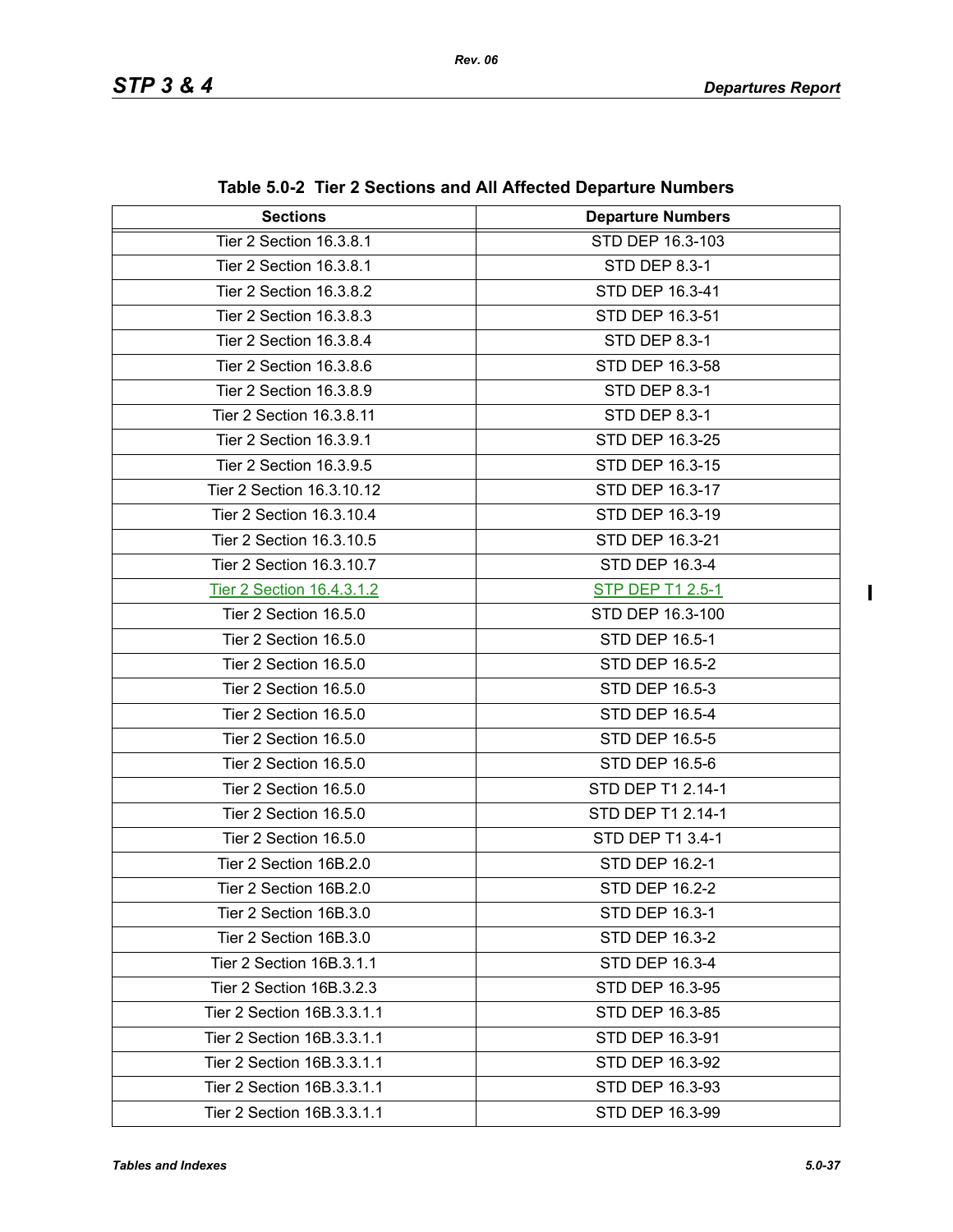| <b>Sections</b>            | <b>Departure Numbers</b> |
|----------------------------|--------------------------|
| Tier 2 Section 16B.3.3.1.1 | <b>STD DEP 8.3-1</b>     |
| Tier 2 Section 16B.3.3.1.1 | STD DEP T1 2.3-1         |
| Tier 2 Section 16B.3.3.1.1 | STD DEP T1 2.4-2         |
| Tier 2 Section 16B.3.3.1.1 | STD DEP T1 2.4-3         |
| Tier 2 Section 16B.3.3.1.1 | STD DEP T1 3.4-1         |
| Tier 2 Section 16B.3.3.1.2 | STD DEP 16.3-57          |
| Tier 2 Section 16B.3.3.1.2 | STD DEP 16.3-81          |
| Tier 2 Section 16B.3.3.1.2 | STD DEP 16.3-82          |
| Tier 2 Section 16B.3.3.1.2 | STD DEP T1 3.4-1         |
| Tier 2 Section 16B.3.3.1.3 | STD DEP 16.3-83          |
| Tier 2 Section 16B.3.3.1.4 | STD DEP 16.3-87          |
| Tier 2 Section 16B.3.3.1.4 | STD DEP 16.3-98          |
| Tier 2 Section 16B.3.3.1.4 | STD DEP 16.3-99          |
| Tier 2 Section 16B.3.3.1.4 | STD DEP 7.3-17           |
| Tier 2 Section 16B.3.3.1.4 | STD DEP 8.3-1            |
| Tier 2 Section 16B.3.3.1.4 | STD DEP T1 2.4-2         |
| Tier 2 Section 16B.3.3.1.4 | STD DEP T1 2.4-3         |
| Tier 2 Section 16B.3.3.1.4 | STD DEP T1 3.4-1         |
| Tier 2 Section 16B.3.3.3.1 | STD DEP T1 3.4-1         |
| Tier 2 Section 16B.3.3.4.1 | STD DEP 16.3-55          |
| Tier 2 Section 16B.3.3.4.1 | STD DEP 16.3-99          |
| Tier 2 Section 16B.3.3.4.1 | STD DEP T1 3.4-1         |
| Tier 2 Section 16B.3.3.4.2 | STD DEP 16.3-99          |
| Tier 2 Section 16B.3.3.4.2 | STD DEP 16.3-104         |
| Tier 2 Section 16B.3.3.4.2 | STP DEP 10.4-5           |
| Tier 2 Section 16B.3.3.5.1 | STD DEP 16.3-66          |
| Tier 2 Section 16B.3.3.5.1 | STD DEP 16.3-67          |
| Tier 2 Section 16B.3.3.5.1 | STD DEP 16.3-99          |
| Tier 2 Section 16B.3.3.5.1 | STD DEP 16.3-101         |
| Tier 2 Section 16B.3.3.5.1 | STD DEP 16.3-102         |
| Tier 2 Section 16B.3.3.5.1 | STD DEP T1 3.4-1         |
| Tier 2 Section 16B.3.3.6.1 | STD DEP 16.3-77          |
| Tier 2 Section 16B.3.3.6.1 | STD DEP 16.3-78          |
| Tier 2 Section 16B.3.3.6.1 | <b>STD DEP 7.5-1</b>     |
| Tier 2 Section 16B.3.3.6.1 | STD DEP T1 2.14-1        |
| Tier 2 Section 16B.3.3.6.1 | STD DEP T1 2.3-1         |

**Table 5.0-2 Tier 2 Sections and All Affected Departure Numbers**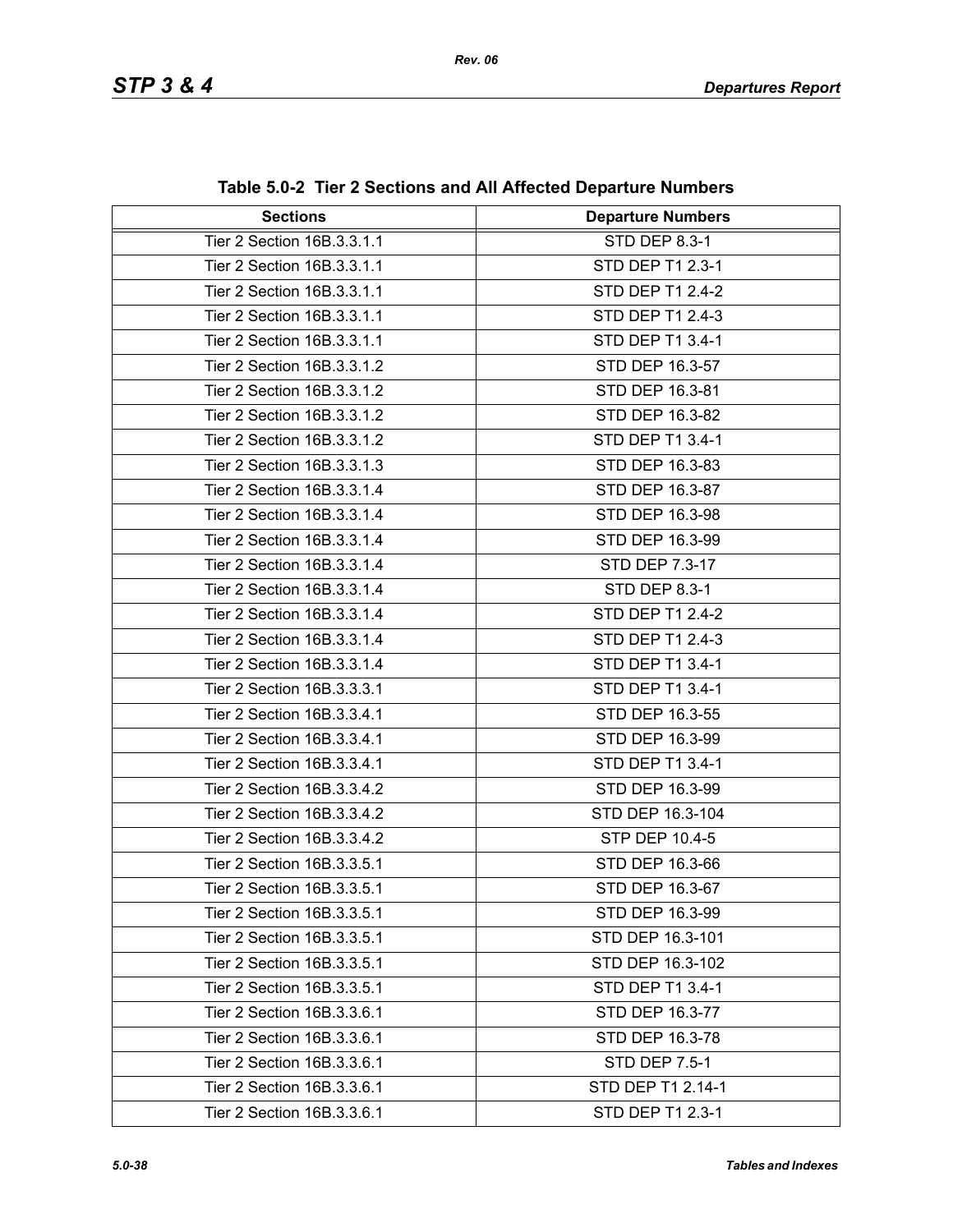| <b>Sections</b>            | <b>Departure Numbers</b> |
|----------------------------|--------------------------|
| Tier 2 Section 16B.3.3.6.1 | STD DEP T1 3.4-1         |
| Tier 2 Section 16B.3.3.6.2 | STD DEP 16.3-59          |
| Tier 2 Section 16B.3.3.6.2 | STD DEP 16.3-60          |
| Tier 2 Section 16B.3.3.6.2 | STD DEP T1 2.14-1        |
| Tier 2 Section 16B.3.3.6.2 | STD DEP T1 3.4-1         |
| Tier 2 Section 16B.3.3.6.2 | STD DEP 8.3-1            |
| Tier 2 Section 16B.3.3.7.1 | STD DEP 16.3-99          |
| Tier 2 Section 16B.3.3.8.1 | STD DEP 16.3-62          |
| Tier 2 Section 16B.3.3.8.2 | STD DEP 16.3-63          |
| Tier 2 Section 16B.3.4.1   | STD DEP 16.3-5           |
| Tier 2 Section 16B.3.4.1   | STD DEP 16.3-6           |
| Tier 2 Section 16B.3.4.1   | STD DEP 16.3-96          |
| Tier 2 Section 16B.3.4.2   | STD DEP 16.3-7           |
| Tier 2 Section 16B.3.4.3   | STD DEP 16.3-11          |
| Tier 2 Section 16B.3.4.3   | STD DEP 7.3-12           |
| Tier 2 Section 16B.3.4.7   | STD DEP 16.3-9           |
| Tier 2 Section 16B.3.4.8   | STD DEP 16.3-9           |
| Tier 2 Section 16B.3.4.9   | STD DEP 16.3-8           |
| Tier 2 Section 16B.3.5.1   | STD DEP 16.3-10          |
| Tier 2 Section 16B.3.6.1.1 | STD DEP 16.3-43          |
| Tier 2 Section 16B.3.6.1.1 | STD DEP 16.3-45          |
| Tier 2 Section 16B.3.6.1.1 | STD DEP 6.2-2            |
| Tier 2 Section 16B.3.6.1.2 | STD DEP 16.3-70          |
| Tier 2 Section 16B.3.6.1.2 | <b>STD DEP 6.2-2</b>     |
| Tier 2 Section 16B.3.6.1.3 | STD DEP 16.3-73          |
| Tier 2 Section 16B.3.6.1.3 | STD DEP 16.3-74          |
| Tier 2 Section 16B.3.6.1.4 | STD DEP 6.2-2            |
| Tier 2 Section 16B.3.6.1.6 | STD DEP 16.3-34          |
| Tier 2 Section 16B.3.6.2.1 | STD DEP 16.3-32          |
| Tier 2 Section 16B.3.6.2.1 | STD DEP 16.3-33          |
| Tier 2 Section 16B.3.6.2.3 | STD DEP 16.3-36          |
| Tier 2 Section 16B.3.6.2.3 | STD DEP 16.3-37          |
| Tier 2 Section 16B.3.6.3.1 | STD DEP T1 2.14-1        |
| Tier 2 Section 16B.3.6.3.2 | STD DEP T1 2.14-1        |
| Tier 2 Section 16B.3.6.4.1 | STD DEP 16.3-29          |
| Tier 2 Section 16B.3.6.4.1 | STD DEP 16.3-30          |

**Table 5.0-2 Tier 2 Sections and All Affected Departure Numbers**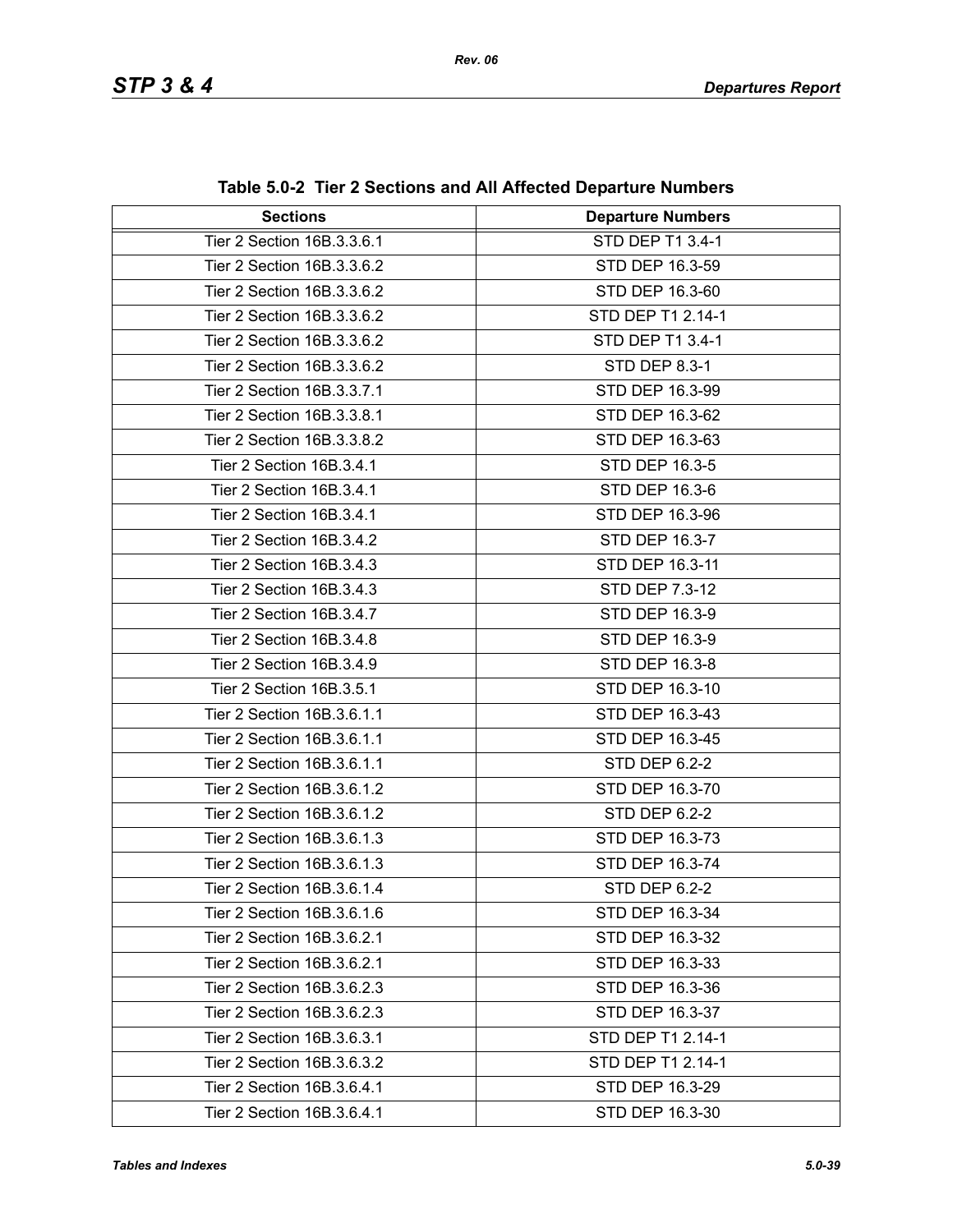| <b>Sections</b>            | <b>Departure Numbers</b> |
|----------------------------|--------------------------|
| Tier 2 Section 16B.3.6.4.3 | STD DEP 16.3-31          |
| Tier 2 Section 16B.3.7.1   | STD DEP 16.3-16          |
| Tier 2 Section 16B.3.7.2   | STD DEP 16.3-16          |
| Tier 2 Section 16B.3.7.2   | STD DEP 16.3-46          |
| Tier 2 Section 16B.3.7.3   | STD DEP 16.3-16          |
| Tier 2 Section 16B.3.7.3   | STD DEP 16.3-46          |
| Tier 2 Section 16B.3.7.4   | STD DEP 16.3-47          |
| Tier 2 Section 16B.3.7.4   | STD DEP 16.3-48          |
| Tier 2 Section 16B.3.7.5   | STD DEP 16.3-76          |
| Tier 2 Section 16B.3.7.6   | STD DEP 16.3-75          |
| Tier 2 Section 16B.3.8.1   | STD DEP 16.3-80          |
| Tier 2 Section 16B.3.8.1   | STD DEP 8.3-1            |
| Tier 2 Section 16B.3.8.2   | STD DEP 16.3-40          |
| Tier 2 Section 16B.3.8.2   | STD DEP 8.3-1            |
| Tier 2 Section 16B.3.8.3   | STD DEP 16.3-51          |
| Tier 2 Section 16B.3.8.4   | STD DEP 16.3-42          |
| Tier 2 Section 16B.3.8.4   | STD DEP T1 3.4-1         |
| Tier 2 Section 16B.3.8.7   | STD DEP 8.3-1            |
| Tier 2 Section 16B.3.8.8   | STD DEP 16.3-52          |
| Tier 2 Section 16B.3.8.8   | STD DEP 8.3-1            |
| Tier 2 Section 16B.3.8.9   | STD DEP 8.3-1            |
| Tier 2 Section 16B.3.8.9   | STD DEP T1 2.12-2        |
| Tier 2 Section 16B.3.8.9   | STP DEP 8.3-3            |
| Tier 2 Section 16B.3.8.11  | STD DEP 8.3-1            |
| Tier 2 Section 16B.3.9.1   | STD DEP 16.3-25          |
| Tier 2 Section 16B.3.9.2   | STD DEP 16.3-14          |
| Tier 2 Section 16B.3.9.3   | STD DEP 7.7-18           |
| Tier 2 Section 16B.3.9.4   | STD DEP 7.7-10           |
| Tier 2 Section 16B.3.9.6   | STD DEP 16.3-35          |
| Tier 2 Section 16B.3.9.7   | STD DEP 16.3-9           |
| Tier 2 Section 16B.3.9.8   | STD DEP 16.3-13          |
| Tier 2 Section 16B.3.9.8   | STD DEP 16.3-9           |
| Tier 2 Section 16B.3.10.1  | STD DEP 16.3-28          |
| Tier 2 Section 16B.3.10.2  | STD DEP 16.3-26          |
| Tier 2 Section 16B.3.10.2  | STD DEP 16.3-27          |
| Tier 2 Section 16B.3.10.3  | STD DEP 16.3-24          |

**Table 5.0-2 Tier 2 Sections and All Affected Departure Numbers**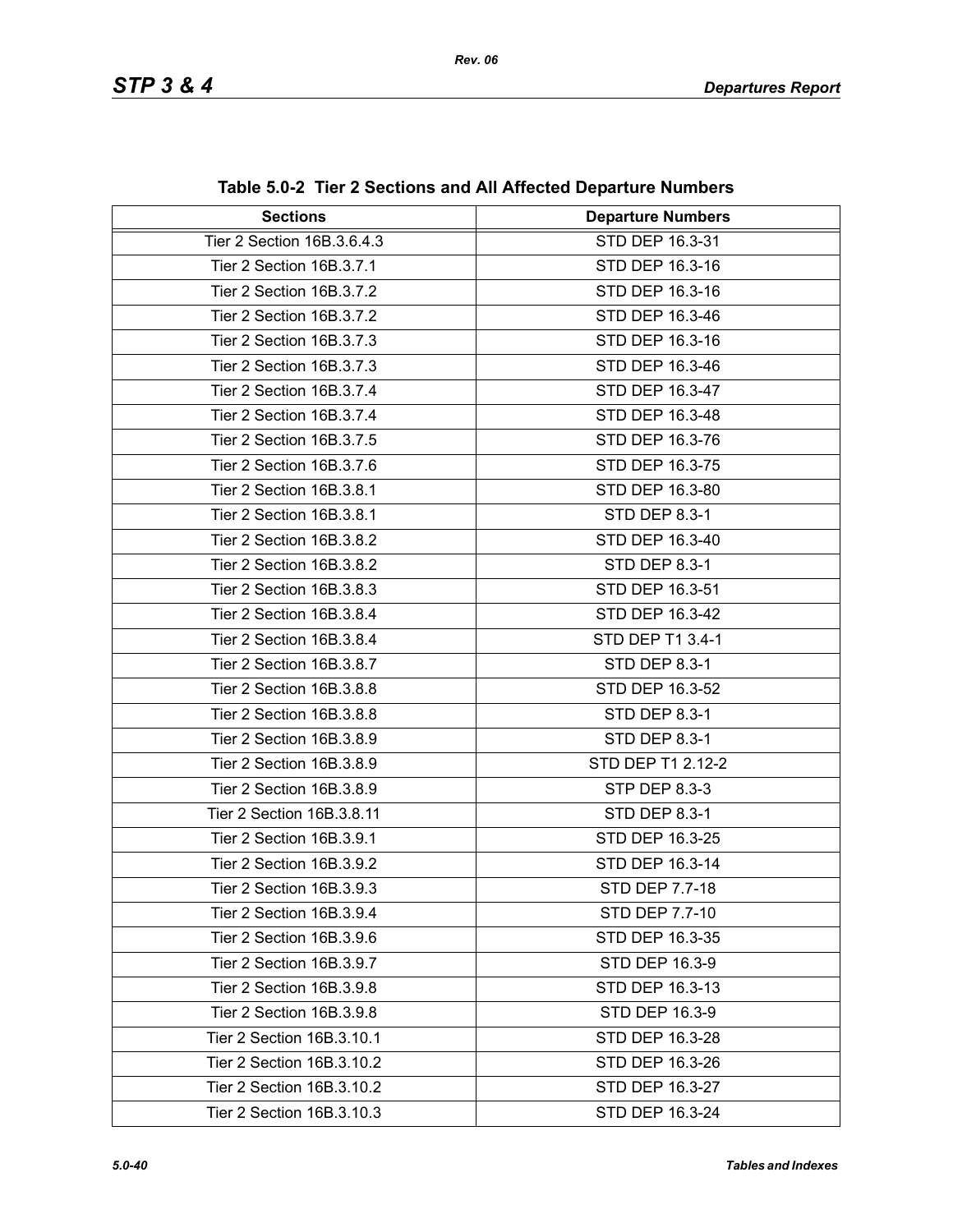| <b>Sections</b>            | <b>Departure Numbers</b> |
|----------------------------|--------------------------|
| Tier 2 Section 16B.3.10.3  | <b>STD DEP 7.7-18</b>    |
| Tier 2 Section 16B.3.10.4  | STD DEP 16.3-20          |
| Tier 2 Section 16B.3.10.4  | <b>STD DEP 7.7-18</b>    |
| Tier 2 Section 16B.3.10.5  | STD DEP 16.3-23          |
| Tier 2 Section 16B.3.10.5  | STD DEP 7.7-18           |
| Tier 2 Section 16B.3.10.7  | STD DEP 16.3-4           |
| Tier 2 Section 16B.3.10.8  | STD DEP 16.3-18          |
| Tier 2 Section 16B.3.10.12 | STD DEP 16.3-17          |
| Tier 2 Section 18.4        | STD DEP 18.4-1           |
| Tier 2 Section 18.4        | <b>STD DEP 7.5-1</b>     |
| Tier 2 Section 18.4        | STD DEP T1 3.4-1         |
| Tier 2 Section 18.6        | STD DEP T1 3.4-1         |
| Tier 2 Section 18.8        | STD DEP T1 3.4-1         |
| Tier 2 Appendix 18A        | STD DEP T1 2.14-1        |
| Tier 2 Appendix 18B        | STD DEP T1 2.14-1        |
| Tier 2 Appendix 18C        | STD DEP T1 3.4-1         |
| Tier 2 Appendix 18E        | STD DEP T1 2.3-1         |
| Tier 2 Appendix 18E        | STD DEP T1 3.4-1         |
| Tier 2 Appendix 18E        | <b>STD DEP 1.8-1</b>     |
| Tier 2 Appendix 18E        | STD DEP 10.4-5           |
| Tier 2 Appendix 18F        | STD DEP T1 2.14-1        |
| Tier 2 Appendix 18F        | STD DEP T1 2.3-1         |
| Tier 2 Appendix 18H        | STD DEP T1 2.3-1         |
| Tier 2 Appendix 18H        | STD DEP T1 2.14-1        |
| Tier 2 Appendix 18H        | STD DEP 10.4-5           |
| Tier 2 Section 19.1        | STD DEP T1 3.4-1         |
| Tier 2 Section 19.1        | STD DEP 10.4-5           |
| Tier 2 Section 19.3        | STD DEP T1 2.4-3         |
| Tier 2 Section 19.3        | STD DEP T1 3.4-1         |
| Tier 2 Section 19.3        | STP DEP T1 5.0-1         |
| Tier 2 Section 19.3        | <b>STD DEP 2.2-5</b>     |
| Tier 2 Section 19.3        | <b>STD DEP 8.3-1</b>     |
| Tier 2 Section 19.3        | STP DEP 9.2-5            |
| Tier 2 Section 19.3        | <b>STD DEP 10.4-5</b>    |
| Tier 2 Section 19.3        | <b>STD DEP 19.3-1</b>    |
| Tier 2 Section 19.4        | STD DEP T1 2.15-1        |

**Table 5.0-2 Tier 2 Sections and All Affected Departure Numbers**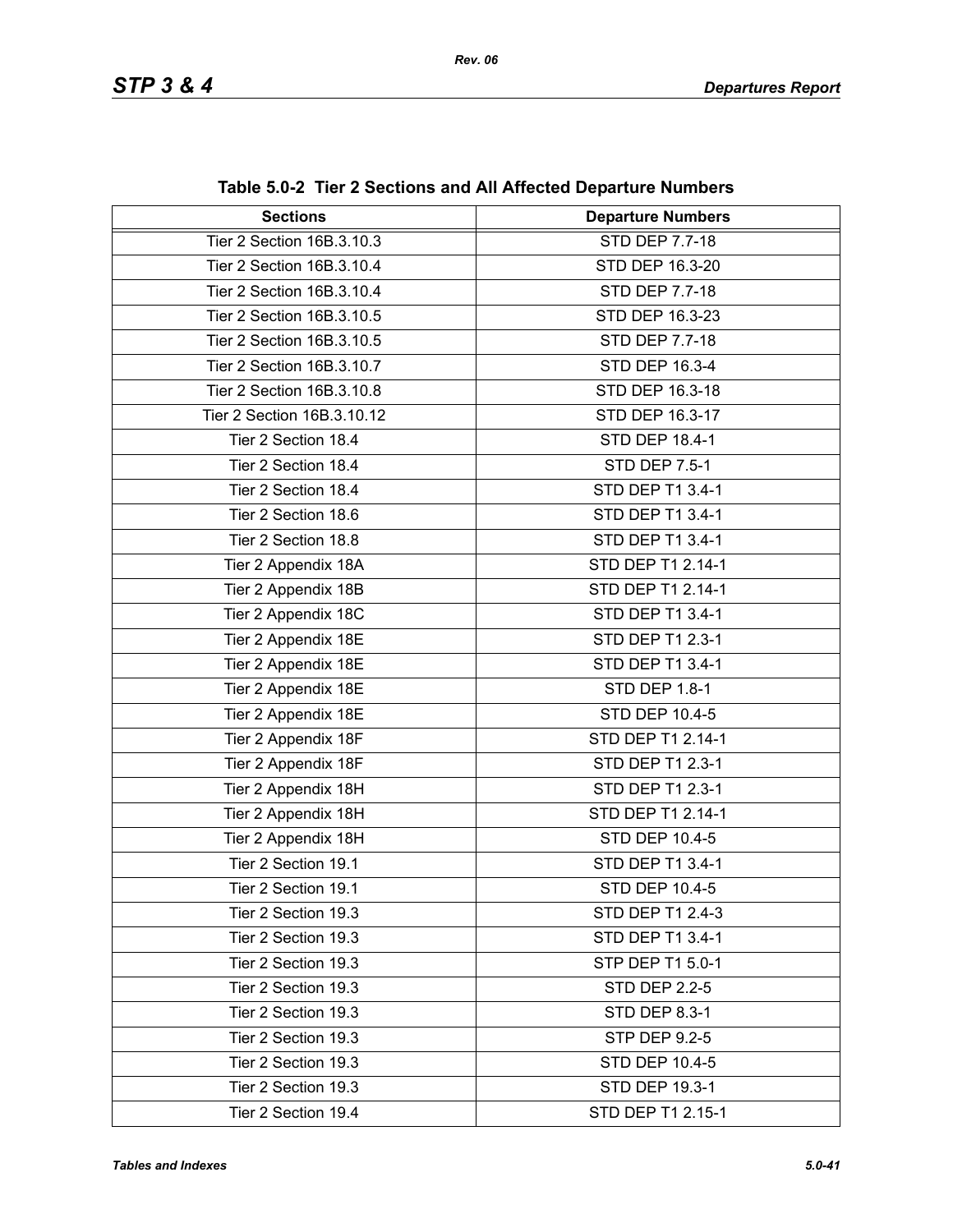| <b>Sections</b>      | <b>Departure Numbers</b> |
|----------------------|--------------------------|
| Tier 2 Section 19.7  | STD DEP T1 3.4-1         |
| Tier 2 Section 19.7  | STD DEP 8.3-1            |
| Tier 2 Section 19.7  | STD DEP 19.7-1           |
| Tier 2 Section 19.7  | STP DEP 19R-1            |
| Tier 2 Section 19.8  | STD DEP T1 3.4-1         |
| Tier 2 Section 19.8  | STP DEP T1 5.0-1         |
| Tier 2 Section 19.8  | STP DEP 19R-1            |
| Tier 2 Section 19.9  | STD DEP T1 2.4-3         |
| Tier 2 Section 19.9  | STD DEP T1 3.4-1         |
| Tier 2 Section 19.9  | STP DEP T1 5.0-1         |
| Tier 2 Section 19.9  | <b>STP DEP 9.2-5</b>     |
| Tier 2 Section 19.9  | <b>STD DEP 10.4-5</b>    |
| Tier 2 Section 19.9  | STP DEP 19R-1            |
| Tier 2 Section 19.10 | STP DEP 19R-1            |
| Tier 2 Section 19.11 | STD DEP 8.3-1            |
| Tier 2 Section 19.11 | STD DEP T1 2.4-3         |
| Tier 2 Section 19.11 | STD DEP T1 3.4-1         |
| Tier 2 Section 19.13 | STD DEP T1 3.4-1         |
| Tier 2 Section 19.13 | STP DEP T1 5.0-1         |
| Tier 2 Appendix 19A  | STD DEP T1 2.14-1        |
| Tier 2 Appendix 19B  | STD DEP T1 2.14-1        |
| Tier 2 Appendix 19B  | <b>STD DEP 1.1-2</b>     |
| Tier 2 Appendix 19B  | STD DEP 8.3-1            |
| Tier 2 Appendix 19E  | <b>STD DEP 2.2-5</b>     |
| Tier 2 Appendix 19E  | <b>STD DEP 9.5-2</b>     |
| Tier 2 Appendix 19E  | STD DEP T1 2.14-1        |
| Tier 2 Appendix 19H  | STD DEP T1 2.15-1        |
| Tier 2 Appendix 19I  | <b>STP DEP 1.1-2</b>     |
| Tier 2 Appendix 19I  | STD DEP 191.7-1          |
| Tier 2 Appendix 19K  | <b>STD DEP 8.3-1</b>     |
| Tier 2 Appendix 19K  | STD DEP T1 2.4-3         |
| Tier 2 Appendix 19K  | STD DEP T1 3.4-1         |
| Tier 2 Appendix 19K  | STP DEP 9.2-5            |
| Tier 2 Appendix 19K  | STP DEP T1 5.0-1         |
| Tier 2 Appendix 19K  | STP DEP 19.3-1           |
| Tier 2 Appendix 19K  | STP DEP 19R-1            |

**Table 5.0-2 Tier 2 Sections and All Affected Departure Numbers**